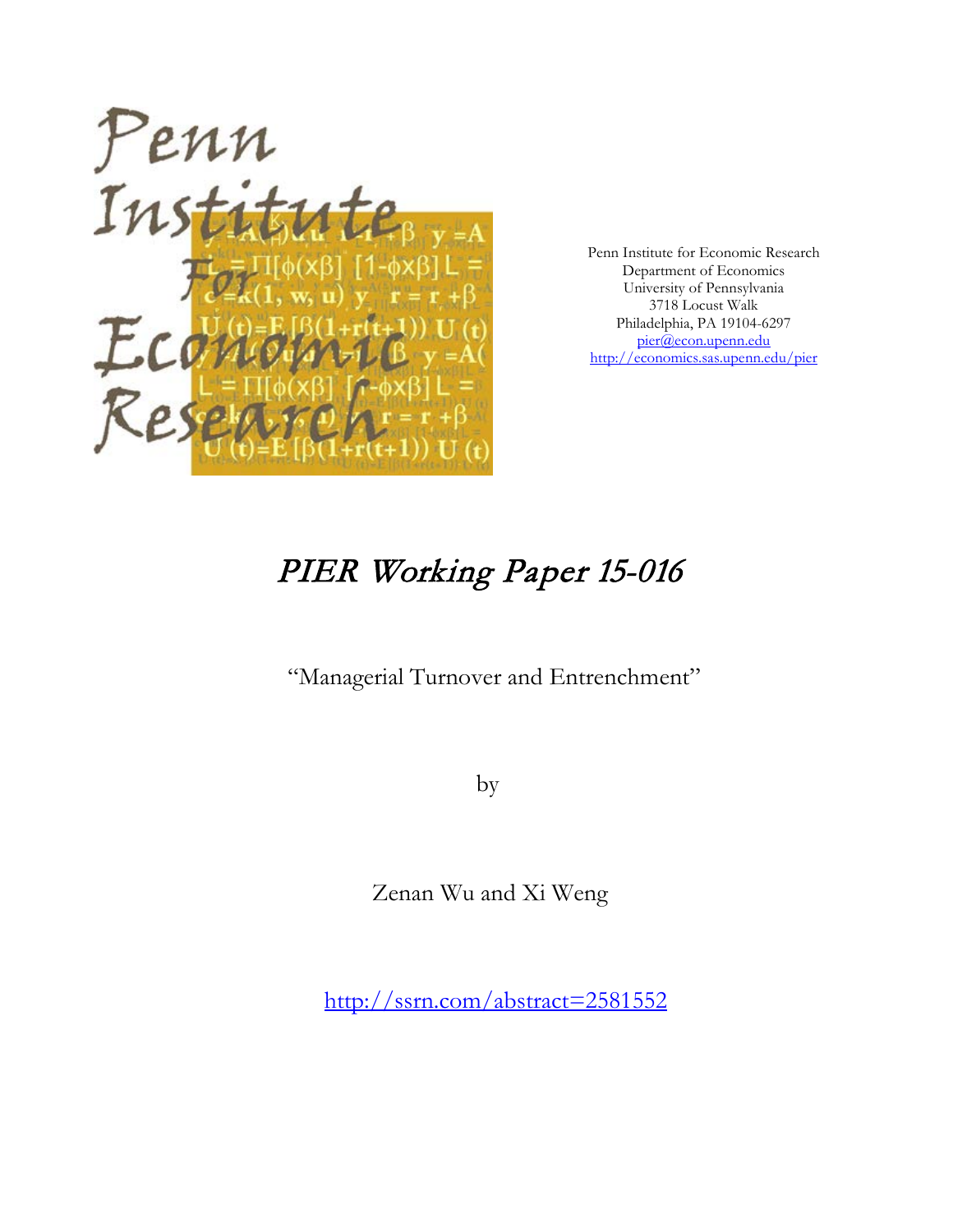# Managerial Turnover and Entrenchment<sup>∗</sup>

Zenan Wu † Xi Weng ‡

#### Abstract

We consider a two-period model in which the success of the firm depends on the effort of a first-period manager (the incumbent) and the ability of a second-period manager. At the end of the first period, the board receives a noisy signal of the incumbent manager's ability and decides whether to retain or replace the incumbent manager. We show that the information technology the board has to assess the incumbent manager's ability is an important determinant of the optimal contract and replacement policy. The contract must balance providing incentives for the incumbent manager to exert effort and ensuring that the second-period manager is of high ability. We show that severance pay in the contract serves as a costly commitment device to induce effort. Unlike existing models, we identify conditions on the information structure under which both entrenchment and anti-entrenchment emerge in the optimal contract. Keywords: entrenchment, managerial turnover, contracting, information order. JEL classification: D86, J33, M52.

<sup>∗</sup>We are deeply indebted to Hanming Fang and Aislinn Bohren for their guidance and continuous support. We are grateful to David Dillenberger and Andrew Postlewaite for their invaluable advice. We would like to thank Navin Kartik, SangMok Lee, George Mailath, Steven Matthews, Lucian Taylor and seminar participants at University of Pennsylvania for helpful comments and suggestions. Any remaining errors are ours.

<sup>†</sup>Department of Economics, University of Pennsylvania. zenan@sas.upenn.edu

<sup>‡</sup>Guanghua School of Management, Peking University. wengxi125@gsm.pku.edu.cn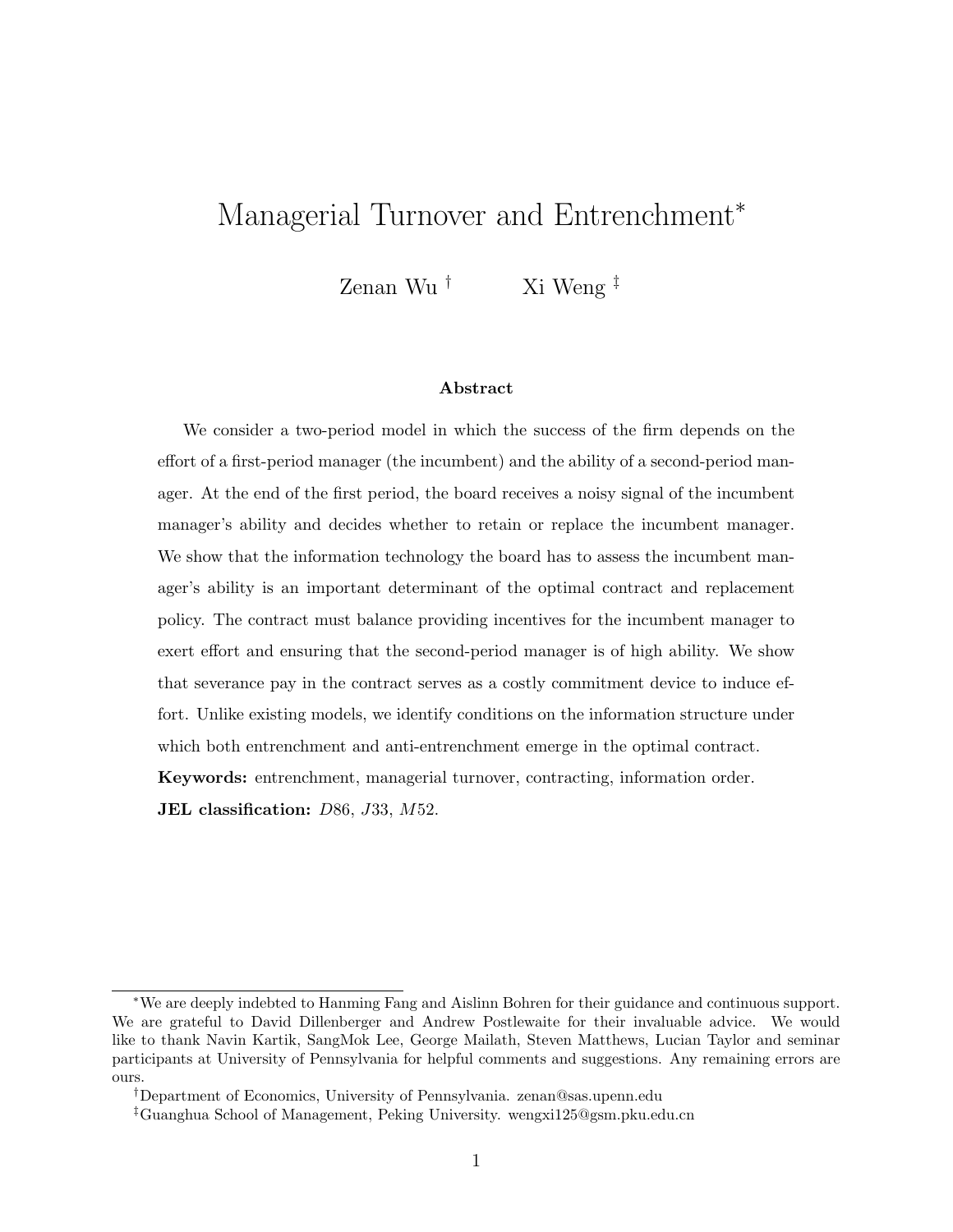# 1 Introduction

Designing compensation schemes in managerial contracts and deciding whether to replace a manager, such as a CEO, are important aspects of firm organization. These decisions are linked through the severance agreement, a key component of the contracts between a board and a manager. The severance agreement specifies payments to the manager upon his forced departure. Approximately 50% of the CEO compensation contracts implemented between 1994 and 1999 involved some form of severance agreement (Rusticus, 2006). The percentage of S&P firms that included a severance agreement in their CEO compensation contracts increased from 20% in 1993 to more than 55% in 2007 (Huang, 2011). In general, a contract with a severance agreement adds an explicit cost to the board's retention decision and makes replacement more difficult relative to a compensation contract without such an agreement.

A widely held belief is that CEOs are replaced too infrequently, or entrenched.<sup>1</sup> Entrenchment may arise for many reasons. For example, it may be an instance of governance failure in the form of a captive board of directors (Inderst and Mueller, 2010; Shleifer and Vishny, 1989; Hermalin and Weisbach, 1998) or a way to mitigate a moral hazard problem (Almazan and Suarez, 2003; Casamatta and Guembel, 2010; Manso, 2011). Taylor (2010) makes the first attempt to measure the cost of entrenchment using a structural model of CEO turnover and finds suggestive evidence of the opposite. In particular, he finds that boards in large firms fire CEOs with higher frequency than is optimal. We refer to this phenomenon as anti-entrenchment. This finding cannot be rationalized by the existing models on CEO turnover and thus calls for a new model to better understand the determinants of managerial turnover.

This paper investigates how optimal design of the severance agreement influences managerial entrenchment. A manager is said to be entrenched if the board retains an incumbent manager who has an expected ability lower than that of a replacement manager. Anti-entrenchment occurs when the board fires some managers with higher than average expected ability. We propose a two-period principal-agent model of manage-

 $1<sup>1</sup>$ Although evidence shows forced CEO turnover is increasing over time and indicates boards are using more aggressive replacement policies, it is widely believed that CEOs are rarely fired and thus are entrenched. For instance, Kaplan and Minton (2012) find that board-driven turnover increased steadily from 10.93% (1992 − 1999) to 12.47% (2000 − 2007) using data from publicly traded Fortune 500 companies.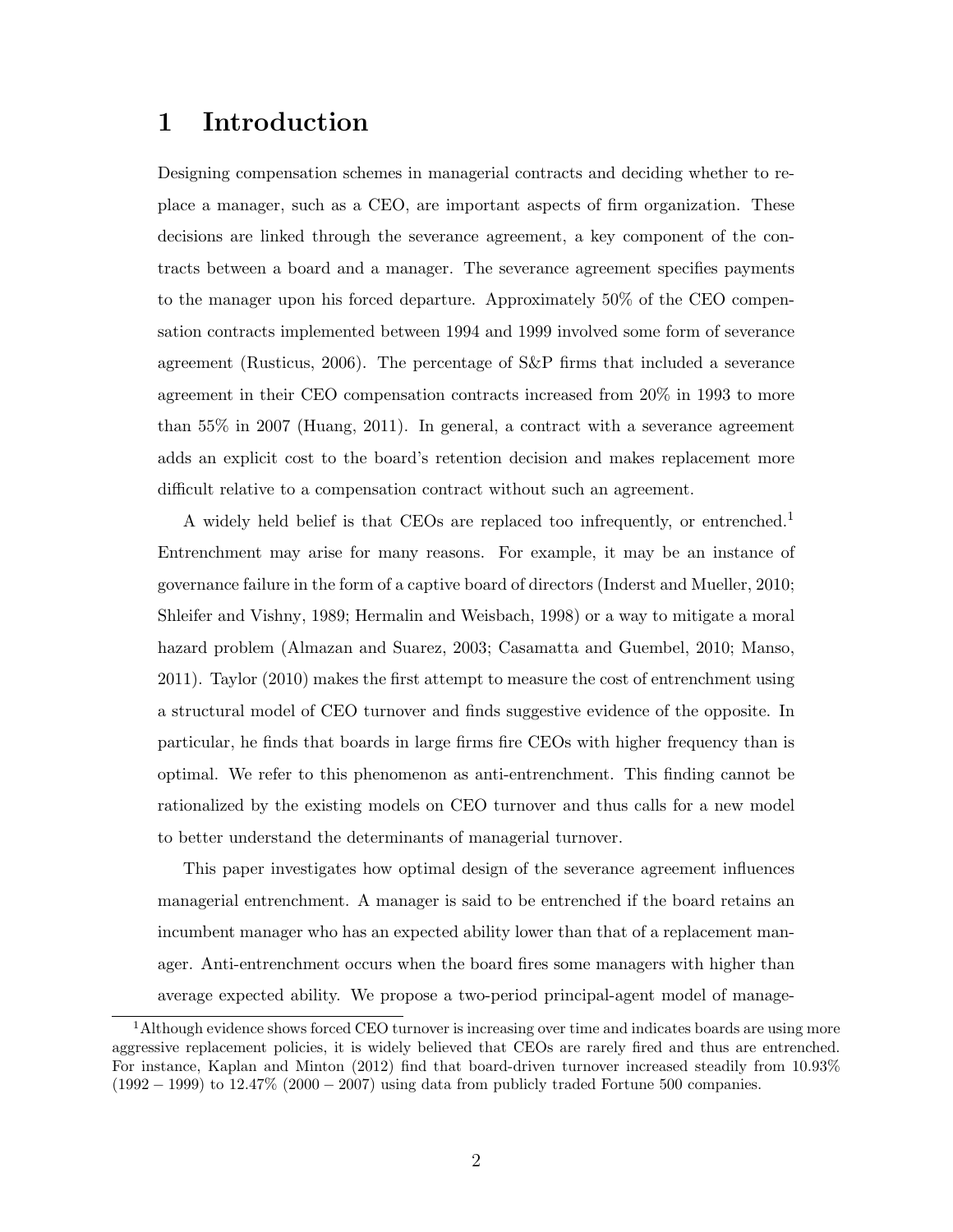rial turnover and identify conditions that predict the emergence of entrenchment and anti-entrenchment. Formally, we consider a setup in which the first-period manager is incentivized by a contract that contains performance-related pay and severance pay. The firm's success depends on the initial manager's effort and the second-period manager's ability. Thus, the board faces an ability selection problem and a moral hazard problem. After the initial manager exerts effort, the board observes a non-contractible signal regarding his ability. The board can fire the initial manager by paying the severance pay specified in the contract and hire a replacement manager. Since the board's information about the initial manager's ability is non-contractible, it lacks commitment power and cannot write a contract that specifies a retention decision contingent on the signal. Severance pay is used as a costly device to provide commitment to not firing the initial manager. By committing to a high severance pay, the board ensures a low expected profit for itself after replacement, which leads to a less aggressive replacement policy. The board's optimal replacement policy balances incentive provision, manager selection and commitment.

Our main result characterizes the optimal replacement policy and shows how it depends on the precision of the signal of the manager's ability. When this monitoring technology is noisy, entrenchment is optimal. In such a scenario, the board places higher priority on motivating the incumbent manager to exert effort rather than on maximizing the manager's ability. Setting an aggressive replacement policy will fire the incumbent of high ability too often and dis-incentivize the incumbent to exert effort, while saving little on severance pay. As a result, a contract that induces entrenchment is optimal for the board.

Anti-entrenchment is optimal when the board's monitoring technology is sufficiently informative. The board is reluctant to provide commitment. On the one hand, a contract that favors the incumbent manager does not increase effort by much because of the low probability of replacement when the incumbent is of high ability. On the other hand, an aggressive replacement policy helps the board avoid paying the performancerelated pay to the incumbent manager and can increase the firms profit. Thus, antientrenchment is optimal for the board. To the best of our knowledge, we are the first to study the interaction between the board's monitoring technology and managerial turnover, and to show that a contract with anti-entrenchment is sometimes optimal.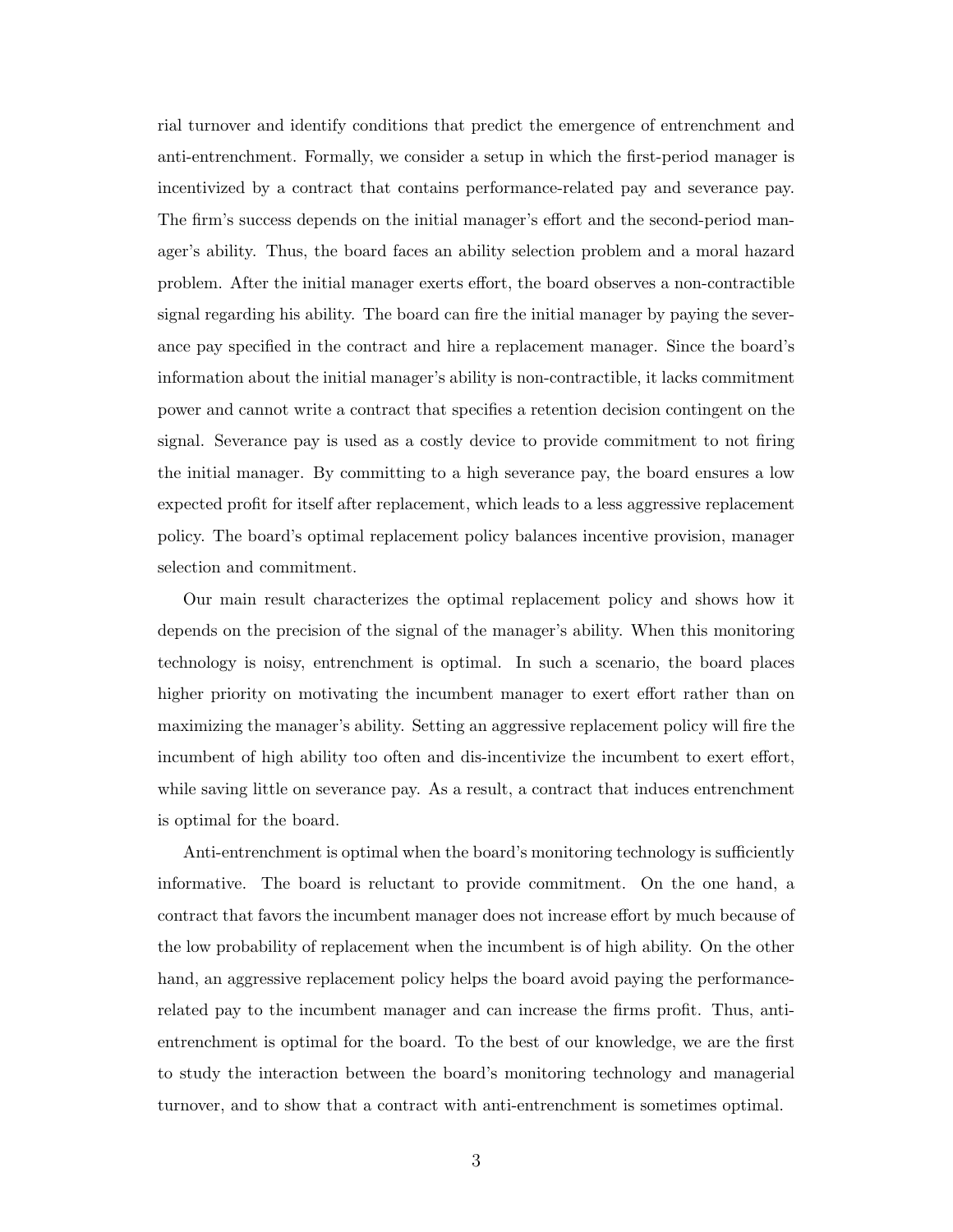Our model can be applied to a variety of real-world settings. For example, the model can be used to analyze the turnover of founder CEOs in venture-capital-backed companies where the venture capitalist is a large shareholder and engages in active monitoring. It could also be used to analyze the contracts between head coaches and professional sports teams.

Related Literature: This paper belongs to the literature on the principal-agent model with replacement.<sup>2</sup> One strand of research views entrenchment as a potential source of inefficiency that the board aims to mitigate. Consequently, anti-entrenchment cannot be observed. Inderst and Mueller (2010) solve the optimal contract for the incumbent manager who holds private information on the firm's future performance and can avoid replacement by concealing bad information. Consequently, the optimal contract is designed to induce the incumbent to voluntarily step down when evidence suggests low expected profit under his management. Similarly, entrenchment occurs if the incumbent can make manager-specific investments to create cost of replacement to the board (Shleifer and Vishny, 1989) or if there exist close ties between the board and manager (Hermalin and Weisbach, 1998).

Another strand of research views entrenchment as a feature of the optimal contract (board structure) that helps overcome the moral hazard problem. Manso (2011) shows that tolerance for early failure (entrenchment) can be part of the optimal incentive scheme when motivating a manager to pursue more innovative business strategies is important to the board. Casamatta and Guembel (2010) study the optimal contract for the incumbent manager with reputational concern. In their model, entrenchment is optimal because the incumbent manager would like to see his strategy succeed and is less costly to motivate than the replacement manager. Almazan and Suarez (2003) study the optimal board structure for incentivizing the incumbent manager. They show that it can be optimal for shareholders to relinquish some power and choose a weak board, where the incumbent can veto his departure, rather than a strong board, where the board can fire the incumbent at will. In the same spirit, Laux (2008) studies the optimal degree of board independence for shareholders. He shows that some lack of independence can increase shareholder value. In these papers, boards (shareholders) provide better job security to the incumbent by making dismissal more difficult to

<sup>2</sup>See Laux (2014) for a comprehensive survey of the theoretical models on this topic.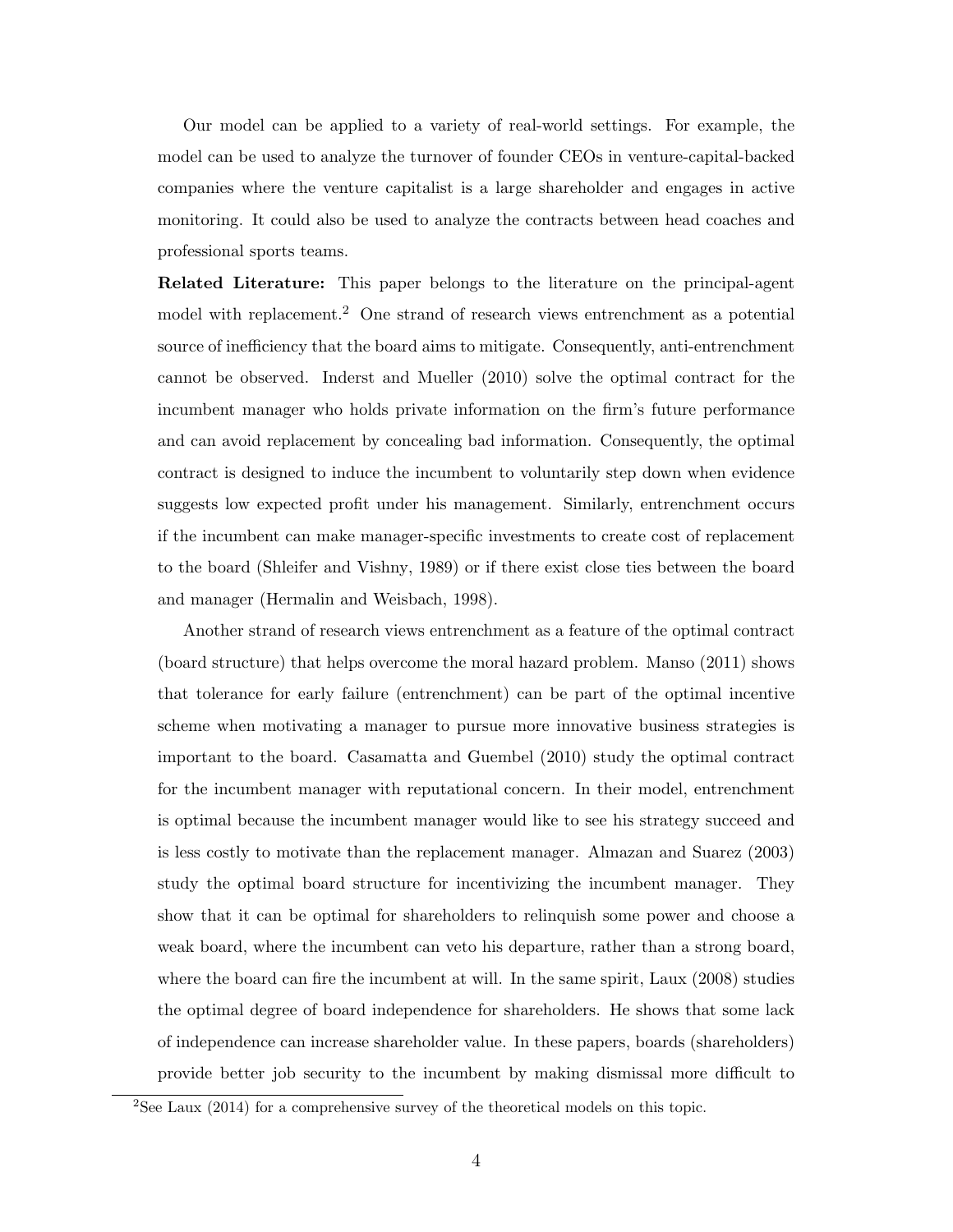induce more effort. Our paper contributes to the existing literature by pointing out that despite all the incentive-providing merits of entrenchment, the cost of incentivizing can be high when the board's monitoring technology is sufficiently informative.

In terms of modeling, the paper is most similar to Taylor and Yildirim (2011). They study the benefits and costs of different review policies and identify conditions under which the principal commits not to utilize the agent's information and chooses blind review as optimal policy. We apply their model to analyze managerial turnover by adding a contract stage to endogenize the agent's payoff and allowing the principal to replace the agent in the interim stage.

The remainder of the paper is organized as follows. Section 2 describes the model. Section 3 defines entrenchment and anti-entrenchment and characterizes the optimal contract. Section 4 studies the impact of informativeness on optimal replacement policy. Section 5 discusses extensions of the model. Section 6 concludes. All proofs are in the Appendix.

# 2 Model

There are two periods  $t = 1, 2$  and an initial contract stage.

**Contract stage.** The board (principal), hires a manager (agent) from a pool with unknown ability  $\theta_i \in \{0, 1\}$  to work for the firm with common prior  $\Pr(\theta_i = 1) = \frac{1}{2}$ . The ability is unknown to both sides. The board offers a contract to the manager. We describe the contract details below.

Both the board and the managers are risk-neutral. Moreover, we assume that managers are protected by limited liability.<sup>4</sup> Finally, we assume the value of the outside option to the manager is 0. This assumption guarantees that the individual rationality (IR) constraint never binds and simplifies the analysis.

**Period 1.** The manager exerts effort to create a project of quality  $q$  with cost  $C(q) = \frac{1}{2}q^2$ . Simultaneously, the board receives a signal  $s \in S$  of the manager's ability and decides whether to replace the incumbent manager. If the incumbent manager is

<sup>&</sup>lt;sup>3</sup>The analysis is unchanged for a different prior of  $\theta_i$ .

<sup>4</sup>This assumption is necessary because it excludes the possibility that the board sells the whole firm to the manager in order to provide the greatest possible incentive in the optimal contract.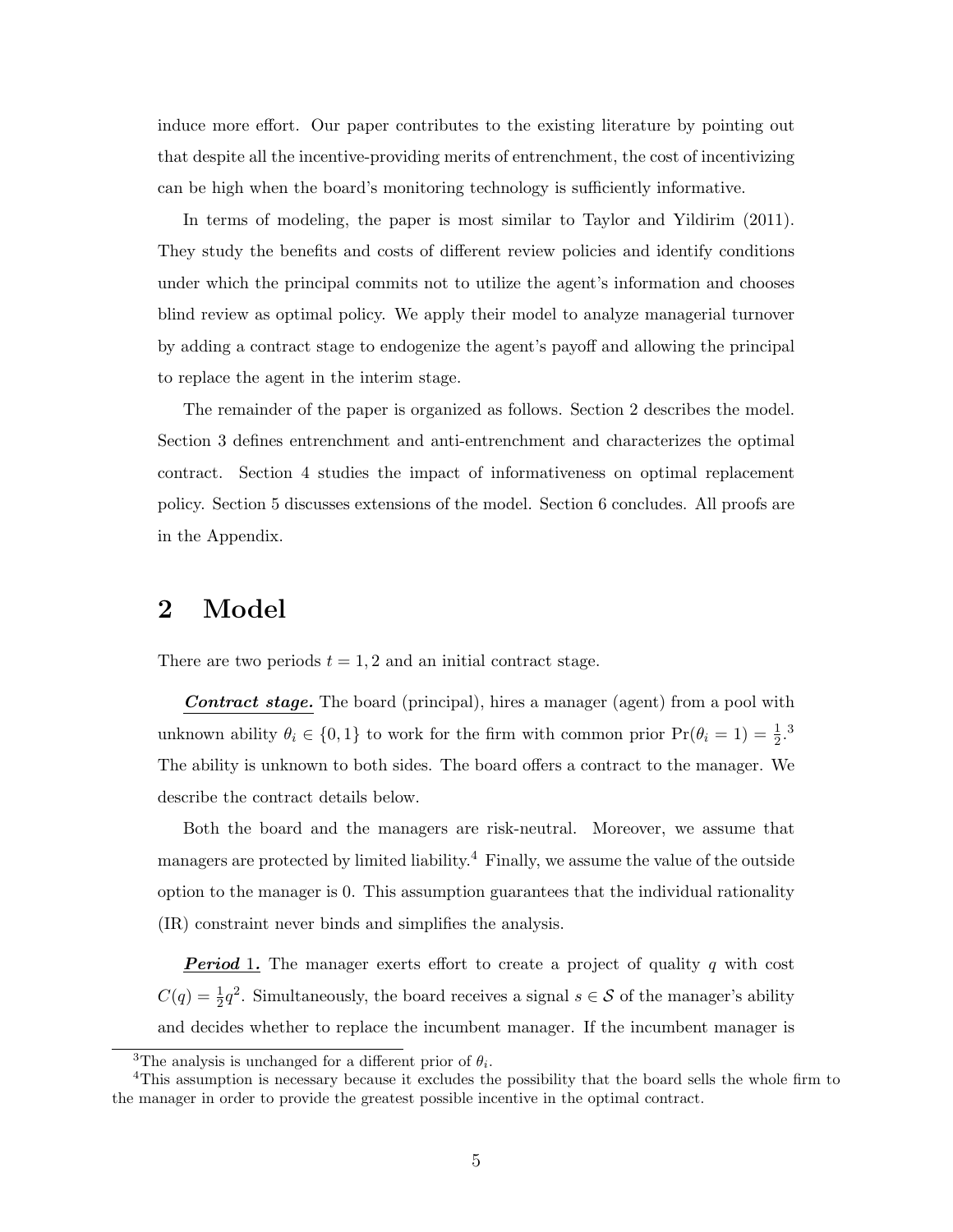fired, a replacement manager is hired and has ability  $\theta_r$  randomly drawn from the same pool of managers.<sup>5</sup>

**Period** 2. The manager who stays in office implements the project with no additional effort and payoffs are realized. Implementation is assumed to be costless and depends only on manager's ability.<sup>6</sup> To formalize this idea, we assume that the expected quality of the project is equal to  $q\tilde{\theta}$ , where q is the incumbent manager's choice of how much effort to exert and  $\theta$  is the ability of the manager who stays in office at the beginning of period 2. With probability  $q\tilde{\theta}$ , the project is of high quality and yields outcome  $y = 1$ . With complementary probability  $1 - q\tilde{\theta}$ , the project is of low quality and yields outcome  $y = 0$ . After payoffs are realized, the incumbent manager receives payment according to the contract signed in period 0 and the game comes to an end.

In the optimal contract, the wage for low output is 0. A contract is defined by the tuple  $(w, k)$ , where w is the wage rate when  $y = 1$  and k is the severance pay to the incumbent manager if he is fired. By the limited liability assumption,  $w \ge 0$  and  $k \ge 0$ .

**Information structure.** The board receives a noisy signal  $s \in \mathcal{S}$  about incumbent manager's ability  $\theta_i$ . s is drawn from distribution with cdf  $F_{\theta_i}(\cdot)$  and pdf  $f_{\theta_i}(\cdot)$  for  $\theta_i \in \{0,1\}$ . Without loss of generality, we assume  $S = [0,1]$  and normalize  $s =$ 1  $\frac{1}{2}F_1(s) + \frac{1}{2}F_0(s)$  for  $s \in [0,1].^7$  The two conditional density functions  $\{f_1(s), f_0(s)\}$ suffice to define an information structure under such normalization. Three assumptions are imposed on the information structure.

**Assumption 1** The monotone likelihood ratio property (MLRP):  $\frac{f_1(s)}{f_0(s)}$  is strictly increasing in s for  $s \in [0,1]$ .

For binary states, the MLRP assumption is without loss of generality because signals can always be relabeled according to likelihood ratio to satisfy this assumption.

<sup>5</sup>The project generation process can also be interpreted as a project selection process as in Casamatta and Guembel (2010). Assume some unknown state of the world  $\eta \in [0, 1]$  is randomly drawn, and a manager is hired to select a project  $a \in [0,1]$  to match the underlying state. The quality of the project is 1 if  $a = \eta$ and 0 otherwise. The manager incurs cost  $C(q)$  to receive a signal  $\nu$  of the true state. With probability q, the manager identifies  $\eta$ , that is,  $\nu = \eta$ , and with probability  $1 - q$ ,  $\nu$  is pure noise. Given q, the expected quality of the selected project is  $q$ . These two specifications lead to the same model.

<sup>6</sup>This assumption is relaxed in Section 5.2.

<sup>7</sup>This assumption is without loss of generality due to the fact any information structure can be normalized via integral probability transformation. See Appendix B for more details.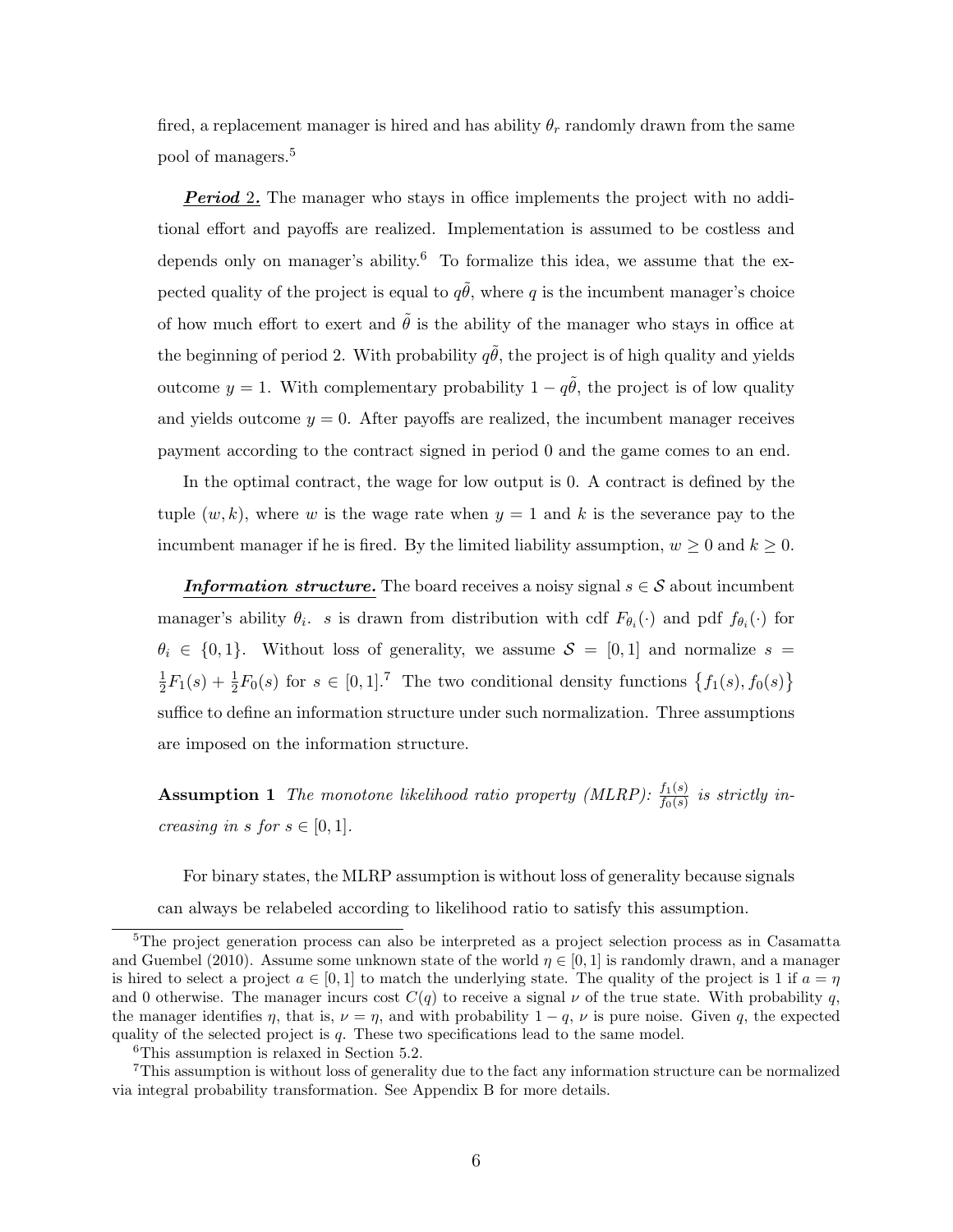

Figure 1: Timeline

**Assumption 2** Perfectly informative at extreme signals:  $\lim_{s\to 0} \frac{f_1(s)}{f_0(s)} = 0$  and  $\lim_{s \to 1} \frac{f_1(s)}{f_0(s)} = +\infty.$ 

Assumption 2 guarantees that support of the posterior belief is always [0, 1]. The last assumption imposed on the information structure is symmetry. This assumption allows us to define the first best replacement policy on the signal space.

# Assumption 3  $f_1(s) = f_0(1-s)$  for all  $s \in [0,1]$ .

By Assumption 3,  $f_1(\frac{1}{2})$  $(\frac{1}{2}) = f_0(\frac{1}{2})$  $\frac{1}{2}$ ). Thus the likelihood ratio at  $s = \frac{1}{2}$  $\frac{1}{2}$  is always 1 and the Bayesian update of the incumbent manager's ability at  $\frac{1}{2}$  is equal to the prior.

Finally we introduce an index  $\alpha \in (0,\infty)$  to parameterize the information structure. We assume that  $f_{\theta_i}(s;\alpha)$  is continuous in s and  $\alpha$  for  $\theta_i \in \{0,1\}$  and define the information structures for the two extreme values of  $\alpha$  as follows.

#### Assumption 4 (Completely informative/uninformative information structure)

1. The information structure becomes completely uninformative when  $\alpha \to 0$ , i.e.,  $\lim_{\alpha \to 0} [f_0(s; \alpha) - f_1(s; \alpha)] = 0$  for  $s \in (0, 1)$ .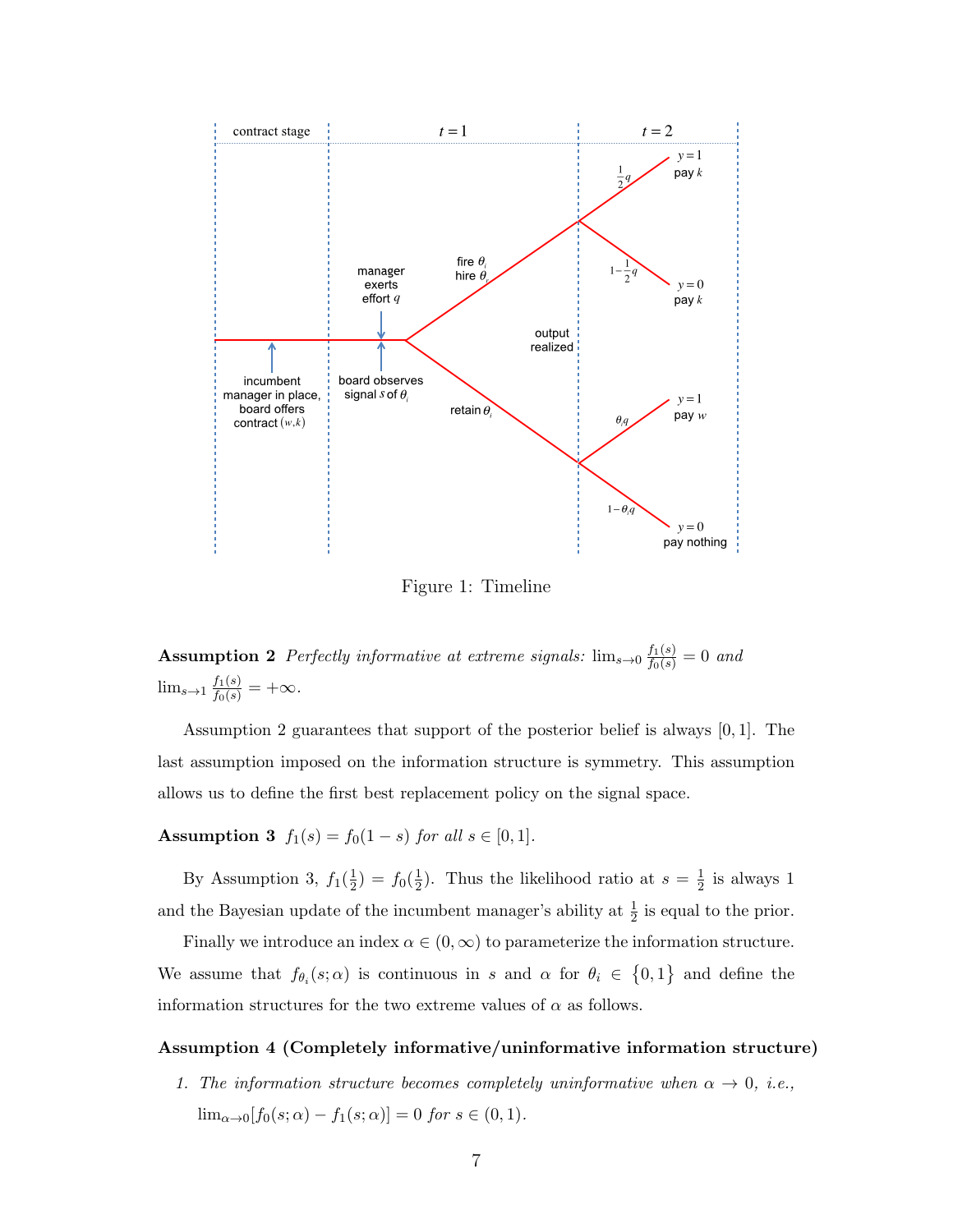2. The information structure becomes completely informative when  $\alpha \to \infty$ , i.e.,  $\lim_{\alpha \to \infty} f_1(s; \alpha) = 0$  for  $s \in [0, \frac{1}{2}]$  $\frac{1}{2}$ ) and  $\lim_{\alpha \to \infty} f_0(s; \alpha) = 0$  for  $s \in (\frac{1}{2})$  $\frac{1}{2}, 1]$ .<sup>8</sup>

When the information structure becomes completely uninformative  $(\alpha \to 0)$ , the two conditional density functions are the same. When the information structure becomes completely informative  $(\alpha \to \infty)$ , the board will not observe a signal below  $\frac{1}{2}$ when the incumbent manager is of high ability and a signal above  $\frac{1}{2}$  when the incumbent manager's ability is low.

# 3 The Optimal Contract

#### 3.1 The benchmark case: contractible effort

We first pin down the socially optimal replacement policy. By Assumption 1, the socially optimal replacement policy is a cutoff rule. Denote  $\hat{s}$  as the signal cutoff.

Lemma 1 (First best cutoff) Suppose the board can contract on effort q of the incumbent manager. Then the optimal effort is  $q^{\mathcal{FB}} = \frac{1}{2} + \frac{1}{4}$  $\frac{1}{4}\left[F_0(\hat{s}^{\mathcal{FB}})-F_1(\hat{s}^{\mathcal{FB}})\right],$  where the optimal replacement cutoff  $\hat{s}^{\mathcal{FB}} = \frac{1}{2}$  $\frac{1}{2}$ .

When effort is contractible, the board is able to optimize effort and selection separately. Thus, there is no tradeoff between the moral hazard problem and the selection problem. It is optimal to replace the incumbent manager when the posterior belief about the incumbent's ability falls below the expected value of the pool and retain the incumbent otherwise. By Assumption 3, the likelihood ratio  $\frac{f_1(s)}{f_0(s)}$  at  $s=\frac{1}{2}$  $\frac{1}{2}$  is always equal to 1. Consequently, the Bayesian update of the incumbent manager's ability is always equal to the prior independent of the informativeness  $\alpha$  of the information structure. Consequently, the socially optimal cutoff  $\hat{s}^{\mathcal{FB}} = \frac{1}{2}$  $rac{1}{2}$  for all  $\alpha$ .

Given the first best cutoff, we can now define entrenchment. Denote  $(w^*, k^*)$  as the optimal contract to the board. Let  $(\hat{s}^*, q^*)$  be the equilibrium replacement cutoff and effort of the continuation game induced by the optimal contract.

<sup>8</sup>Both completely informative and uninformative information structures are defined using pointwise convergence.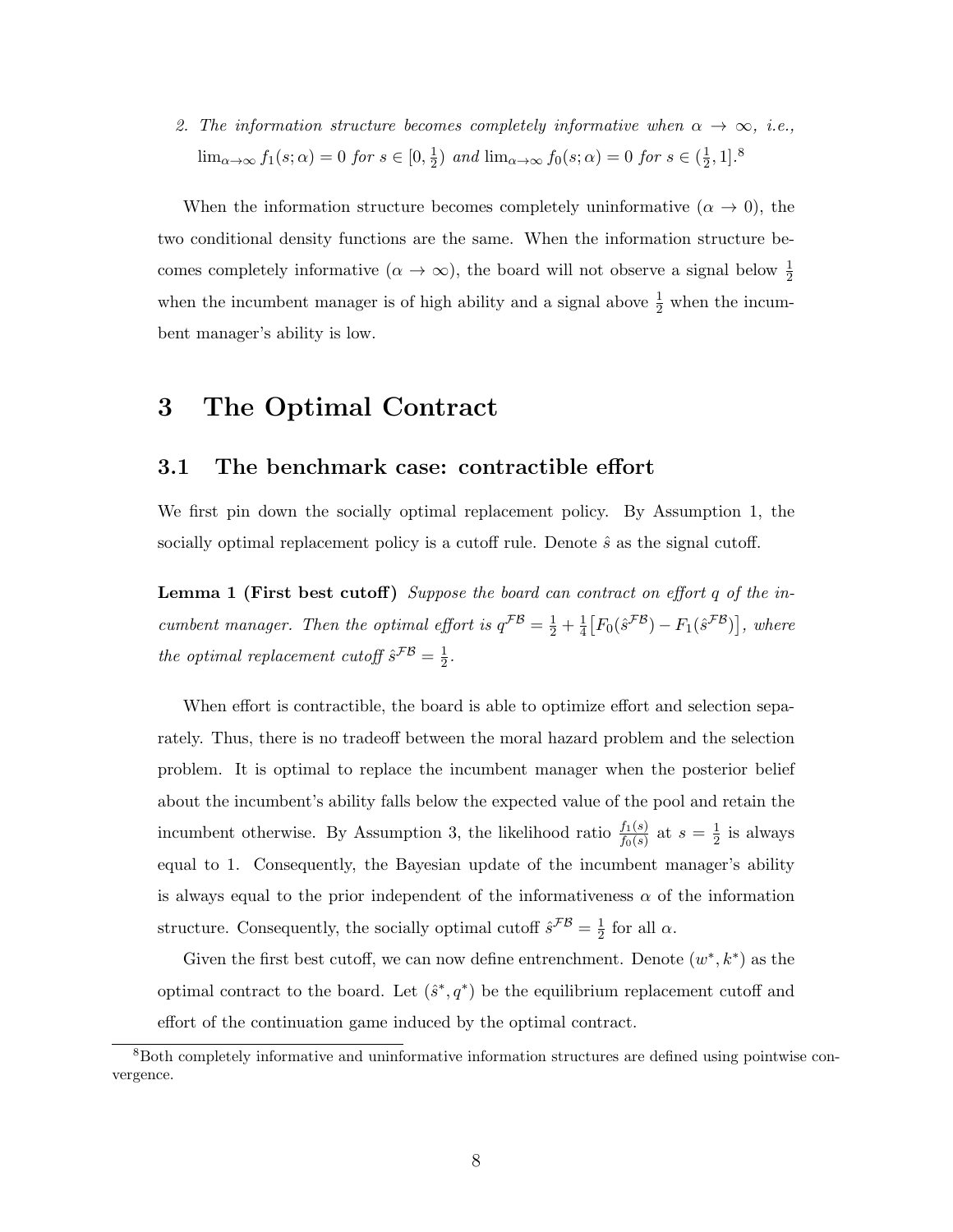**Definition 1** We define **entrenchment** as a cutoff  $\hat{s}^* < \frac{1}{2}$  $\frac{1}{2}$  and **anti-entrenchment**  $as \hat{s}^* > \frac{1}{2}$  $\frac{1}{2}$ .

For the case where  $\hat{s}^* = \frac{1}{2}$  $\frac{1}{2}$ , we say that neither entrenchment nor anti-entrenchment is observed. The replacement policy coincides with the socially optimal policy. When  $\hat{s}^* < \frac{1}{2}$  $\frac{1}{2}$ , the replacement policy favors the incumbent manager: the board could have improved implementation by replacing the incumbent. Similarly, the replacement policy is considered aggressive and places the incumbent manager at a disadvantage when  $\hat{s}^* > \frac{1}{2}$  $rac{1}{2}$ .

## 3.2 Characterizing the Optimal Contract

In this section, we solve the equilibrium outcome when effort is non-contractible. The board can only commit to the wage  $w$  and severance pay  $k$  in the contract. We are interested in the cutoff  $\hat{s}^*$  induced by the optimal contract.

### 3.2.1 Incentives under fixed contract  $(w, k)$

A contract  $(w, k)$  induces a simultaneous move game. We first solve the sub-game in period 1, fixing contract  $(w, k)$ . The incumbent manager's effort q and the board's replacement policy  $\hat{s}$  will be determined in a Cournot-Nash equilibrium.

For contract  $(w, k)$ , the incumbent manager's best response to cutoff  $\hat{s}$  is effort q that maximizes:

$$
\max_{q} \frac{1}{2} \left[ 1 - F_1(\hat{s}) \right] qw + \frac{1}{2} \left[ F_1(\hat{s}) + F_0(\hat{s}) \right] k - C(q).
$$
  

$$
\Rightarrow q(\hat{s}; w, k) = \frac{1}{2} \left[ 1 - F_1(\hat{s}) \right] w.
$$
 (1)

The board can provide incentive on effort by increasing wage  $w$  or lowering equilibrium cutoff  $\hat{s}$ . For a fixed contract  $(w, k)$  the board's best response to the incumbent manager's effort level  $q$  is cutoff  $\hat{s}$  that maximizes:

$$
\max_{\hat{s}} \frac{1}{2} \left[ 1 - F_1(\hat{s}) \right] q(1 - w) + \frac{1}{2} \left[ F_1(\hat{s}) + F_0(\hat{s}) \right] \left( \frac{1}{2} q - k \right).
$$
  
\n
$$
\Rightarrow \hat{s}(q; w, k) \text{ solves } \frac{f_1(\hat{s})}{f_1(\hat{s}) + f_0(\hat{s})} q(1 - w) = \frac{1}{2} q - k.
$$
 (2)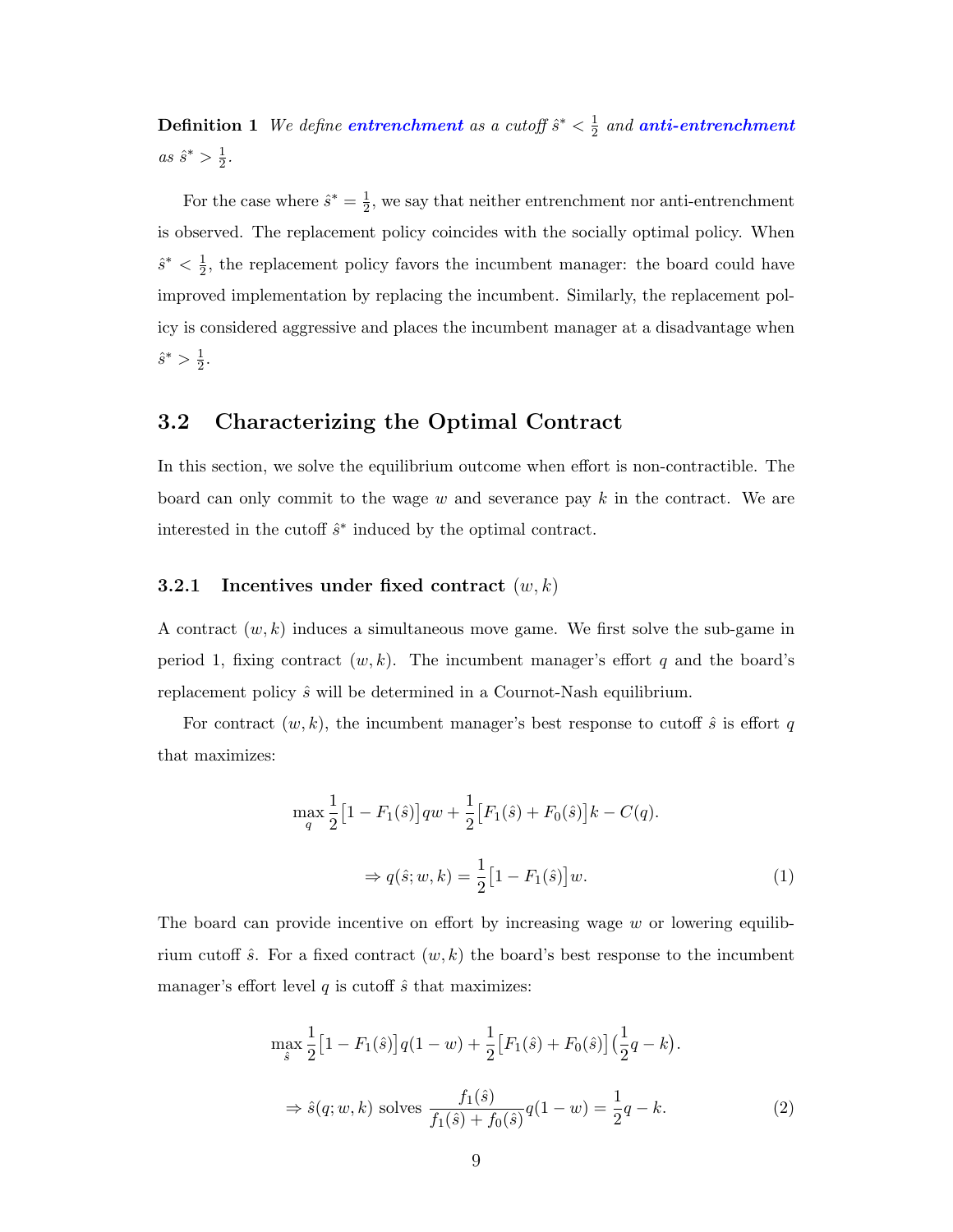Because a higher cutoff implies higher posterior belief about the incumbent manager's ability, the board chooses a cutoff such that the expected profit created by the marginal incumbent manager is equal to the expected profit under replacement in equilibrium.

Given contract  $(w, k)$ , the optimal cutoff and effort  $(\hat{s}(w, k), q(w, k))$  are pinned down by equations (1) and (2). We can calculate the corresponding contract  $(w, k)$ that induces any tuple  $(\hat{s}, q)$  as follows,

$$
w(\hat{s}, q) = \frac{q}{\frac{1}{2} [1 - F_1(\hat{s})]}
$$
(3)

and

$$
k(\hat{s}, q) = \frac{1}{2}q - \frac{f_1(\hat{s})}{f_1(\hat{s}) + f_0(\hat{s})}q[1 - w(\hat{s}, q)].^{9}
$$
\n(4)

#### 3.2.2 Derive the optimal contract for fixed replacement policy

The board chooses contract  $(w, k)$  to maximize expected profit:

$$
\max_{\{w,k\}} \frac{1}{2} \big[1 - F_1(\hat{s})\big] q(1-w) + \frac{1}{2} \big[ F_1(\hat{s}) + F_0(\hat{s}) \big] \big(\frac{1}{2}q - k\big)
$$

s.t.

$$
q = \frac{1}{2} \big[ 1 - F_1(\hat{s}) \big] w
$$

and

$$
\frac{f_1(\hat{s})}{f_1(\hat{s}) + f_0(\hat{s})} q(1 - w) = \frac{1}{2}q - k.
$$

Equivalently, the board is maximizing expected profit over  $(\hat{s}, q)$ , with  $w(\hat{s}, q)$  and  $k(\hat{s}, q)$  as determined in equations (3) and (4). Substituting equations (3) and (4) into the board's profit function yields expected profit as a function of  $(\hat{s}, q)$ ,

$$
q\bigg[1-\frac{q}{\frac{1}{2}\big[1-F_1(\hat{s})\big]}\bigg]\bigg\{\frac{1}{2}\big[1-F_1(\hat{s})\big]+\frac{1}{2}\big[F_1(\hat{s})+F_0(\hat{s})\big]\frac{f_1(\hat{s})}{f_1(\hat{s})+f_0(\hat{s})}\bigg\}.
$$

It can be verified that  $q = \frac{1}{4}$  $\frac{1}{4}[1 - F_1(\hat{s})]$  under the optimal contract. Consequently,  $w^* = \frac{1}{2}$  $\frac{1}{2}$ . We summarize the results of the previous pages in a lemma.

<sup>&</sup>lt;sup>9</sup>The non-negativity assumption on k is not always satisfied for all  $\hat{s}$  and q. We ignore this limited liability constraint for the moment and solve the unconstrained problem. This is not a big concern since it can be proved later that the optimal wage is  $w^* = \frac{1}{2}$  and k is non-negative for all  $\hat{s} \in [0, 1]$ .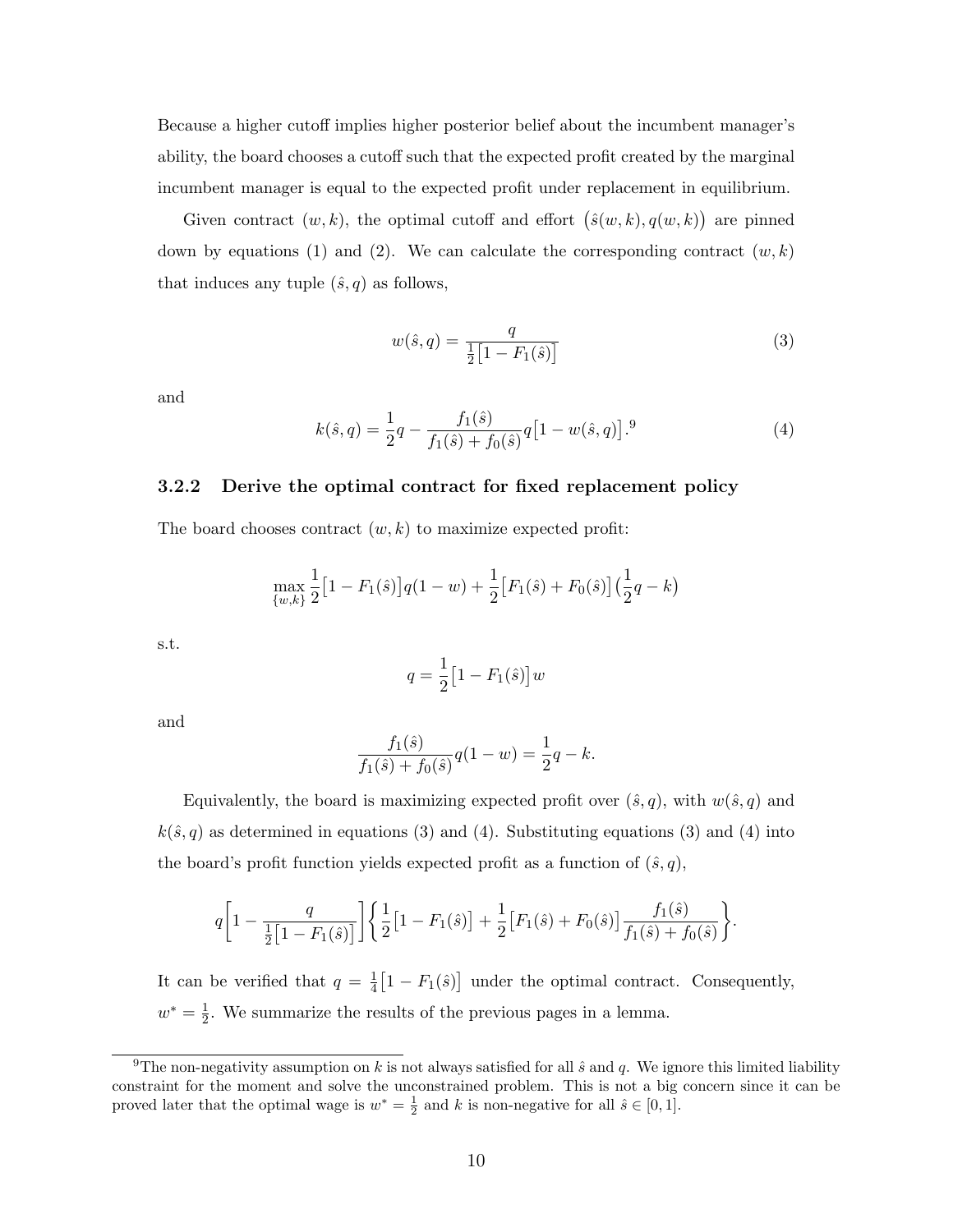**Lemma 2** Fixing  $\hat{s}$ , the board maximizes expected profit by offering a contract,

$$
w=\frac{1}{2}
$$

and

$$
k(\hat{s}) = \frac{1}{4} \left[ 1 - F_1(\hat{s}) \right] \left[ \frac{1}{2} - \frac{1}{2} \frac{f_1(\hat{s})}{f_1(\hat{s}) + f_0(\hat{s})} \right].
$$

Moreover, in equilibrium, the incumbent manager chooses effort

$$
q(\hat{s}) = \frac{1}{4} [1 - F_1(\hat{s})].
$$

By Lemma 2,  $k(\hat{s})$  is decreasing in the equilibrium cutoff  $\hat{s}$ . By committing to a higher severance pay, the board chooses a lower replacement cutoff in equilibrium and is able to induce more effort. The expected profit can be rewritten in terms of  $\hat{s}$  alone:

$$
\pi(\hat{s}) := \frac{1}{8} \big[ 1 - F_1(\hat{s}) \big] \left\{ \frac{1}{2} \big[ 1 - F_1(\hat{s}) \big] + \frac{1}{2} \big[ F_1(\hat{s}) + F_0(\hat{s}) \big] \frac{f_1(\hat{s})}{f_1(\hat{s}) + f_0(\hat{s})} \right\}.
$$

The optimal cutoff depends on the informativeness of the information structure. Rewrite the expected profit as follows:

$$
\pi(\hat{s}) = \frac{1}{8} \underbrace{\left[1 - F_1(\hat{s})\right]}_{\text{incentive effect}} \left\{ \underbrace{\left[\frac{1}{2}\left[1 - F_1(\hat{s})\right] + \frac{1}{4}\left[F_1(\hat{s}) + F_0(\hat{s})\right]\right]}_{\text{selection effect}} + \underbrace{\frac{1}{2}\left[F_1(\hat{s}) + F_0(\hat{s})\right] \left(\frac{f_1(\hat{s})}{f_1(\hat{s}) + f_0(\hat{s})} - \frac{1}{2}\right)}_{\text{commitment effect}} \right\}.
$$

Three effects play a role in determining the optimal cutoff. Because the outcome depends on the expected ability of the manager in period 2, the board faces a selection problem. This is captured by  $\left[\frac{1}{2}\right]$  $\frac{1}{2}[1-F_1(\hat{s})]+\frac{1}{4}$  $\frac{1}{4} [F_1(\hat{s}) + F_0(\hat{s})]$ , which is called the selection effect. This is the expected ability of the manager in period 2. Increasing  $\hat{s}$ will increase the expected ability of the manager in office when  $\hat{s} < \frac{1}{2}$  and decrease the expected ability when  $\hat{s} \geq \frac{1}{2}$  $\frac{1}{2}$ . To optimize selection independently, the board would choose  $\hat{s} = \frac{1}{2}$  $\frac{1}{2}$ .

Because the outcome also depends on the effort choice of the incumbent manager, the board faces a moral hazard problem and needs to incentivize the incumbent. This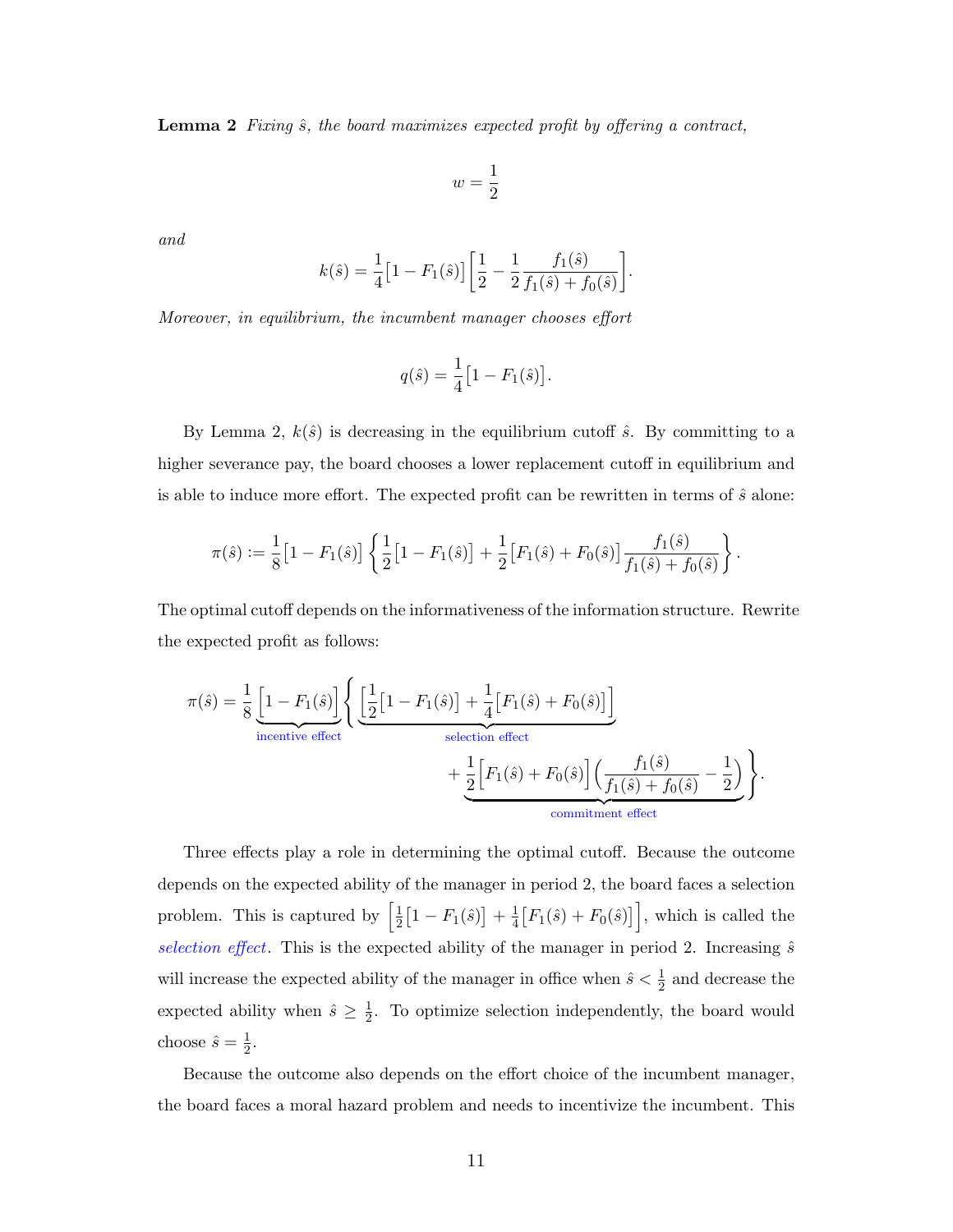is captured by  $\left[1 - F_1(\hat{s})\right]$ , which is referred to as the *incentive effect*. As the equilibrium replacement cutoff  $\hat{s}$  increases, the incumbent manager expects a lower retaining probability in equilibrium and exerts less effort accordingly. The board provides more job security to better incentivize the incumbent manager in response. By this effect alone, the board sets  $\hat{s} = 0$ .

If the selection effect and the incentive effect were the only effects, a cutoff below  $\frac{1}{2}$ is optimal to the board and entrenchment emerges under optimal contract. However, because the signal is non-contractible, board lacks commitment power on replacement policy. Severance pay serves as a costly commitment device that helps make replacement of the incumbent less likely. As the severance pay increases, it lowers the expected payoff of replacement, which creates a stronger incentive for the board to not replace the incumbent. In equilibrium the expected profit of replacement is equal to the expected profit created by the marginal incumbent manager. When board lowers the cutoff  $(\hat{s} < \frac{1}{2})$  to provide more incentive on effort, it has to increase severance pay to make the equilibrium replacement policy credible. This generates a net loss compared to the first best replacement policy. It is captured by  $\frac{1}{2} \left[ F_1(\hat{s}) + F_0(\hat{s}) \right] \left( \frac{f_1(\hat{s})}{f_1(\hat{s}) + f_0(\hat{s})} - \frac{1}{2} \right)$  $\frac{1}{2}$ , which is referred to as the *commitment effect*. Compared to the first best cutoff  $\hat{s} = \frac{1}{2}$  $\frac{1}{2}$ the board obtains a net commitment gain by providing less commitment and designing a contract that induces cutoff above  $\frac{1}{2}$ . Similarly, the board suffers a commitment loss by committing to a cutoff that is below  $\frac{1}{2}$ . The net commitment effect is shown by  $\left(\frac{f_1(\hat{s})}{f_1(\hat{s})+f_0(\hat{s})}-\frac{1}{2}\right)$  $\frac{1}{2}$ . Multiplied by the probability of replacement, this yields the total net commitment gain/loss. By this effect alone, the board sets  $\hat{s} = 1$ .

If incentive effect dominates commitment effect, entrenchment is optimal to the board. Otherwise, anti-entrenchment is optimal.

# 4 The Optimal Replacement Policy

In this section, we study how the optimal replacement policy varies depending on the informativeness of the board's monitoring technology.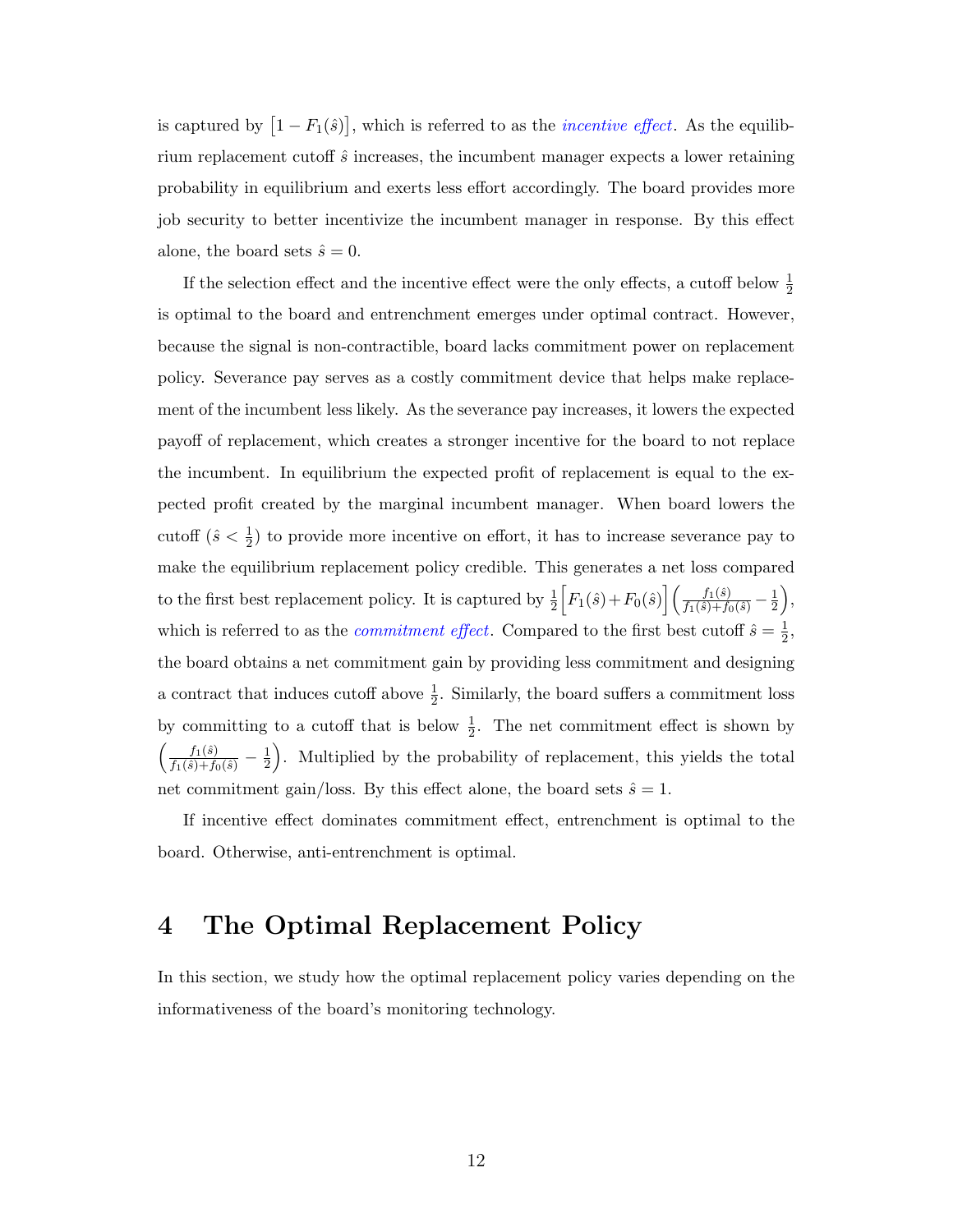## 4.1 Replacement at limiting distribution

**Proposition 1** Suppose  $\{f_1(\cdot; \alpha), f_0(\cdot; \alpha)\}$  satisfies Assumptions 1 - 4. Then there exist  $\overline{\alpha}$  and  $\underline{\alpha}$  such that,

1.  $\hat{s}^*(\alpha) > \frac{1}{2}$  $rac{1}{2}$  for  $\alpha > \overline{\alpha}$ ;

2. 
$$
\hat{s}^*(\alpha) < \frac{1}{2}
$$
 for  $\alpha < \underline{\alpha}$ .

When the information structure is noisy, providing incentives is more profitable than obtaining more commitment. Choosing  $\hat{s} > \frac{1}{2}$  reduces severance pay by a small amount because the Bayesian update around  $\hat{s} = \frac{1}{2}$  $\frac{1}{2}$  changes very slowly and the expected ability of the incumbent manager at the cutoff is close to the expected ability at a cutoff of 1  $\frac{1}{2}$ . On the other hand, choosing  $\hat{s} > \frac{1}{2}$  reduces the incumbent manager's incentive to exert effort. Consequently, it is optimal for the board to design a contract that leads to entrenchment.

When the board's monitoring technology is sufficiently informative, the benefit of commitment dominates and choosing  $\hat{s} < \frac{1}{2}$  is not optimal for the board. Since the probability of firing a high ability manager is very small for all signals below  $\frac{1}{2}$ , lowering the equilibrium replacement cutoff does not have a large effect on the incumbent's effort. On the other hand, it is easy to obtain commitment gain. The expected ability of the manager in the right neighborhood of  $\frac{1}{2}$  is very close to 1 when the information structure is sufficiently informative. That is, the board can largely reduce the severance pay by choosing a cutoff slightly above  $\frac{1}{2}$ . Thus, anti-entrenchment is optimal to the board.

### 4.2 Optimal replacement and informativeness

Proposition 1 does not characterize the equilibrium replacement policy for intermediate  $\alpha$ . To do this, it is necessary to introduce an information order.

#### 4.2.1 Distribution of posterior beliefs

Denote  $p = \varphi(s)$  as the posterior belief of  $\theta$  after observing signal s. Then  $\varphi(s)$  =  $f_1(s)$  $\frac{J_1(s)}{f_1(s)+f_0(s)}$ . By Assumption 1,  $\varphi(s)$  is strictly increasing in s. By Assumption 2,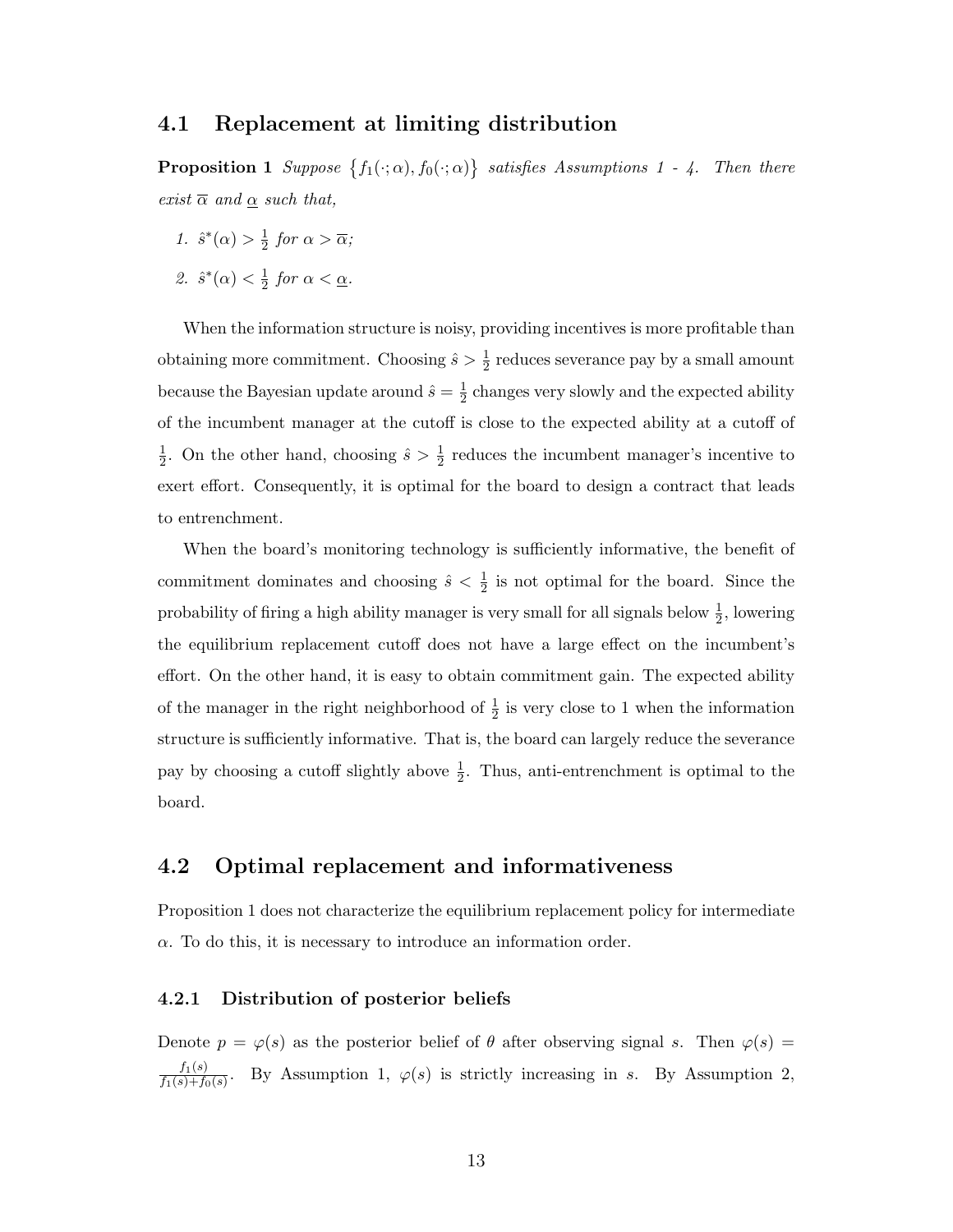the support of p is  $[0, 1]$ . Denote  $g(p)$  as the corresponding density function. Since  $\mathbb{E}(\mathbb{E}(\theta|s)) = \frac{1}{2}$ , the only constraint we impose on  $g(\cdot)$  is that  $\int_0^1 pg(p)dp = \frac{1}{2}$  $\frac{1}{2}$ .

Given an information structure  $\{f_1(\cdot), f_0(\cdot)\}\$ , the density function of posterior belief p can be calculated as follows:

$$
g(p) = \frac{1}{2} \left[ f_1(\varphi^{-1}(p)) + f_0(\varphi^{-1}(p)) \right] \frac{d\varphi^{-1}(p)}{dp}.
$$

**Lemma 3** For any density function  $g(\cdot)$  with support  $[0,1]$  that satisfies  $\int_0^1 pg(p)dp =$ 1  $\frac{1}{2}$ , there exists a unique information structure  $\{f_1(\cdot), f_0(\cdot)\}\,$  that induces  $g(\cdot)$ .

By Lemma 3, there exists a one-to-one mapping between  $g(\cdot)$  and information structure  $\{f_1(\cdot), f_0(\cdot)\}\$ . Thus working on the information structure  $\{f_1(\cdot), f_0(\cdot)\}\$ is equivalent to working on distribution of the posterior belief  $g(\cdot)$ . Consequently, we can define information order on  $g(\cdot)$ . By Assumption 3 on  $\{f_1(\cdot), f_0(\cdot)\}, g(p) = g(1-p)$ and  $G(p) = 1 - G(1 - p)$  for  $p \in [0, 1]$ . Thus, it suffices to order different information structures based on  $G(p)$  for  $p \in [0, \frac{1}{2}]$  $\frac{1}{2}$ .

#### 4.2.2 The  $\rho$ -concave order

We use  $\rho$ -concavity to define the informativeness of the information structure.<sup>10</sup> To the best of our knowledge, this is the first paper that defines information order using  $\rho$ -concavity.

Given  $G(\cdot)$ , define local *ρ*-concavity at *p* as,

$$
\rho(p) := 1 - \frac{G(p)g'(p)}{g^2(p)}.
$$

By definition,  $\rho(p)$  is the power of  $G(\cdot)$  such that the second order Taylor expansion at p drops out. Thus,  $\rho(p)$  is a measure of the concavity of  $G(\cdot)$  at point p. Log-concavity is equivalent to  $\rho(p) \geq 0$  and concavity is equivalent to  $\rho(p) \geq 1$ . We focus on the distributions such that  $\rho(p) \in (0,\infty)$ . This assumption is a necessary condition to guarantee the initial condition  $G(0) = 0$  is satisfied.<sup>11</sup>

<sup>&</sup>lt;sup>10</sup>For more applications of  $\rho$ -concavity in economics, see Mares and Swinkels (2014) on auction theory; Anderson and Renault (2003), Weyl and Fabinger (2013) on industry organization.

<sup>&</sup>lt;sup>11</sup>Imposing this non-negativity assumption on  $\rho(\cdot)$  is without loss of generality: a completely uninformative information structure can still be defined under this constraint.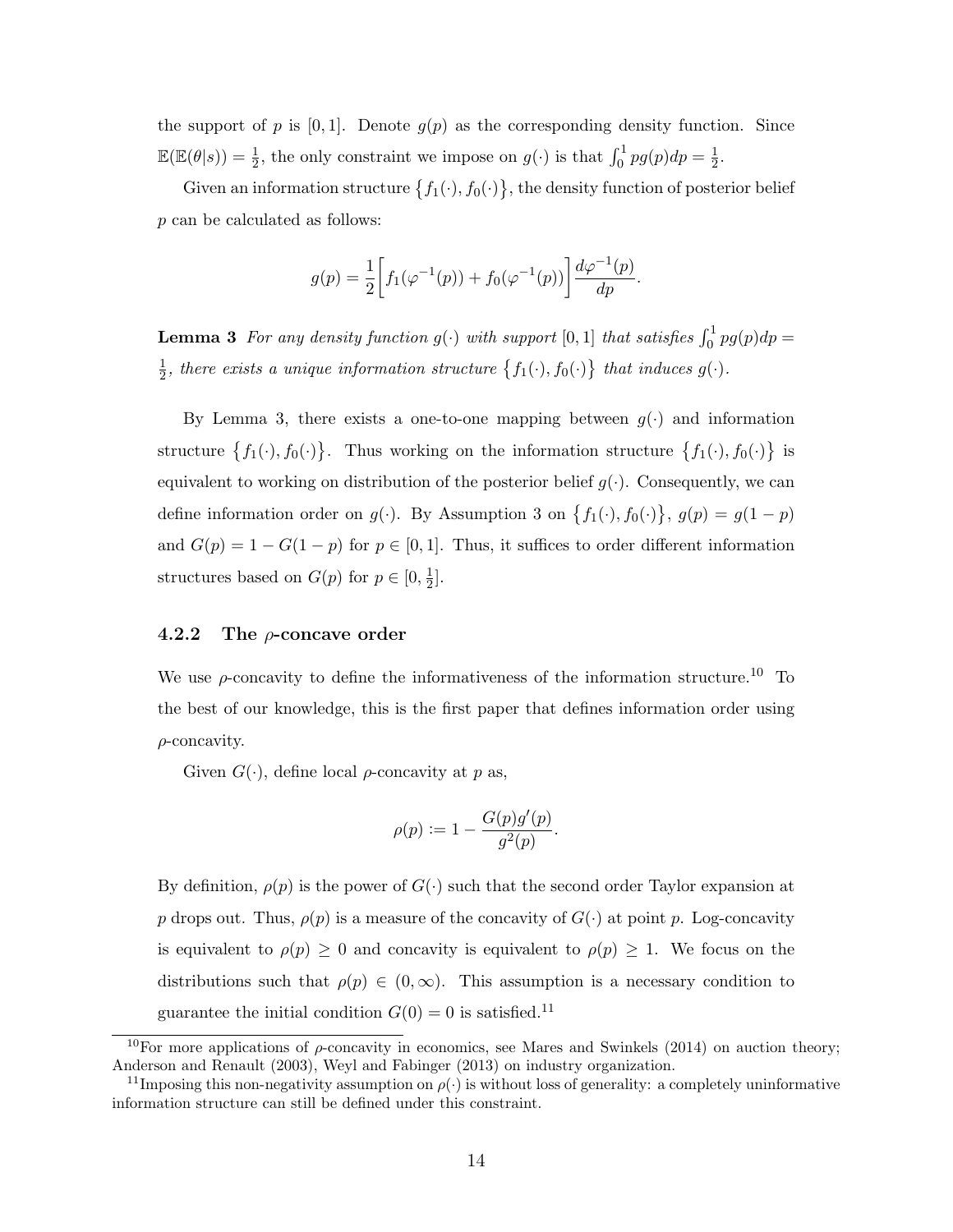**Definition 2** ( $\rho$ -concave order)  $G_1(p)$  is said to be more informative than  $G_2(p)$  in the *ρ*-concave order if  $\rho(p|G_1) > \rho(p|G_2)$  for all  $p \in [0, \frac{1}{2}]$  $\frac{1}{2}$ .

By definition,  $G_1(p)$  is more informative than  $G_2(p)$  if  $G_1(p)$  is everywhere more concave than  $G_2(p)$  measured by local  $\rho$ -concavity. The  $\rho$ -concave order is a stronger condition than the rotation order and Blackwell's order: if a family of distributions is ordered according to the  $\rho$ -concave order, then it is rotation-ordered and ordered in the sense of Blackwell.<sup>12</sup>

Assume that  $\max_{p\in[0,\frac{1}{2}]} \{\rho(p;\alpha)\}\$  and  $\max_{p\in[0,\frac{1}{2}]} \{\rho(p;\alpha)\}\$ exist for all  $\alpha \in (0,\infty)$ . Denote  $\overline{\rho}(\alpha) = \max_{p \in [0, \frac{1}{2}]} (\rho(p; \alpha))$  and  $\rho(\alpha) = \min_{p \in [0, \frac{1}{2}]} (\rho(p; \alpha))$  for notational convenience.

**Lemma 4** Suppose 
$$
0 < \underline{\rho} \le \overline{\rho} < \infty
$$
. Then  $\frac{1}{2}(2p)^{\frac{1}{\underline{\rho}}} \le G(p) \le \frac{1}{2}(2p)^{\frac{1}{\underline{\rho}}}$  for  $p \in [0, \frac{1}{2}].$ 

By Lemma 4,  $G(p)$  can be bounded by two constant cumulative density functions with constant ρ-concavity. A completely informative information structure corresponds to the case where  $\lim_{\alpha\to\infty}\rho(\alpha) = \infty$  and a completely uninformative information structure is equivalent to  $\lim_{\alpha\to\infty} \bar{\rho}(\alpha) = 0^{13}$ . The following assumptions are imposed on the family of distribution  $\{G(\cdot; \alpha)\}\$ indexed by  $\alpha \in (0, \infty)$ .

**Assumption 5** (a) Log concavity:  $\rho(p; \alpha) \in (0, \infty)$  for  $(p, \alpha) \in [0, \frac{1}{2}]$  $\frac{1}{2}]\times (0,\infty).$ 

- (b) *ρ*-concave order: If  $\alpha_1 > \alpha_2$ ,  $\rho(p; \alpha_1) > \rho(p; \alpha_2)$  for  $p \in [0, \frac{1}{2})$  $\frac{1}{2}$ .
- (c) Regularity 1:  $\forall \alpha, \rho(p; \alpha)$  is weakly decreasing in p for  $p \in [0, \frac{1}{2}]$  $\frac{1}{2}$ ].<sup>14</sup>
- (d) Regularity 2: There exists  $\alpha$  such that  $\rho(p;\alpha) = 1$  for all  $p \in [0, \frac{1}{2}]$  $\frac{1}{2}$ .
- (e) Normalization:  $\lim_{\alpha \to \infty} \underline{\rho}(\alpha) = \infty$  and  $\lim_{\alpha \to 0} \overline{\rho}(\alpha) = 0$ .

By Assumption 5(a), we focus on  $G(p;\alpha)$  which is log-concave in  $p \in [0, \frac{1}{2}]$  $\frac{1}{2}$ . Together with Assumption  $5(c)$ , Assumption  $5(d)$  guarantees that the concavity/convexity of  $G(\cdot)$  will not change for given  $\alpha$ . Assumption 5(e) restates Assumption 4 in the language of the  $\rho$ -concavity.

<sup>12</sup>See Appendix C for more details.

<sup>&</sup>lt;sup>13</sup>See Appendix C for detailed proof.

<sup>&</sup>lt;sup>14</sup>As will be clear later, this assumption generates a well-behaved profit function for  $p \in [0, \frac{1}{2}]$ .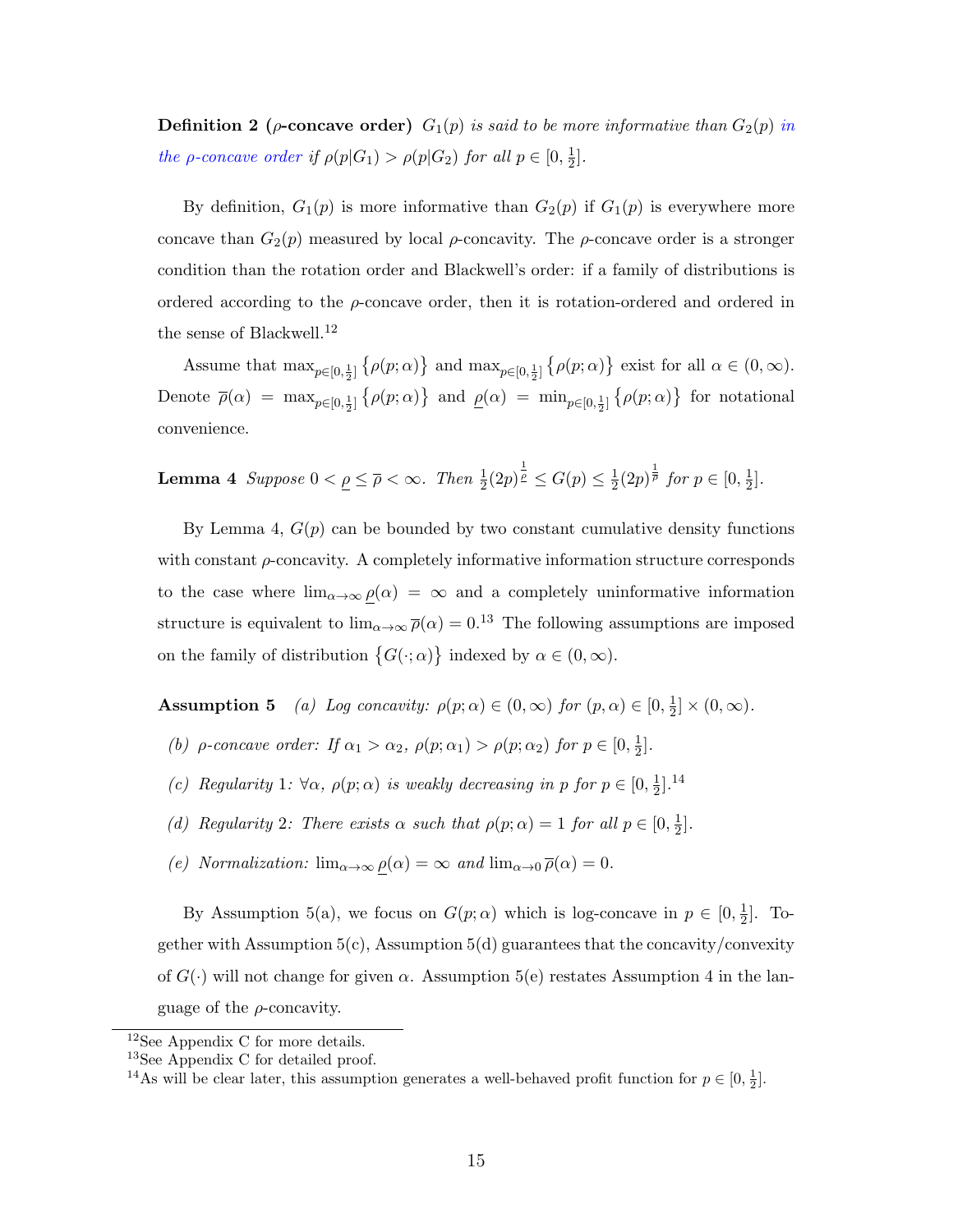#### 4.2.3 The optimal replacement policy

Denote  $\hat{p}$  as the cutoff of the posterior belief and  $\tilde{\pi}(\hat{p})$  as the board's profit as a function of  $\hat{p}$ . Then

$$
\tilde{\pi}(\hat{p}) = \frac{1}{4} \underbrace{\int_{\hat{p}}^1 tg(t)dt}_{\text{incentive effect}} \left\{ \underbrace{\frac{1}{2}G(\hat{p}) + \int_{\hat{p}}^1 tg(t)dt}_{\text{selection effect}} + \underbrace{\left(\hat{p} - \frac{1}{2}\right) \int_{0}^{\hat{p}} g(t)dt}_{\text{commitment effect}} \right\}.
$$

The profit function can be further simplified by combining the selection effect and the commitment effect,

$$
\tilde{\pi}(\hat{p}) = \frac{1}{4} \underbrace{\int_{\hat{p}}^{1} t g(t) dt}_{\text{incentive effect}} \left\{ \underbrace{\int_{\hat{p}}^{1} t g(t) dt}_{\text{selection} + \text{commitment effect}} + \hat{p} G(\hat{p}) \right\}.
$$

The expression of the total selection and commitment effect is intuitive. In equilibrium, the board's expected profit of replacement is equal to the expected profit created by the marginal incumbent manager with expected ability  $\hat{p}$ . Hence the board is replacing the incumbent manager of ability  $p \leq \hat{p}$  with  $\hat{p}$  taking commitment into consideration. It can be verified that the total of the selection effect and the commitment effect is increasing in  $\hat{p}$  and thus is maximized at  $\hat{p} = 1$ .

The first order derivative with respect to  $\hat{p}$  yields,

$$
\tilde{\pi}'(\hat{p}) = \frac{1}{4} \left[ -\hat{p}g(\hat{p}) \left( 1 - \int_{\hat{p}}^1 G(t)dt \right) + G(\hat{p}) \int_{\hat{p}}^1 tg(t)dt \right].
$$
  

$$
\Rightarrow \tilde{\pi}'(\hat{p}) \leq 0 \iff \frac{\hat{p}g(\hat{p})}{G(\hat{p})} \geq \frac{\int_{\hat{p}}^1 tg(t)dt}{\hat{p}^1 \hat{p}^1 \hat{p}^1 \hat{p}^1 \hat{p}^1 \hat{p}^1 \hat{p}^1 \hat{p}^1 \hat{p}^1 \hat{p}^1 \hat{p}^1 \hat{p}^1 \hat{p}^1 \hat{p}^1 \hat{p}^1 \hat{p}^1 \hat{p}^1 \hat{p}^1 \hat{p}^1 \hat{p}^1 \hat{p}^1 \hat{p}^1 \hat{p}^1 \hat{p}^1 \hat{p}^1 \hat{p}^1 \hat{p}^1 \hat{p}^1 \hat{p}^1 \hat{p}^1 \hat{p}^1 \hat{p}^1 \hat{p}^1 \hat{p}^1 \hat{p}^1 \hat{p}^1 \hat{p}^1 \hat{p}^1 \hat{p}^1 \hat{p}^1 \hat{p}^1 \hat{p}^1 \hat{p}^1 \hat{p}^1 \hat{p}^1 \hat{p}^1 \hat{p}^1 \hat{p}^1 \hat{p}^1 \hat{p}^1 \hat{p}^1 \hat{p}^1 \hat{p}^1 \hat{p}^1 \hat{p}^1 \hat{p}^1 \hat{p}^1 \hat{p}^1 \hat{p}^1 \hat{p}^1 \hat{p}^1 \hat{p}^1 \hat{p}^1 \hat{p}^1 \hat{p}^1 \hat{p}^1 \hat{p}^1 \hat{p}^1 \hat{p}^1 \hat{p}^1 \hat{p}^1 \hat{p}^1 \hat{p}^1 \hat{p}^1 \hat{p}^1 \hat{p}^1 \hat{p}^1 \hat{p}^1 \hat{p}^1 \hat{p}^1 \hat{p}^1 \hat{p}^1 \hat{p}^1 \hat{p}^1 \hat{p}^1 \hat{p}^1 \hat{p}^1
$$

 $G(\hat p)$ 

 $1-\int_{\hat{p}}^1 G(t)dt$ 

From the first order condition,  $\hat{p}g(\hat{p})$  is the marginal incentive effect and  $G(\hat{p})$  is the marginal selection plus commitment effect. Whether profit is increasing or decreasing in  $\hat{p}$  largely depends on the ratio of these two marginal effects, which is also the elasticity of  $G(\cdot)$  at point  $\hat{p}$ . Since  $\tilde{\pi}(1) = 0$ , the incentive effect dominates the selection plus commitment effect when  $\hat{p}$  is close to 1. To relate  $\rho$ -concavity to the profit function, notice that  $\frac{\hat{p}g(\hat{p})}{G(\hat{p})} = \left(\frac{\int_0^{\hat{p}} \rho(t)dt}{\hat{p}}\right)$  $\frac{\rho(t)dt}{\hat{p}}$   $^{-1}$ , which is the inverse of the average  $\rho$ -concavity of  $G(\cdot)$  from 0 to  $\hat{p}$ . This ratio is weakly increasing if  $\rho(p;\alpha)$  is weakly decreasing in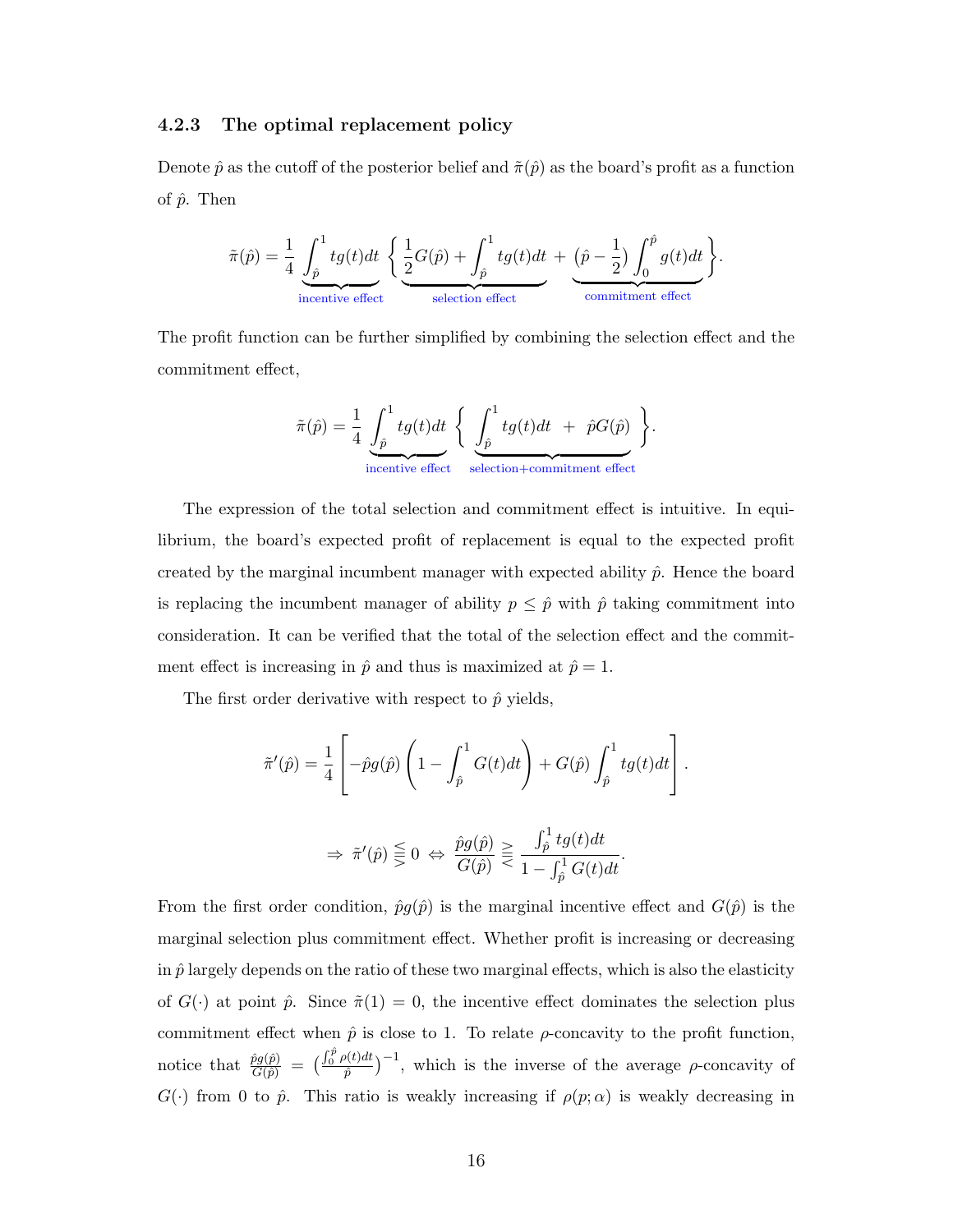p for  $p \in [0, \frac{1}{2}]$  $\frac{1}{2}$  by Assumption 5(c). This assumption guarantees that the marginal incentive effect changes faster than the marginal selection plus commitment effect and yields a well-behaved profit function for  $\hat{p} \in [0, \frac{1}{2}]$  $\frac{1}{2}$ . Assumption 5(b) ( $\rho$ -concave order) guarantees that the marginal selection plus commitment effect changes faster than the marginal incentive effect for given  $\hat{p} \in [0, \frac{1}{2}]$  $\frac{1}{2}$  as  $\alpha$  increases. Consequently, the selection plus commitment effect takes over as board's monitoring technology improves and anti-entrenchment is more likely to emerge.

**Proposition 2** Suppose the family of distribution  $\{G(\cdot; \alpha)\}\$ , indexed by  $\alpha \in (0, \infty)$ , satisfies Assumption 5. Then there exists  $\alpha_1$  and  $\alpha_2$  such that

- 1.  $\hat{s}^*(\alpha) = 0$  for  $\alpha \in (0, \alpha_1]$ ;
- 2.  $\hat{s}^*(\alpha) \in (0, \frac{1}{2})$  $(\frac{1}{2})$  for  $\alpha \in (\alpha_1, \alpha_2);$
- 3.  $\hat{s}^*(\alpha) \in (\frac{1}{2})$  $(\frac{1}{2}, 1)$  for  $\alpha \in (\alpha_2, \infty)$ ,

where  $\alpha_1$  satisfies  $\rho(p; \alpha_1) = 1 \ \forall \ p \in [0, \frac{1}{2}]$  $\frac{1}{2}$  and  $\alpha_2 > \alpha_1$ .

Proposition 2 characterizes the optimal replacement policy for all  $\alpha$ . When  $\alpha$  is small, the board provides full job security and never fires the incumbent manager. When  $\alpha$  is moderate, the board replaces the incumbent manager less frequently than the socially optimal level and entrenchment is optimal. When  $\alpha$  is large, the board uses an aggressive replacement policy and anti-entrenchment emerges. There exists a clear cutoff between entrenchment and anti-entrenchment: once anti-entrenchment is optimal for informativeness level  $\alpha'$ , the optimal replacement policy is never entrenchment under a more informative information structure  $\alpha > \alpha'$ .

#### 4.2.4 A tractable example

**Example 1** Suppose  $G(p)$  has the following functional form,

$$
G(p) = \begin{cases} \frac{\frac{1}{2}(2p)^{\frac{1}{\alpha}}}{1 - \frac{1}{2}[2(1-p)]^{\frac{1}{\alpha}}} & \text{for} \quad \hat{p} \in (\frac{1}{2}, 1] \\ 1 - \frac{1}{2}[2(1-p)]^{\frac{1}{\alpha}} & \text{for} \quad \hat{p} \in (\frac{1}{2}, 1] \end{cases}.
$$

Then the optimal cutoff is

1. for  $\alpha \leq 1$ ,  $\hat{p}^*(\alpha) = 0$ ;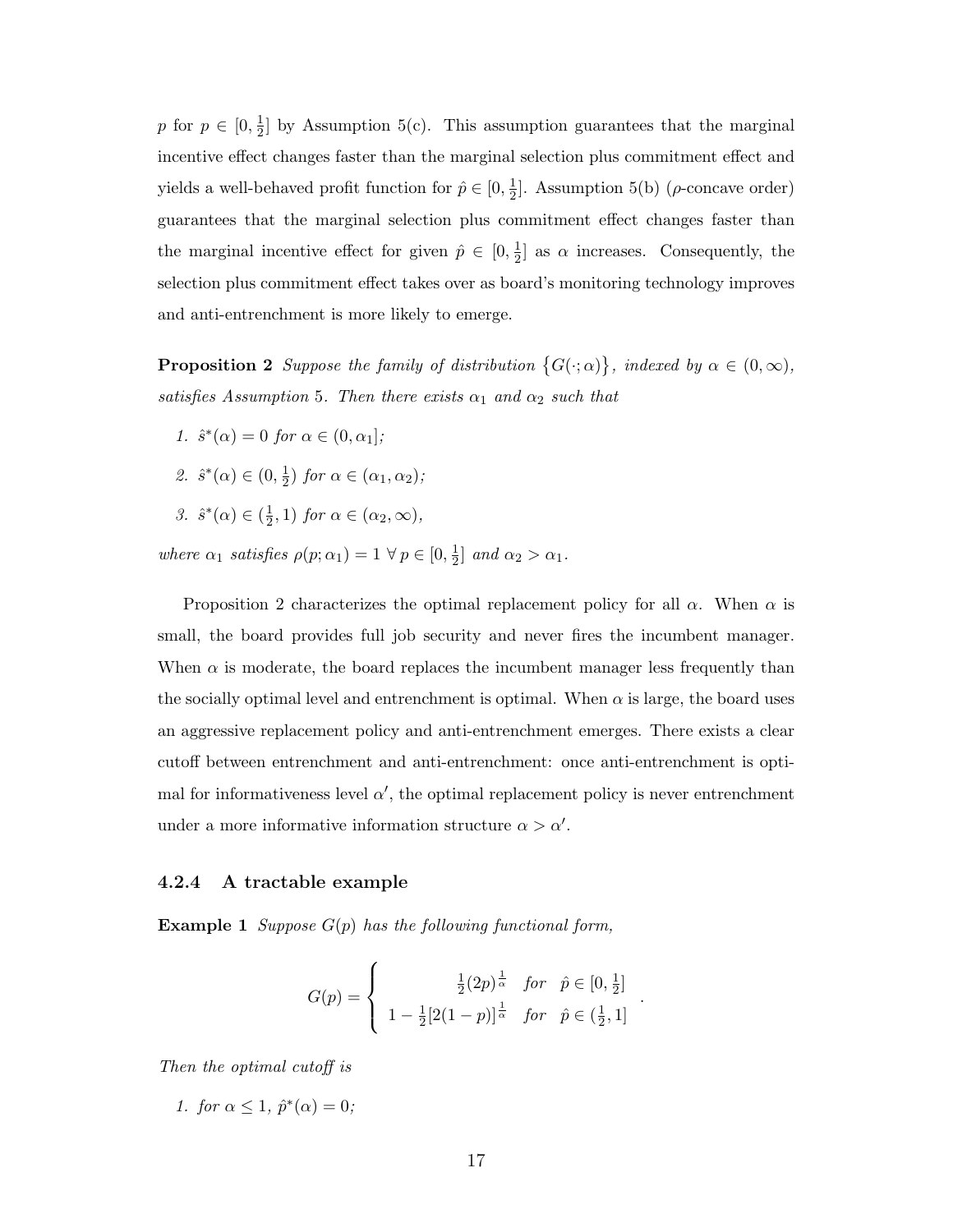

Figure 2: The optimal replacement policy

2. for  $1 < \alpha <$  $\sqrt{5}+1$  $\frac{5+1}{2}, \hat{p}^* \in (0, \frac{1}{2})$  $(\frac{1}{2})$ ; 3. for  $\alpha >$  $\sqrt{5}+1$  $\frac{5+1}{2}, \hat{p}^* \in (\frac{1}{2})$  $(\frac{1}{2}, 1).$ 

Given  $G(\cdot)$ , the two corresponding conditional density functions are

$$
f_1(s) = \begin{cases} (2s)^{\alpha} & \text{for } s \in [0, \frac{1}{2}] \\ 2 - [2(1-s)]^{\alpha} & \text{for } s \in (\frac{1}{2}, 1] \end{cases}
$$

and

$$
f_0(s) = \begin{cases} 2 - (2s)^{\alpha} & \text{for } s \in [0, \frac{1}{2}] \\ \left[2(1-s)\right]^{\alpha} & \text{for } s \in (\frac{1}{2}, 1] \end{cases}
$$

.

Figure 2 shows the optimal cutoff for different informativeness levels of the monitoring technology. Turnover is increasing for  $\alpha \in [1,$  $\sqrt{5}+1$  $\left[\frac{5+1}{2}\right]$  when the manager is entrenched. The relationship between turnover and the informativeness of the board's monitoring technology is an inverted-U shape for  $\alpha >$  $\sqrt{5}+1$  $\frac{5+1}{2}$ . As  $\alpha$  approaches infinity, the optimal cutoff converges to  $\frac{1}{2}$ .

Figure 3 shows that severance pay in the optimal contract is decreasing in the informativeness of the board's monitoring technology. When the information structure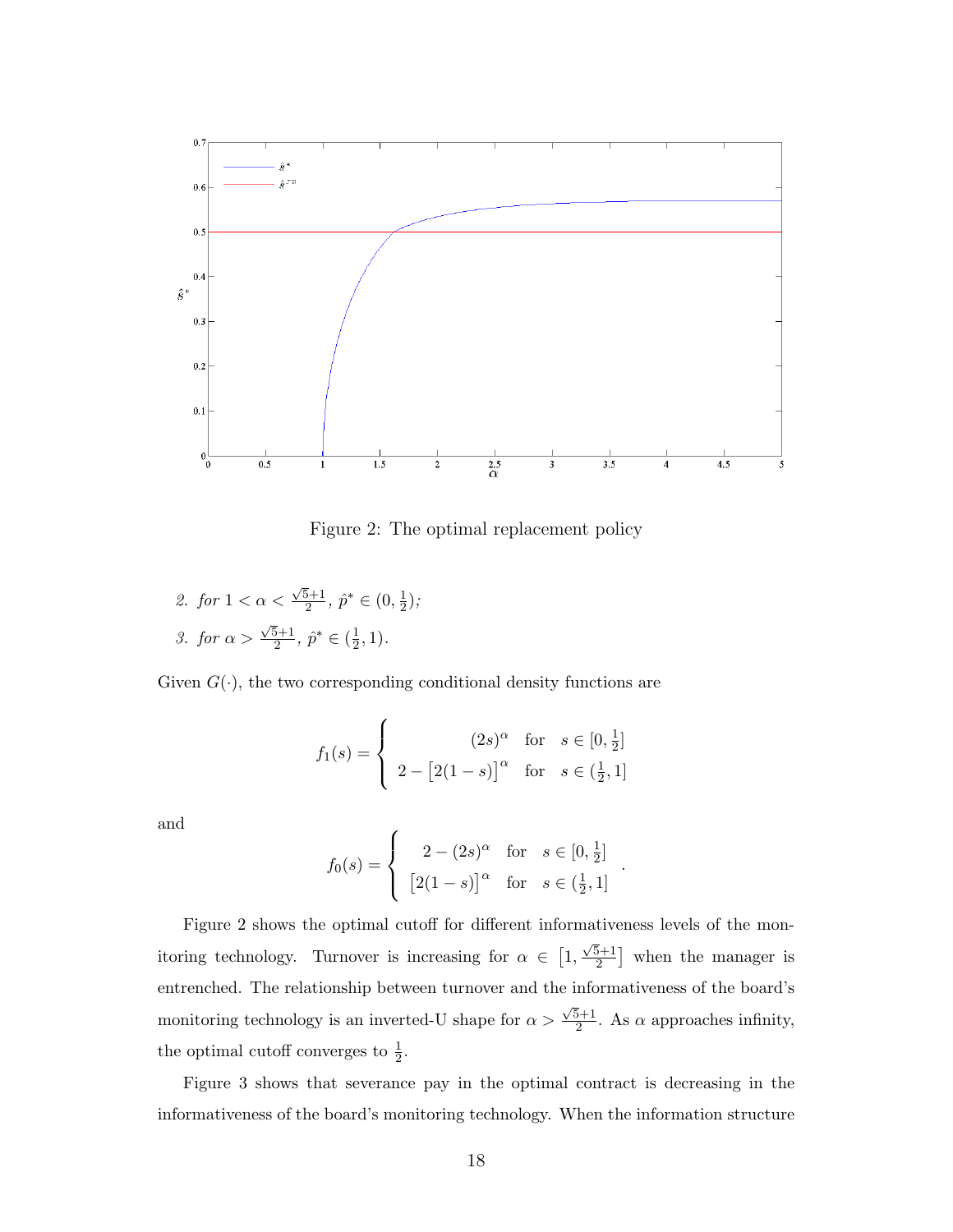

Figure 3: Severance pay in the optimal contract

becomes more informative, it is easier for the board to obtain net commitment gain. Thus the board is less willing to commit to not replacing the incumbent manager and the size of severance pay offered in the optimal contract decreases as a result. This generates a testable implication of the model: the size of the severance package is decreasing in the informativeness of the board's monitoring technology.

### 4.3 Discussion

An optimal replacement policy that differs from the first best stems from two important assumptions: the signal is non-contractible and severance pay is constant with respect to outcome, i.e., the board cannot provide performance-based severance pay. Without either of these assumptions, neither entrenchment nor anti-entrenchment emerges: the optimal replacement policy is always  $\hat{s}^* = \frac{1}{2}$  $\frac{1}{2}$ .

First consider what happens if the board's signal is contractible, while maintaining the assumption that severance pay is constant. A contract is fully characterized by  $\{w(s), r(s), k(s)\}\,$ , where  $s \in [0,1]$ .  $\{w(s), k(s)\}\$ is the promised wage and severance pay after signal s.  $r(s) \in [0,1]$  specifies the retaining probability of the incumbent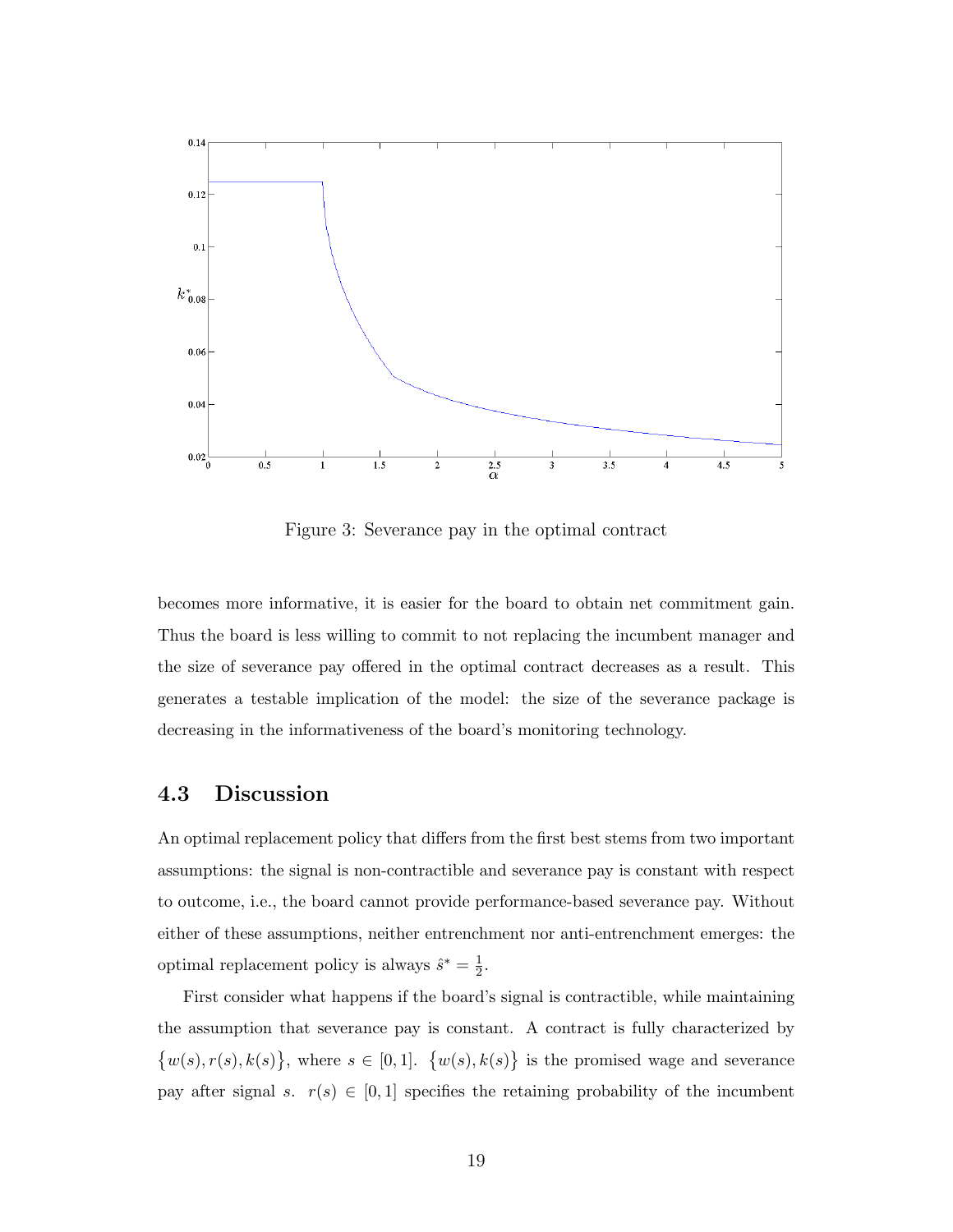manager at signal s. In particular,  $r(s) = 1$  indicates that the incumbent manager is retained while  $r(s) = 0$  indicates that the incumbent is fired.<sup>15</sup>

Proposition 3 Suppose that the signal is contractible and severance pay is constant with respect to outcome. Then  $k^*(s) = 0$ . Moreover,  $r^*(s) = 1$  for  $s \in \left[\frac{1}{2}\right]$  $\frac{1}{2}, 1]$  and  $r^*(s) = 0$  for  $s \in [0, \frac{1}{2}]$  $(\frac{1}{2})$ .

Allowing the board to contract on signals gives the board commitment power on its retention decision at no cost. Severance pay is a costly commitment device, and is no longer used in the optimal contract.

The board can design a contract to induce any effort level without deviating from the socially optimal replacement cutoff. The manager is risk-neutral and only cares about the expected wage. Thus, the board can incentivize the incumbent manager by increasing the expected wage payment, which is determined by both the wage function  $w(s)$  and the replacement policy  $r(s)$ . For given effort q and replacement policy  $r(s)$ , the board can adjust the wage function  $w(s)$  to induce q without changing  $r(s)$ . That is, the board can optimize effort and selection separately if the signal is contractible, and the replacement cutoff is equal to  $\frac{1}{2}$  in the optimal contract.

Next consider what happens when the board can condition the severance pay on the outcome, while maintaining the assumption that the signal is non-contractible. A contract is in the form of a triple  $(w_1, w_2, k)$ .  $w_1$  is the wage rate when the incumbent manager stays as in the baseline model. The tuple  $(w_2, k)$  constitutes a severance package.  $w_2$  is the payment to the incumbent manager if he is forced out and  $y = 1$ . is the constant severance pay as in the baseline model.

Proposition 4 Suppose that the signal is non-contractible and the board can provide performance-based severance pay. Then  $k^* = 0$ ,  $w_1^* = w_2^*$  and  $\hat{s}^* = \frac{1}{2}$  $\frac{1}{2}$ .

Constant severance pay is less effective to the board than performance-based severance pay when the incumbent manager is no longer in office because a lump-sum payment rewards failure. Thus, only performance-based severance pay is employed in the optimal contract.

<sup>&</sup>lt;sup>15</sup>Due to the board's risk neutrality, randomization is not optimal except for the case where the board is indifferent between retaining and firing the incumbent manager, in which we assume the incumbent manager is retained with probability 1.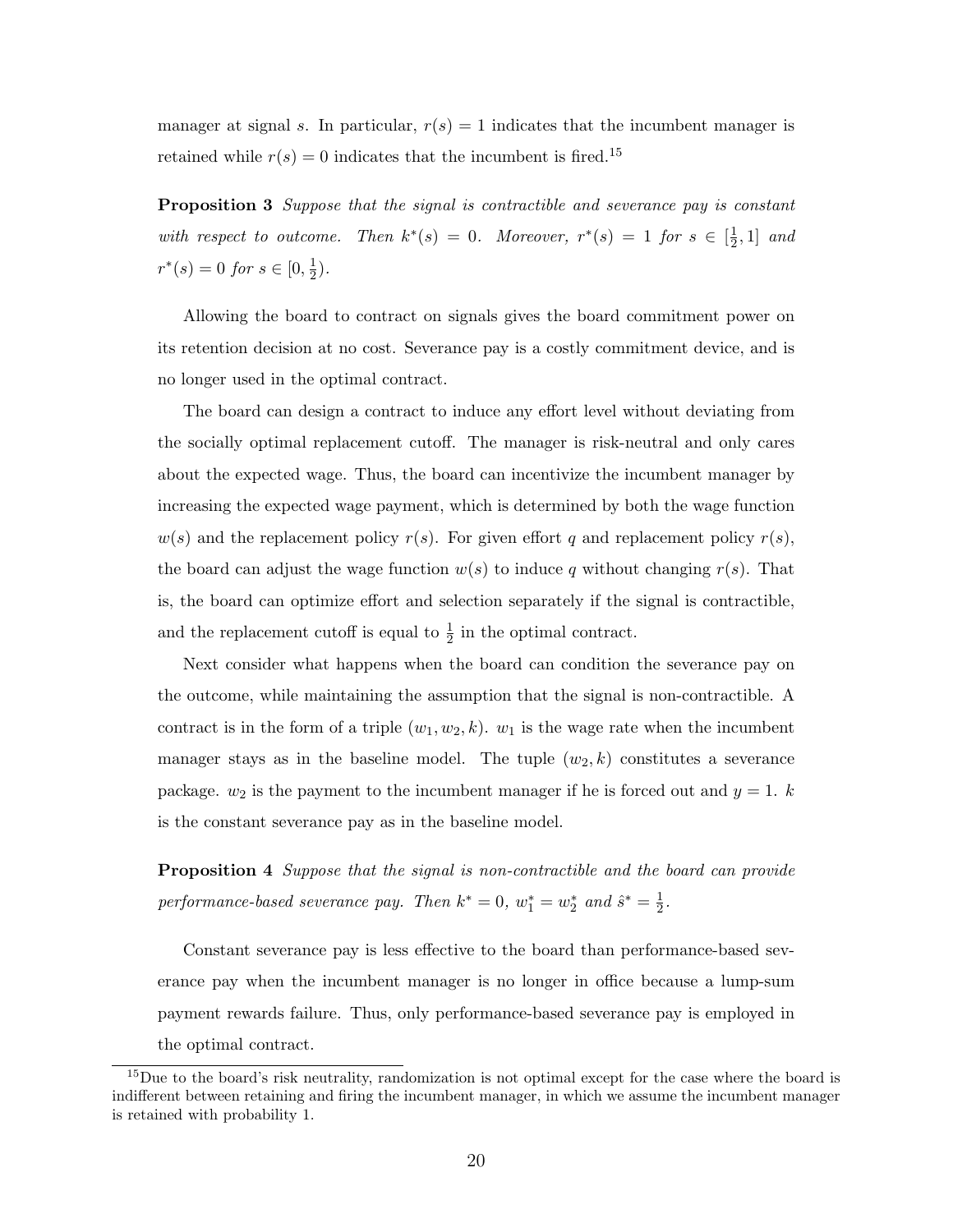Again the board has no incentive to deviate from the first best cutoff. Due to manager's risk neutrality, the effort choice of the incumbent manager is only determined by the expected wage. For a given effort level  $q$  that the board wants to motivate, the expected wage is fixed, which is also the total cost to hire the incumbent manager. Since  $q$  is fixed, it remains to maximize the expected ability of the manager who stays in office in period 2. Hence the replacement cutoff stays at the first best in the optimal contract.<sup>16</sup>

# 5 Extensions

In this section, we show that the main result of the optimal replacement policy is robust to several different specifications.

### 5.1 More effort vs. better selection

It is interesting to study whether the main result on entrenchment (anti-entrenchment) remains optimal when effort becomes more important than ability. Anti-entrenchment is less likely to emerge when selection becomes less important. We model this by decreasing the variance of the manager's ability or increasing the importance of effort relative to ability in the success probability.

Assume the ability space is  $\theta \in \left\{\frac{1}{2} - \delta, \frac{1}{2} + \delta\right\}$ , where  $\delta \in (0, \frac{1}{2})$  $\frac{1}{2}$  and the success probability is equal to  $q^{1+\tau}\theta$ , where  $\tau \in (-1,1)$ .  $\delta$  is a measure of the variance of manager's ability ex ante while  $\tau$  is a measure of the relative importance of effort compared to selection. The baseline model corresponds to  $(\delta, \tau) = (\frac{1}{2}, 0)$ . It is intuitive that entrenchment remains optimal as  $\alpha$  approaches 0. Thus we focus on the case where  $\alpha$  approaches infinity.

#### Proposition 5 (Comparative static)

1. *if*  $\delta > \frac{1}{2}$  $\frac{1-\tau}{2}$  -  $\frac{1}{2}$  $\frac{1}{2},$  there exists  $\bar{\alpha}_A$  such that anti-entrenchment is optimal for  $\alpha > \bar{\alpha}_A;$ 2. if  $\delta < \frac{1}{2}$  $rac{1-\tau}{2} - \frac{1}{2}$  $\frac{1}{2}$ , there exists  $\bar{\alpha}_E$  such that entrenchment is optimal for  $\alpha > \bar{\alpha}_E$ .

 $16$ In practice, a severance package usually comes in the form of a combination of a lump-sum payment and a stock option. This can be rationalized by the assumption that the manager is more risk-averse than the board. If that is the case, the optimal contract will involve some degree of lump-sum payment in response to risk sharing.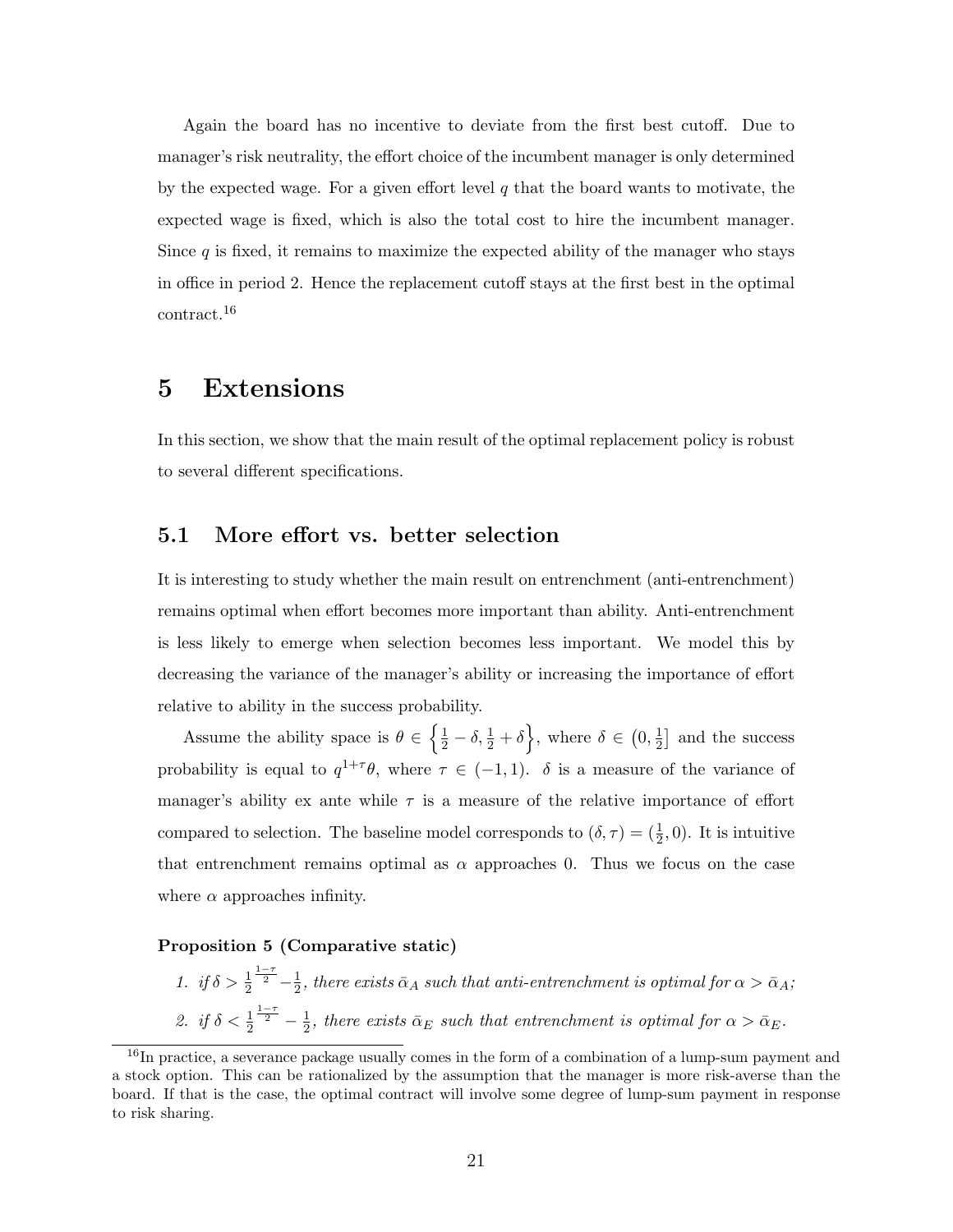

Figure 4: The optimal replacement policy at the limiting distribution

Fixing  $\tau$ , selection becomes more important as the variance of the manager's ability increases. The intuition from the baseline model applies when  $\delta$  is large, and anti-entrenchment emerges in the optimal contract. When  $\delta$  is small, the marginal productivity of a low ability manager is close to that of a high ability manager. Since motivating the low ability manager is also important, the optimal contract leads to entrenchment as  $\alpha \to \infty$ .

### 5.2 Costly execution

Suppose the outcome depends on the incumbent manager's effort  $q$  in period 1, effort e of the manager in period 2 as well as the ability of the manager in office in period 2. Effort  $q$  can be interpreted as the project quality of the project selected by the incumbent manager and e can be interpreted as the effort required to execute the project. Now the board needs to also offer a contract to the replacement manager. Moreover, the optimal contract with the incumbent manager must balance a twodimensional moral hazard problem as well as the selection problem.

Assume the success probability is equal to  $\tilde{\theta}[(1-\lambda)q + \lambda \tilde{e}]$ , where  $\tilde{\theta} \in \{0,1\}$  is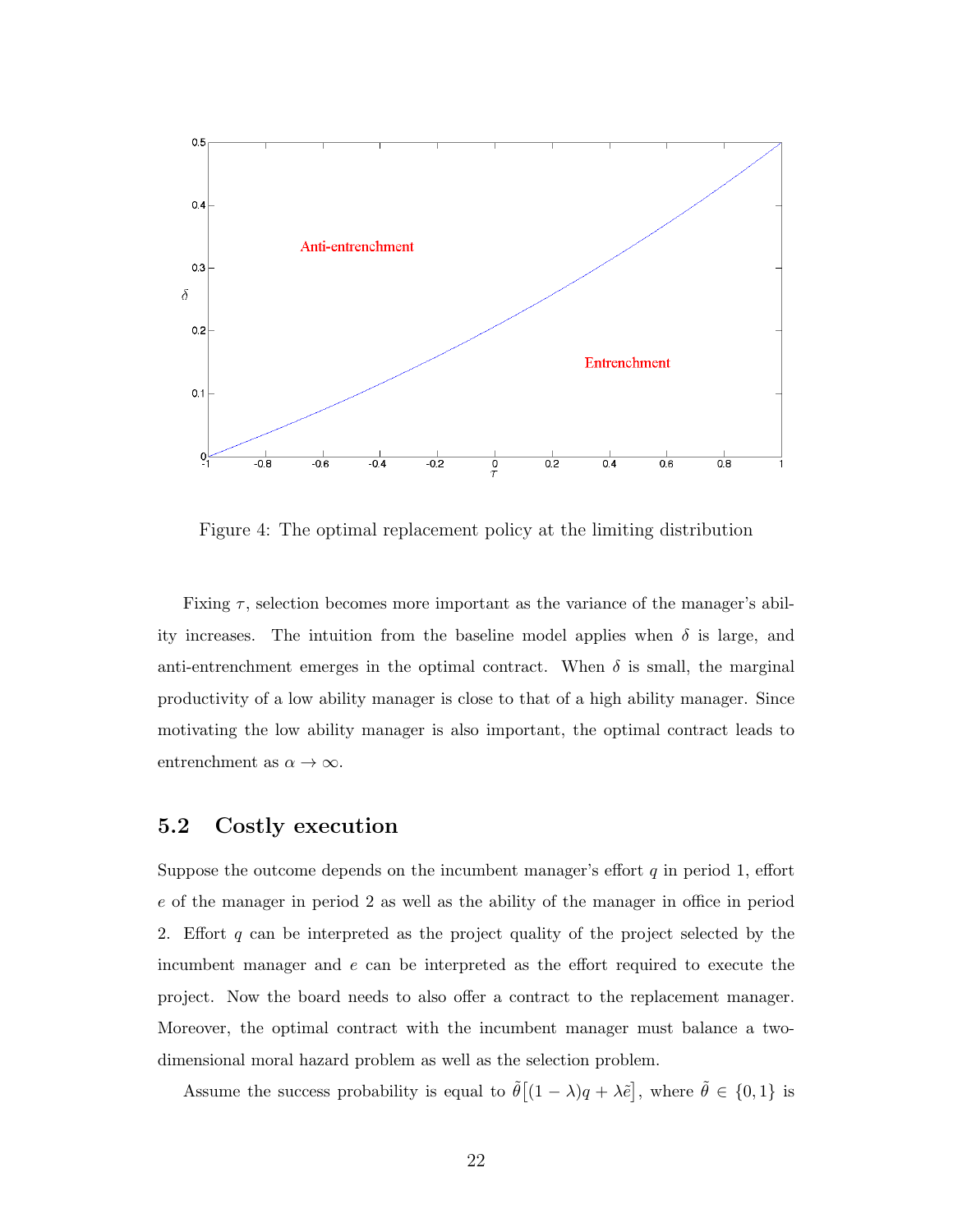the manager's ability in period 2,  $q \in [0,1]$  is the effort of the incumbent manager in period 1 and  $\tilde{e} \in [0,1]$  is the effort of the manager in period 2. Period 1 effort q and period 2 effort e are substitutes and  $\lambda \in [0,1]$  measures the relative importance of period 1 effort. When  $\lambda = 0$  the model simplifies to the baseline model. After the board makes a retention decision, the manager in office at the beginning of period 2 exerts effort e to execute the project. The cost function to the incumbent manager is assumed to be separable and quadratic, i.e.,  $C_i(q, e) = \frac{1}{2}q^2 + \frac{1}{2}$  $\frac{1}{2}e^2$ . The cost function to the replacement manager is assumed to be  $C_r(q, e) = C_i(0, e)$ .

# Lemma 5 (First best outcome with costly execution) The socially optimal cutoff is equal to  $\frac{1}{2}$ .

The proof is similar to Lemma 1 and is omitted. With costly execution, the first best replacement cutoff remains at  $\frac{1}{2}$ . In fact, this result is very general. The optimal cutoff is always  $\frac{1}{2}$  as long as the marginal impact of manager's ability is positive.

The board provides two contracts, contract  $(w, k)$  to the incumbent manager and a wage  $w_r$  to the replacement manager. Denote variables with subscript r as the variables related to the replacement manager after retention.

We first calculate the optimal contract with the replacement manager  $w_r$  after the incumbent's departure for a given belief of period 1 effort  $q$ . Given  $q$  and  $w_r$ , the replacement manager chooses  $e_r$  to maximize:

$$
\frac{1}{2} \left[ (1 - \lambda)q + \lambda e_r \right] w_r - \frac{1}{2} e_r^2 \Rightarrow e_r(w_r) = \frac{1}{2} \lambda w_r.
$$

Note that the replacement manager's effort on execution is independent of q. This is because q and e are assumed to be substitutes. The board chooses  $w_r$  to maximize:

$$
\frac{1}{2}\big[(1-\lambda)q+\lambda e_r\big](1-w_r)\Rightarrow w^*_r=\max\Big\{\frac{1}{2}-\frac{1-\lambda}{\lambda^2}q,0\Big\}.
$$

Since  $q$  and  $e$  are substitutes by assumption, the optimal wage to the replacement manager is weakly decreasing in the belief about  $q$ . When first period effort  $q$  is large or  $\lambda$  is small, the board provides a contract with  $w_r = 0$  to the replacement manager.

Let  $\pi(q)$  be the board's expected profit under optimal contract after replacement.  $\pi(q)$  can be calculated as follows,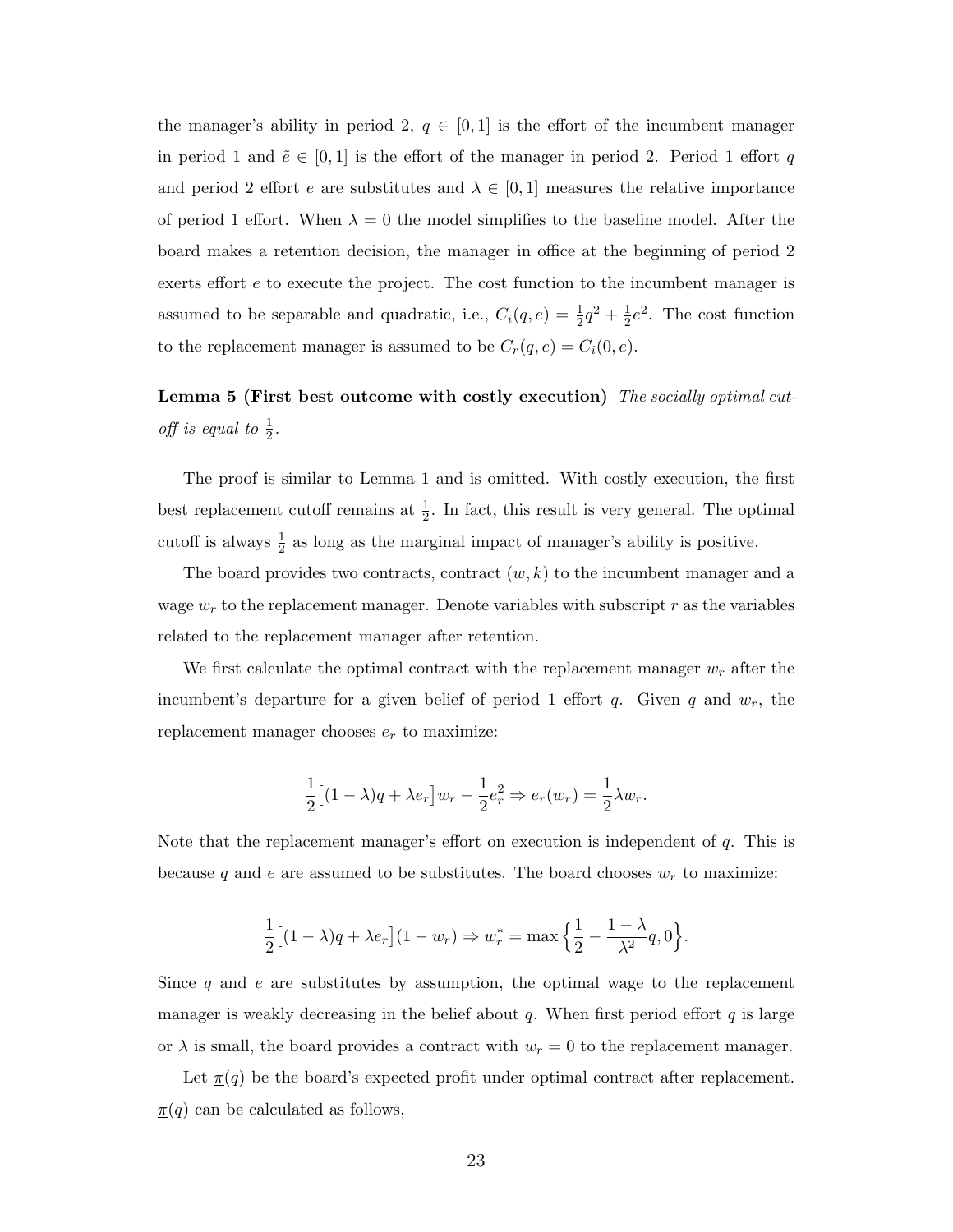$$
\underline{\pi}(q) = \begin{cases} \frac{1}{4} \left( \frac{1}{2} \lambda + \frac{1-\lambda}{\lambda} q \right)^2 & \text{for} \quad q \le \frac{1}{2} \frac{\lambda^2}{1-\lambda} \\ \frac{1}{2} (1-\lambda) q & \text{for} \quad q > \frac{1}{2} \frac{\lambda^2}{1-\lambda} \end{cases}
$$

.

.

Next we calculate the equilibrium for a given contract  $(w, k)$  with the incumbent manager. For a fixed contract  $(w, k)$  and belief about cutoff  $\hat{s}$ , the incumbent manager chooses  $(q, e)$  to maximize:

$$
\frac{1}{2}[1 - F_1(\hat{s})] \left[ (1 - \lambda)q + \lambda e \right] w + \frac{1}{2} [F_1(\hat{s}) + F_0(\hat{s})] k - \frac{1}{2} q^2 - \frac{1}{4} [(1 - F_1(\hat{s})) + (1 - F_0(\hat{s}))] e^2
$$
  
\n
$$
\Rightarrow q = (1 - \lambda) \frac{1 - F_1(\hat{s})}{2} w \text{ and } e = \lambda \frac{1 - F_1(\hat{s})}{[1 - F_1(\hat{s})] + [1 - F_0(\hat{s})]} w.
$$

Note that q is decreasing in  $\hat{s}$  while e is increasing in  $\hat{s}$ . A higher equilibrium replacement cutoff leads to a lower first period effort  $q$  and higher second period effort  $e$  by the incumbent manager. The first period effort  $q$  is decreasing in  $\hat{s}$  because a higher cutoff implies lower retaining probability in period 2 and dis-incentivizes the incumbent manager as in the baseline model. Conditional on the fact that the incumbent manager is retained, a higher cutoff yields a higher estimate of the incumbent's ability and thus the incumbent is willing to exert more effort in period 2 ( $\theta$  and  $e$  are assumed to be compliments). As a result, e is increasing in equilibrium cutoff  $\hat{s}$ . Similarly to Casamatta and Guembel (2010), the incumbent is easier to motivate, but for different reasons. The incumbent manager is easier to motivate in Casamatta and Guembel (2010) due to his reputational concern while in our model it is due to the incumbent's learning of his ability. For a given wage rate w, the replacement manager chooses  $e_r=\frac{1}{2}$  $\frac{1}{2}\lambda w$  while the incumbent manager chooses  $e = \lambda \frac{1-F_1(\hat{s})}{[1-F_1(\hat{s})]+[1-F_0(\hat{s})]}w > \frac{1}{2}\lambda w$ . The incumbent manager learns from his retention that his ability is above average. Since ability and effort are assumed to be compliments, a higher estimate of ability implies a higher marginal return on effort. Thus, the incumbent manager exerts more effort in period 2 than the potential replacement manager given the same wage.

For a fixed contract  $(w, k)$  and belief about effort  $(q, e)$ , the board chooses cutoff  $\hat{s}$ to maximize:

$$
\frac{1}{2}[1 - F_1(\hat{s})] [(1 - \lambda)q + \lambda e] (1 - w) + \frac{1}{2}[F_1(\hat{s}) + F_0(\hat{s})] [\underline{\pi}(q) - k].
$$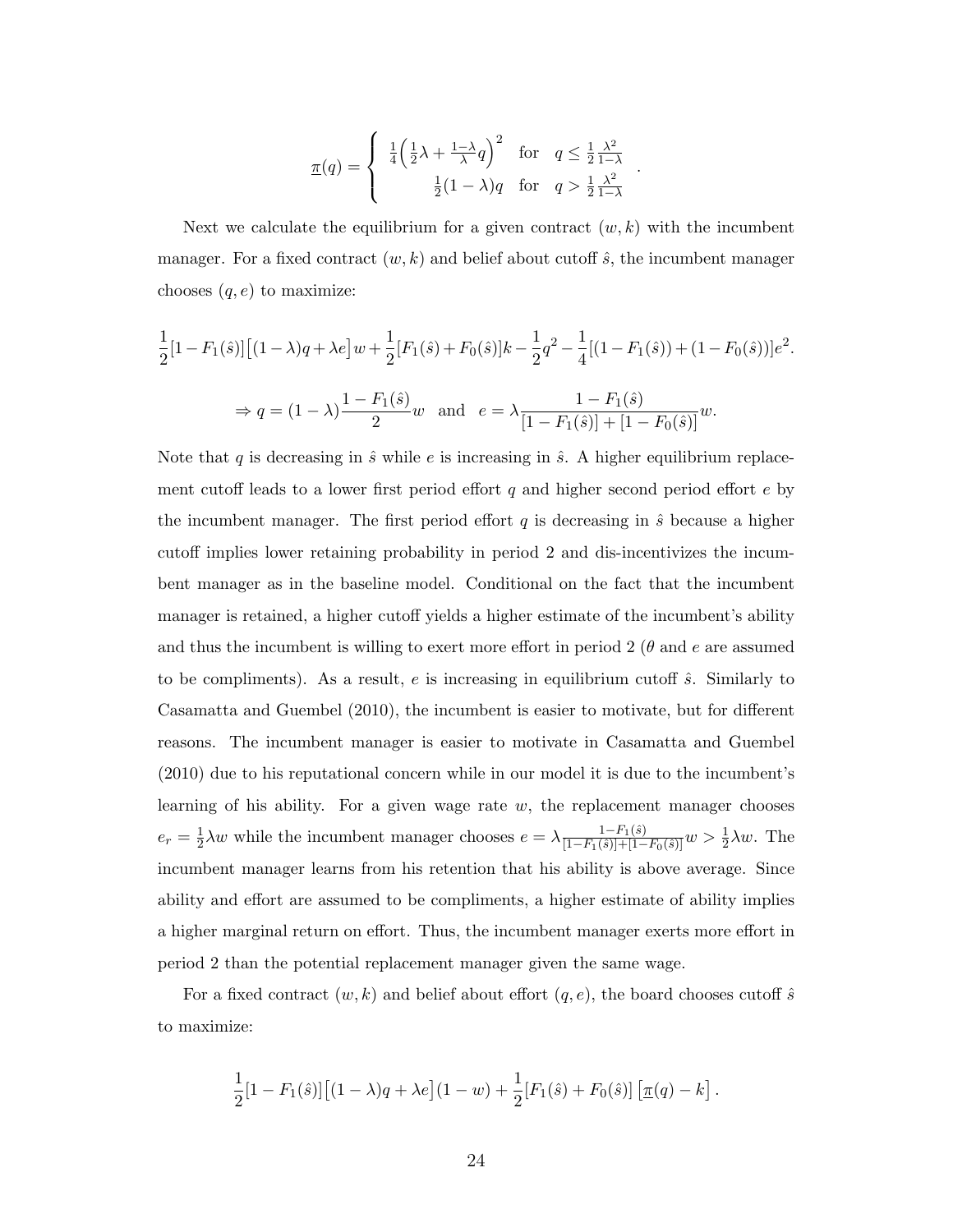$$
\Rightarrow \frac{f_1(\hat{s})}{f_1(\hat{s}) + f_0(\hat{s})} \left[ (1 - \lambda)q + \lambda e \right] (1 - w) = \underline{\pi}(q) - k.
$$

Not every  $\hat{s}$  can be implemented. For instance,  $\hat{s}$  very close to 1 cannot be induced by a contract. This is due to the limited liability assumption of severance pay. Extremely high cutoff can only be induced if severance pay is allowed to be negative. This is different from the baseline model. Using an aggressive replacement policy results in a small q, making the board's outside option very unattractive. On the other hand, an aggressive replacement policy improves learning and makes  $e$  very high, increasing the value of keeping the current manager. Thus, unless the board is compensated by negative severance pay, a very aggressive replacement policy cannot be induced by a contract subject to the limited liability constraint.

Similarly to the baseline model, the expected profit can be written as a function of cutoff  $\hat{s}$  alone, assuming away the limited liability constraint of  $k$ <sup>17</sup>,

$$
\pi(\hat{s}) = \frac{1}{8} \Biggl\{ (1-\lambda)^2 \underbrace{\frac{1-F_1(\hat{s})}{2}}_{\text{incentive effect}} + \lambda^2 \underbrace{\frac{1-F_1(\hat{s})}{[1-F_1(\hat{s})]+[1-F_0(\hat{s})]}}_{\text{learning effect}} \Biggr\}
$$
  

$$
\cdot \Biggl\{ \underbrace{\Biggl[1-F_1(\hat{s})\Biggr] + \frac{1}{2} \Bigl[F_1(\hat{s}) + F_0(\hat{s})\Bigr] \Biggr] + \Biggl[F_1(\hat{s}) + F_0(\hat{s}) \Bigl] \Biggl(\frac{f_1(\hat{s})}{f_1(\hat{s}) + f_0(\hat{s})} - \frac{1}{2} \Biggr)}_{\text{selection effect}} \Biggr\}.
$$

Proposition 6 (Optimal replacement policy with costly execution) 1. If  $\lambda \in$ [0, √  $(\overline{2}-1)$ , there exists  $\overline{\alpha}$  such that  $\hat{s}^*(\alpha) > \frac{1}{2}$  $rac{1}{2}$  for  $\alpha > \overline{\alpha}$ .

2. For  $\lambda \in [0,1]$ , there exists  $\alpha$  such that  $\hat{s}^*(\alpha) < \frac{1}{2}$  $rac{1}{2}$  for  $\alpha < \underline{\alpha}$ .

A learning effect enters into the board's profit function along with the three aforementioned effects. When the information structure is sufficiently noisy  $(\alpha \to 0)$ , the incumbent's learning is very slow for all  $s \in (0,1)$ . The learning effect plays a minor role in determining the optimal replacement policy since  $\frac{1-F_1(\hat{s})}{[1-F_1(\hat{s})]+[1-F_0(\hat{s})]}\lambda^2$  can be considered as a constant. Thus, entrenchment is expected to be optimal when  $\alpha$  is sufficiently small independent of the size of  $\lambda$ .

When the information structure is sufficiently informative  $(\alpha \to \infty)$ , the incum-

<sup>&</sup>lt;sup>17</sup>The intuition can be clearly illustrated assuming that every  $\hat{s}$  can be induced. The limited liability constraint of severance pay is taken into consideration in the proof of Proposition 6.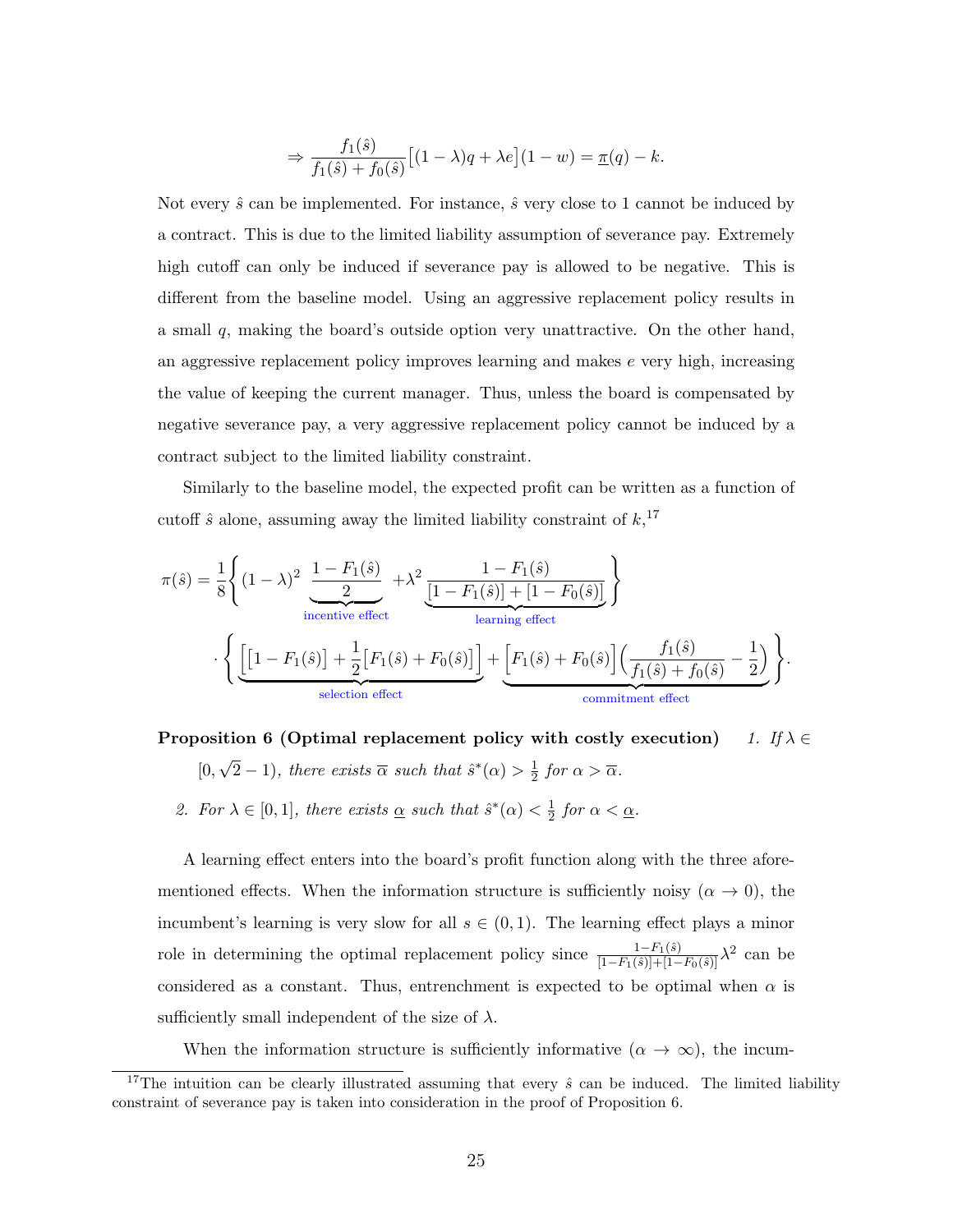bent's learning becomes very fast. When execution becomes sufficiently important, entrenchment can be optimal to the board. When period 1 effort  $q$  is sufficiently important relative to period 2 effort e (i.e.,  $\lambda < \sqrt{2} - 1$ ), the incentive effect is more important than the learning effect in board's contractual problem. Thus, the main insight in the baseline model follows through and entrenchment is expected to emerge in the optimal contract.

### 5.3 Signal of outcome instead of ability

In the baseline model, it is assumed that the board observes a signal of the incumbent manager's ability rather than the outcome under the incumbent's management. Since the signal is not related to the incumbent manager's effort, the incumbent cannot increase his probability of retention by exerting more effort. When the board receives a signal related to effort, the incumbent manager is able to increase his probability of being retained by exerting more effort.

Suppose for outcome  $y \in \{0, 1\}$ , signal s is drawn from a distribution with density  $h_y(\cdot)$  and cdf  $H_y(\cdot)$ . Similarly, we assume  $\{h_1(\cdot), h_0(\cdot)\}$  satisfies Assumptions 1 - 4. The signal provides information about the expected outcome and the incumbent manager's ability.

The social planner chooses  $(\hat{s}, q)$  to maximize:

$$
\max_{\{\hat{s},q\}} \ \frac{1}{2}q\big[1-H_1(\hat{s})\big]+\frac{1}{2}q\Big[\frac{1}{2}qH_1(\hat{s})+\big(1-\frac{1}{2}q\big)H_0(\hat{s})\Big]-\frac{1}{2}q^2.
$$

Lemma 6 (First best outcome)  $\hat{s}^{\mathcal{FB}}=\frac{1}{2}$  $\frac{1}{2}$  and  $q^{\mathcal{FB}} = \frac{1+H_0(\frac{1}{2})-H_1(\frac{1}{2})}{2+H_0(\frac{1}{2})-H_1(\frac{1}{2})}$  $\frac{1+H_0(\frac{1}{2})-H_1(\frac{1}{2})}{2+H_0(\frac{1}{2})-H_1(\frac{1}{2})}$  in the first best outcome.

The proof is similar to Lemma 1 and is omitted. Given effort level  $q$ , the Bayesian update of the incumbent manager's ability is

$$
\varphi(\hat{s}, q) = \frac{\frac{1}{2}qh_1(\hat{s}) + \frac{1}{2}(1-q)h_0(\hat{s})}{\frac{1}{2}qh_1(\hat{s}) + \left(1 - \frac{1}{2}q\right)h_0(\hat{s})}.
$$

It can be verified that  $\varphi(\frac{1}{2})$  $(\frac{1}{2}, q) = \frac{1}{2}$  independent of q and  $\alpha$ . Thus it is socially optimal to replace the incumbent manager if and only if the posterior belief of his ability falls below the prior.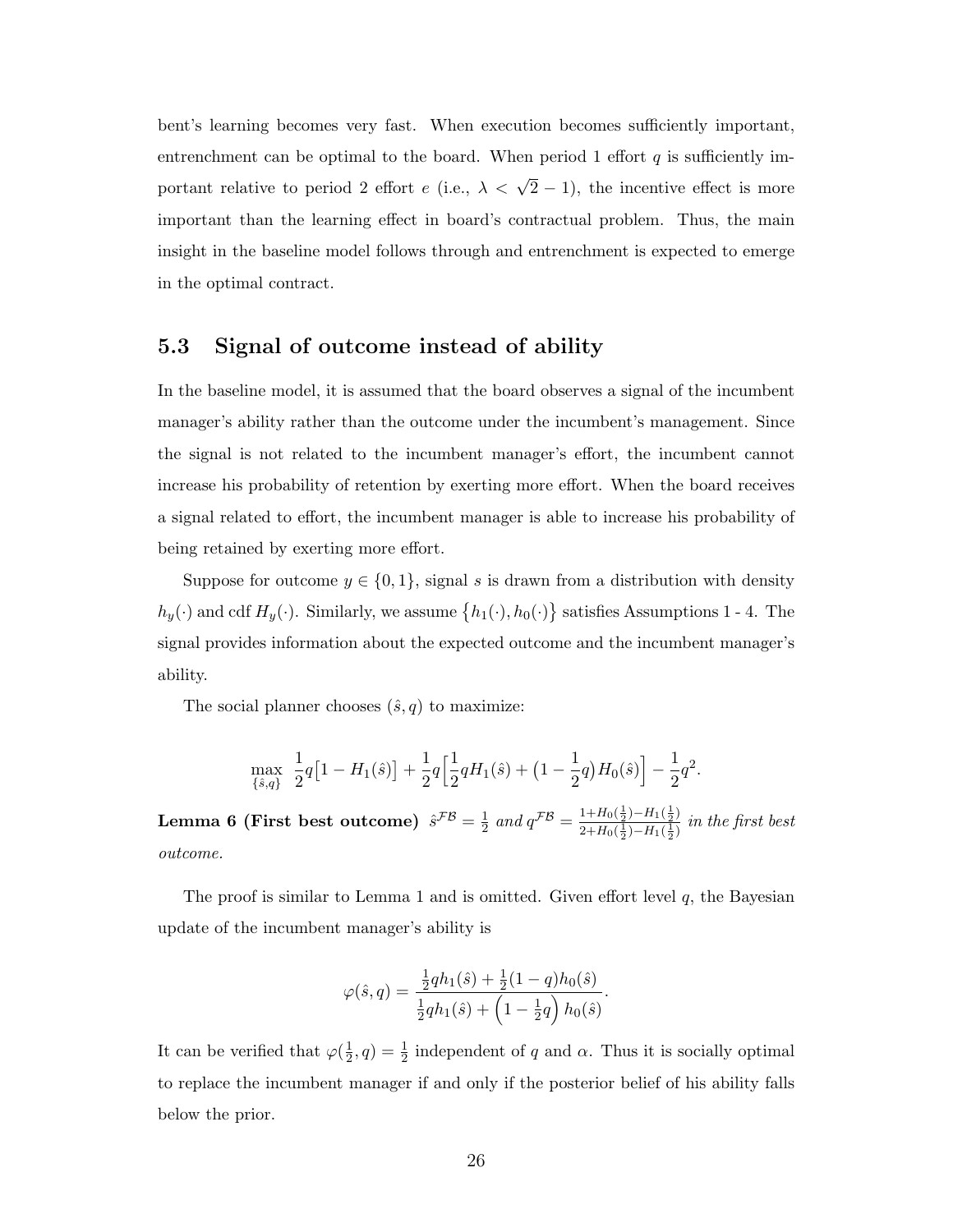Given a contract  $(w, k)$  and belief about replacement cutoff  $\hat{s}$ , the manager chooses q to maximize:

$$
\frac{1}{2}q[1-H_1(\hat{s})]w + \left\{\frac{1}{2}qH_1(\hat{s}) + \left(1 - \frac{1}{2}q\right)H_0(\hat{s})\right\}k - \frac{1}{2}q^2.
$$

The manager's best response is:

$$
q = \max \left\{ \frac{1}{2} [1 - H_1(\hat{s})] w - \frac{1}{2} [H_0(\hat{s}) - H_1(\hat{s})] k, 0 \right\}.
$$

Unlike the baseline model, here the incumbent manager is directly dis-incentivized by severance pay. An increase in severance pay increases the opportunity cost of exerting effort and leads directly to a decrease in effort. If the severance pay is high enough, the incumbent manager exerts no effort at all and is willing to be fired. Under this extension, severance pay is a double-edged sword. By the direct effect (better outside option if the incumbent manager is replaced), effort decreases. By the indirect effect (better job security with lower equilibrium replacement cutoff), effort increases. The design of the optimal contract should take this non-trivial incentive of  $k$  on  $q$  into consideration.

Fixed  $(w, k)$  and q, the board chooses  $\hat{s}$  to maximize:

$$
\frac{1}{2}q[1-H_1(\hat{s})](1-w) + \left\{\frac{1}{2}qH_1(\hat{s}) + \left(1-\frac{1}{2}q\right)H_0(\hat{s})\right\}\left(\frac{1}{2}q-k\right).
$$

The board's indifference condition is:

$$
\frac{\frac{1}{2}qh_1(\hat{s})}{\frac{1}{2}qh_1(\hat{s}) + (1 - \frac{1}{2}q)h_0(\hat{s})}(1 - w) = \frac{1}{2}q - k.
$$

 $\hat{s}$  is the solution to  $\zeta(\hat{s}, q) = \max \left\{ \min \left\{ \frac{\frac{1}{2}q - k}{1 - m} \right\} \right\}$  $\frac{\frac{1}{2}q-k}{1-w},1$ , 0, where  $\zeta(\hat{s},q)$  is the estimate of the outcome under the incumbent's management at  $\hat{s}$  given q,

$$
\zeta(\hat{s},q) \equiv \frac{\frac{1}{2}qh_1(\hat{s})}{\frac{1}{2}qh_1(\hat{s}) + \left(1 - \frac{1}{2}q\right)h_0(\hat{s})}
$$

.

It is difficult to write the expected profit as a function of  $\hat{s}$  alone because q is now affected by  $(w, k)$  directly and by equilibrium cutoff  $\hat{s}$  indirectly. However, we can still discuss the optimal replacement policy under extreme information structure.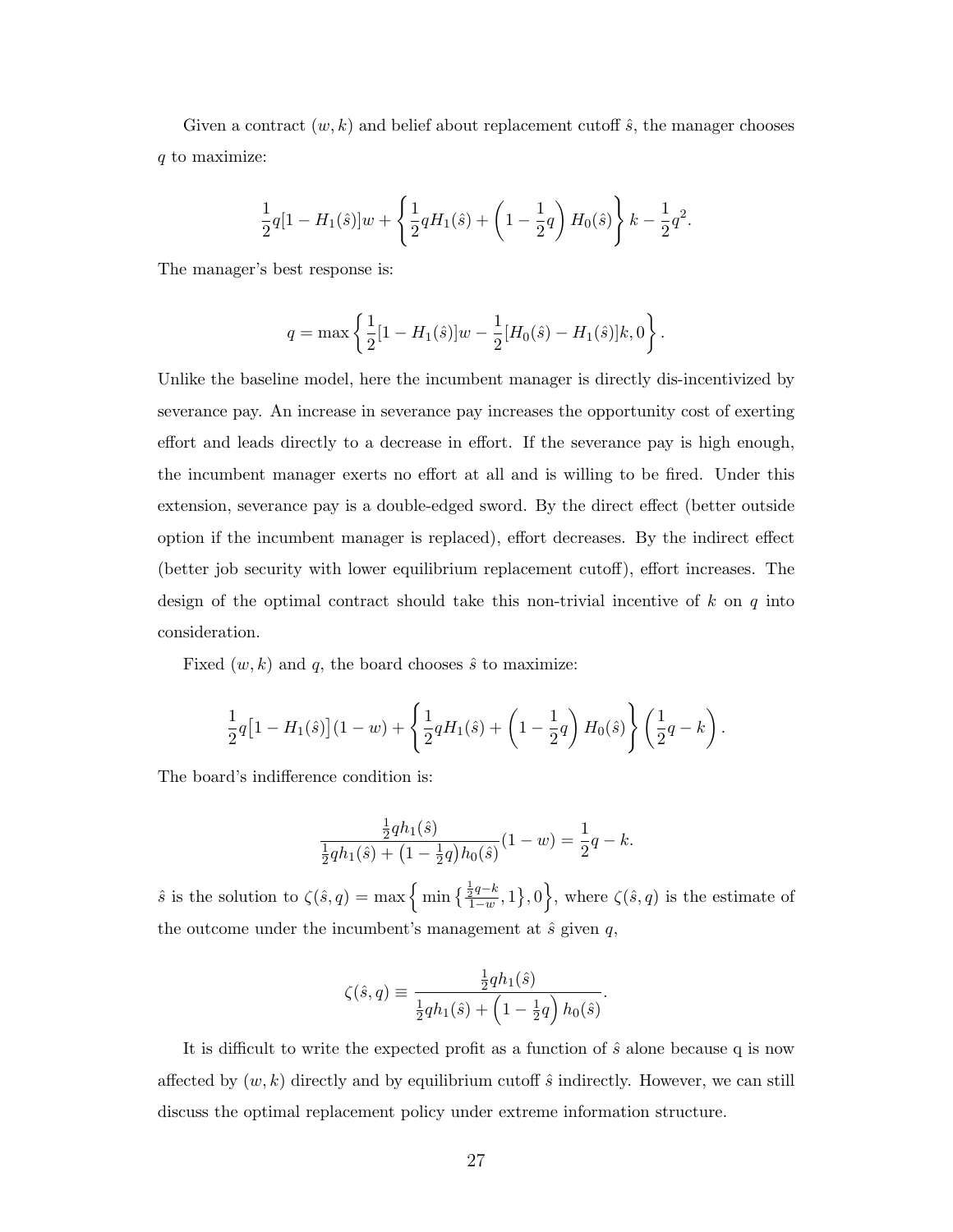Multiple equilibria may exist for some contract  $(w, k)$  because incentive on effort q is not monotone in k as in the baseline model. For the same reason, equilibria may not be Pareto-ranked. We further assume that the equilibrium most favorable to the board is selected when multiple equilibria exist.

#### **Proposition 7 (Optimal replacement policy)** There exist  $\overline{\alpha}$  and  $\underline{\alpha}$  such that,

- 1.  $\hat{s}^*(\alpha) > \frac{1}{2}$  $rac{1}{2}$  for  $\alpha > \overline{\alpha}$ ;
- 2.  $\hat{s}^*(\alpha) < \frac{1}{2}$  $rac{1}{2}$  for  $\alpha < \underline{\alpha}$ .

When the information structure is sufficiently noisy  $(\alpha \to 0)$ ,  $H_0(s)$  is very close to  $H_1(s)$  for  $s \in [0,1]$ . The direct negative effect of severance pay on effort is small and the model is back to the baseline in the limit. Knowing that the board has noisy monitoring technology, the incumbent manager has little incentive to manipulate the realization of the signal. Entrenchment is expected to be optimal when  $\alpha$  is sufficiently small.

When the information structure is sufficiently informative  $(\alpha \to \infty)$ , the magnitude of the direct negative effect of k (i.e.,  $\frac{1}{2}[H_0(\hat{s}) - H_1(\hat{s})]$ ) is very large. Under this scenario, the board can simply avoid the disadvantage of k by setting  $k = 0$ . Moreover, this does not contradict the possibility of obtaining a net commitment gain. In fact, we can construct a contract with high wage and zero severance pay that yields antientrenchment and dominates all possible contracts that yield entrenchment. Thus, anti-entrenchment emerges in the optimal contract as the board's information structure becomes sufficiently informative.

# 6 Conclusion

This paper explores how the problem of motivating the incumbent manager to exert effort and keeping the flexibility to choose a high ability manager interacts with the equilibrium replacement policy. We focus on the situation where the board observes a non-contractible signal after the incumbent manager exerts effort and solve for the optimal contract. We show that the information technology that the board uses to assess the incumbent manager's ability is an important determinant of the optimal contract and of managerial turnover. Unlike the existing literature on managerial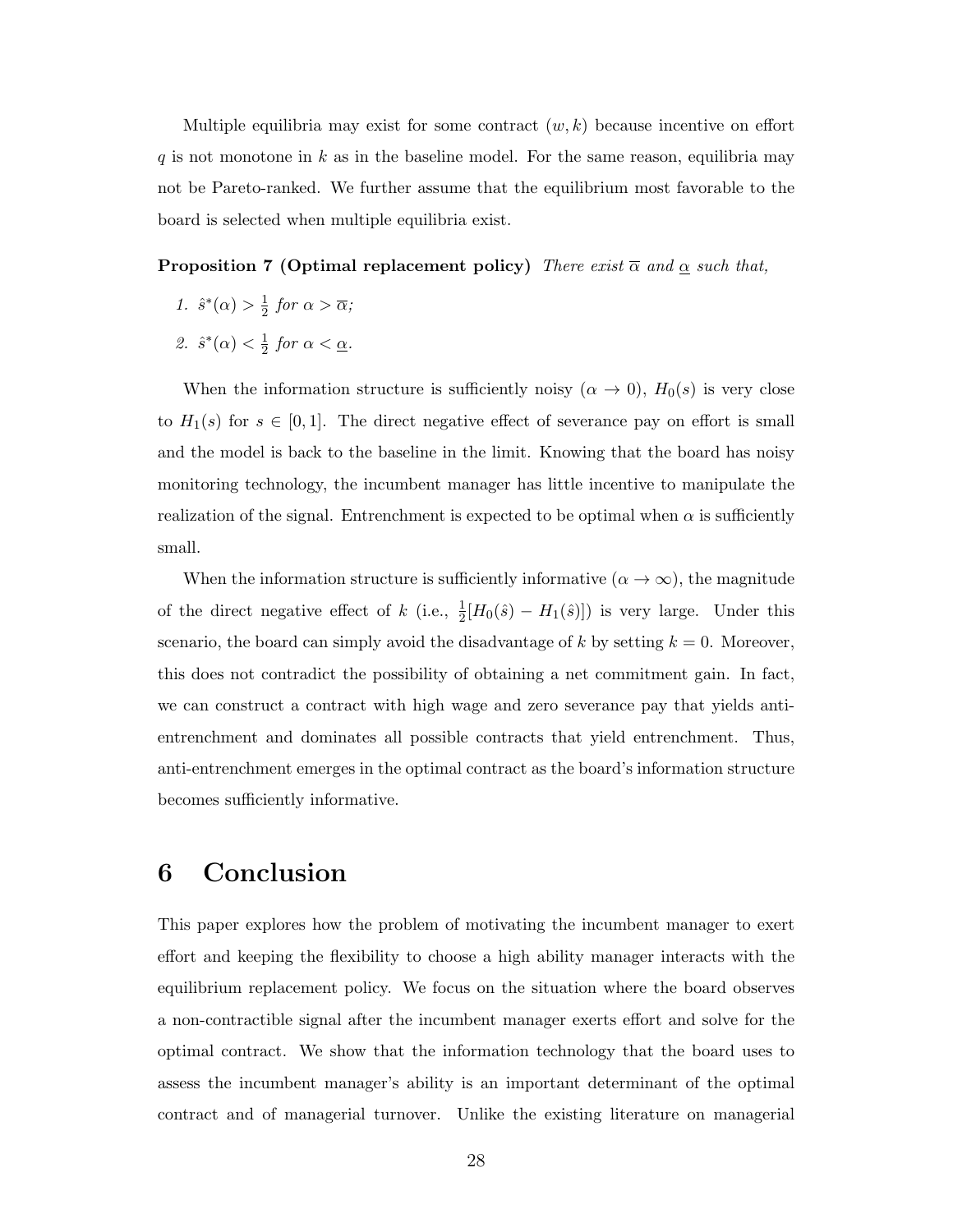turnover, which aims to rationalize entrenchment, we show that anti-entrenchment can also be optimal for shareholders in some situations. This result is robust to allowing costly execution and the possibility that the board observes a signal of the outcome rather than incumbent manager's ability. The model highlights the board's monitoring technology as an important determinant of managerial turnover.

There are several interesting questions that can be pursued using the stylized model introduced in this paper. For future research, it would be interesting to endogenize the informativeness of the board's monitoring technology. In practice, informativeness is often the choice of the board. Some boards actively monitor their CEOs while some tend to be passive monitors. Endogenizing the board's monitoring technology could help us better understand the differences of monitoring intensity that occur across industries.

Another intriguing research avenue would be to incorporate voluntary departure into the model by allowing the possibility that manager possesses private information about the firm's profit. As Inderst and Mueller (2010) point out, managers sometimes have private information about a firm's performance. In such scenarios, the optimal contract needs to provide incentives for the incumbent manager to step down voluntarily. It would be interesting to build a unified model with both forced departure and voluntary departure and study the interaction between them.

### Appendix A: Proofs of the propositions

**Proof of Lemma 1.** The first best outcome is the solution to the following maximization problem:

$$
\max_{\{\hat{s},q\}} \frac{1}{2} \left[1 - F_1(\hat{s})\right] q + \frac{1}{4} \left[F_1(\hat{s}) + F_0(\hat{s})\right] q - \frac{1}{2} q^2.
$$

The first order condition with respect to  $\hat{s}$  yields:

$$
f_1(\hat{s}) = f_0(\hat{s}) \Rightarrow \hat{s}^{\mathcal{FB}} = \frac{1}{2}.
$$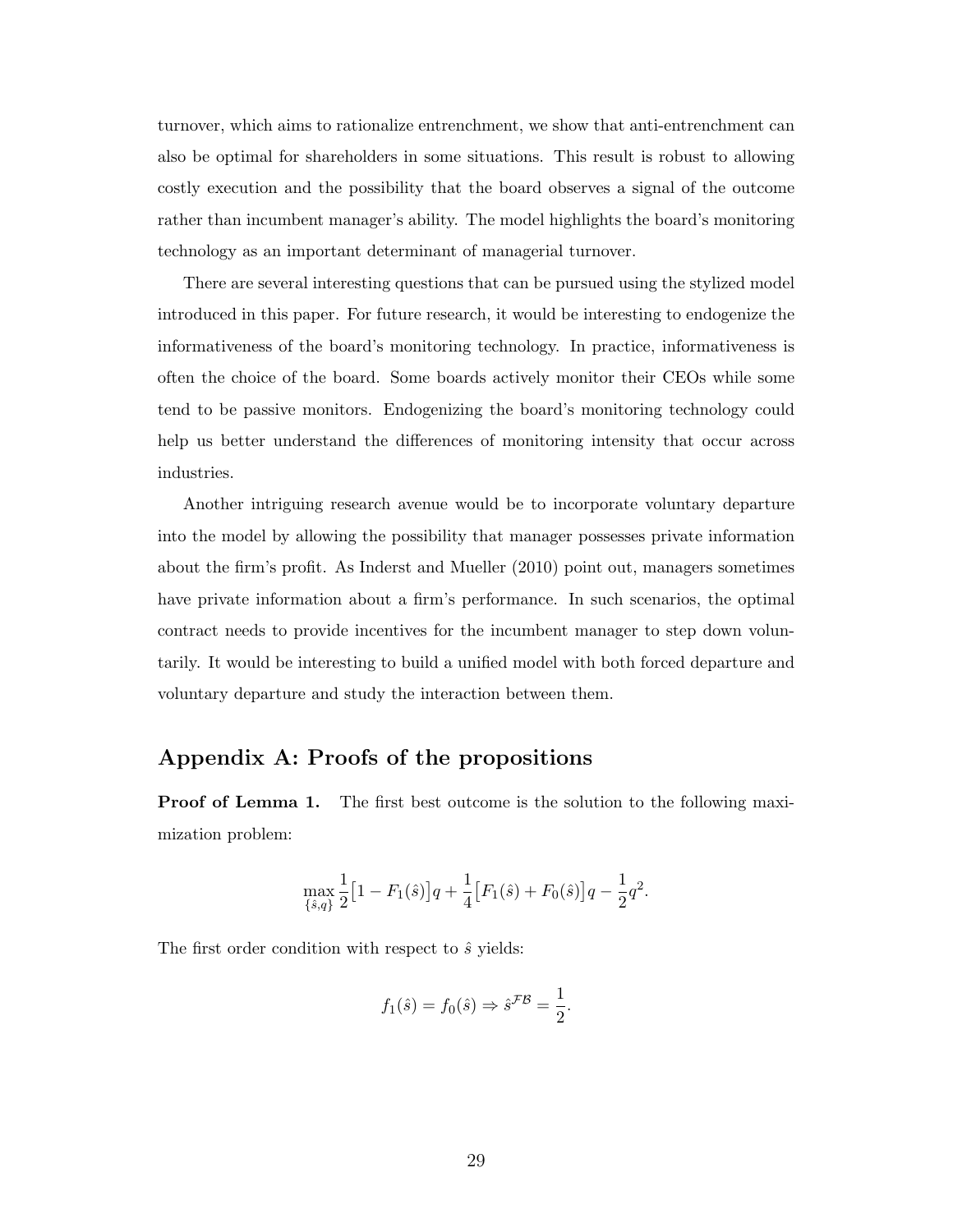The first order condition with respect to  $q$  yields:

$$
q^{\mathcal{FB}} = \frac{1}{2} + \frac{1}{4} \left[ F_0(\hat{s}^{\mathcal{FB}}) - F_1(\hat{s}^{\mathcal{FB}}) \right].
$$

 $\blacksquare$ 

Proof of Proposition 1. It is useful to first prove the two lemmas.

**Lemma A1 (Uniform convergence of**  $F_1(\cdot)$  as  $\alpha \to \infty$ ) For any given  $\epsilon > 0$ , there exists N such that for  $\alpha > N$ ,  $F_1(s; \alpha) < \epsilon$  for  $s \in [0, \frac{1}{2})$  $\frac{1}{2}$  and  $F_1(s;\alpha) < (2s-1)+\epsilon$ for  $s \in [\frac{1}{2}]$  $\frac{1}{2}, 1].$ 

Proof. By the definition of the completely informative information structure, given  $\epsilon' = \frac{1}{2}$  $\frac{1}{2} \epsilon$  and  $\Delta \in (0, \frac{1}{2})$  $\frac{1}{2}$ , there exists N such that  $f_1(\Delta; \alpha) < \epsilon'$  for  $\alpha > N$ . Thus,

$$
F_1\Big(\frac{1}{2};\alpha\Big) = \int_0^{\frac{1}{2}} f_1(t;\alpha)dt = \int_0^{\Delta} f_1(t;\alpha)dt + \int_{\Delta}^{\frac{1}{2}} f_1(t;\alpha)dt \leq \Delta\epsilon' + \Big(\frac{1}{2} - \Delta\Big).
$$

Let  $\Delta = \frac{1}{2} - \epsilon'$ .  $F_1\left(\frac{1}{2}\right)$  $(\frac{1}{2}; \alpha)$  can be bounded above by

$$
F_1(s;\alpha) \le F_1\Big(\frac{1}{2};\alpha\Big) \le \epsilon' \Big(\frac{1}{2}-\epsilon'\Big) + \epsilon' < 2\epsilon' = \epsilon \text{ for } s \in [0,\frac{1}{2}].
$$

Similarly, for all  $s \in \left[\frac{1}{2}\right]$  $\frac{1}{2}, 1],$ 

$$
F_1(s; \alpha) = 2s - F_0(s; \alpha) = (2s - 1) + F_1(1 - s; \alpha) < (2s - 1) + \epsilon \text{ for } \alpha > N.
$$

**Lemma A2 (Uniform convergence of**  $F_1(\cdot)$  as  $\alpha \to 0$ ) For any given  $\epsilon > 0$ , there exists N such that for  $\alpha < N$ ,  $F_1(s; \alpha) > s - \epsilon$  for all  $s \in [0, 1]$ .

Proof. By the definition of the completely uninformative information structure, for any given  $\epsilon$  and  $\Delta \in (0, \frac{1}{2})$  $(\frac{1}{2})$ , there exists N such that  $f_1(\delta; \alpha) > 1 - \epsilon$ . Thus,

$$
s - F_1(s; \alpha) = \int_0^s \left[1 - f_1(t; \alpha)\right] dt \le \int_0^{\frac{1}{2}} \left[1 - f_1(t; \alpha)\right] dt
$$
  
= 
$$
\int_0^{\Delta} \left[1 - f_1(t; \alpha)\right] dt + \int_{\Delta}^{\frac{1}{2}} \left[1 - f_1(t; \alpha)\right] dt
$$
  

$$
\le \Delta + \epsilon \left(\frac{1}{2} - \Delta\right) \text{ for } s \in [0, \frac{1}{2}].
$$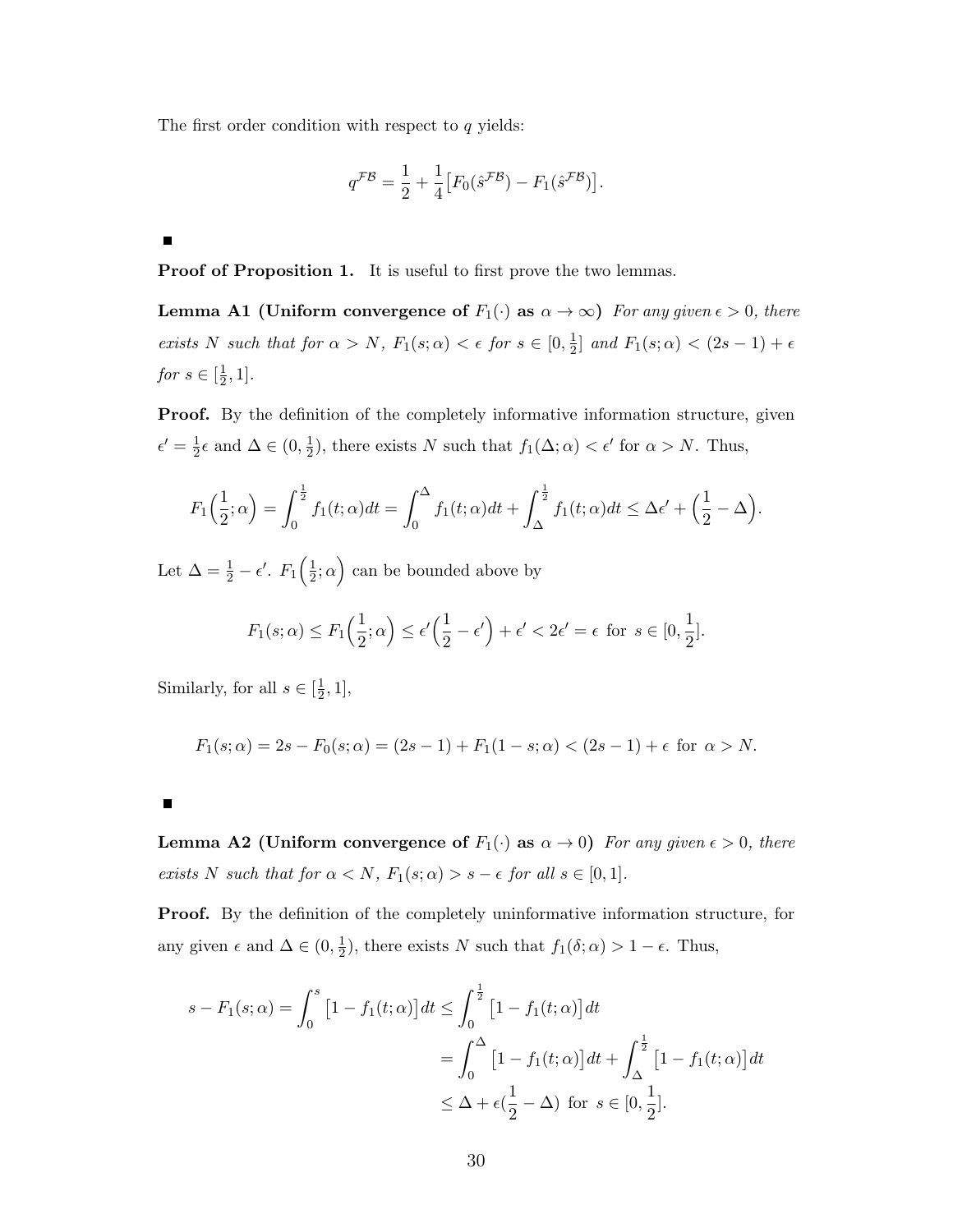Let  $\Delta = \frac{1}{2}\epsilon$ .  $s - F_1(s; \alpha)$  can be bounded above by

$$
s - F_1(s; \alpha) \le \Delta + \epsilon(\frac{1}{2} - \Delta) < \frac{1}{2}\epsilon + \frac{1}{2}\epsilon = \epsilon \text{ for } s \in [0, \frac{1}{2}].
$$

Similarly, for all  $s \in [\frac{1}{2}]$  $\frac{1}{2}, 1],$ 

$$
s - F_1(s; \alpha) = s - [2s - F_0(s; \alpha)] = (1 - s) - F_1(1 - s; \alpha) < \epsilon.
$$

Recall that the expected profit function is

$$
\pi(\hat{s}) = \frac{1}{8} \big[ 1 - F_1(\hat{s}) \big] \left\{ \frac{1}{2} \big[ 1 - F_1(\hat{s}) \big] + \frac{1}{2} \big[ F_1(\hat{s}) + F_0(\hat{s}) \big] \frac{f_1(\hat{s})}{f_1(\hat{s}) + f_0(\hat{s})} \right\}.
$$

By Assumption 3,  $f_0(s) = f_1(1-s)$  and  $F_0(s) = 1 - F_1(1-s)$ . The expected profit function can be written as

$$
\pi(\hat{s}) = \frac{1}{16} \big[ 1 - F_1(\hat{s}) \big] \left[ 1 - F_1(\hat{s}) \right] + \hat{s} f_1(\hat{s}) \right].
$$

1. Anti-entrenchment:

$$
\pi(\hat{s}; \alpha) < \frac{1}{16}(1+\hat{s}) < \frac{3}{32} \text{ for all } \hat{s} \in [0, \frac{1}{2}].
$$

By Lemma A1, for any  $\epsilon$ , there exists N such that for  $\alpha > N$ , 1 –  $F_1(\hat{s}; \alpha)$  $2-2\hat{s}-\epsilon$  for  $\hat{s}\in(\frac{1}{2})$  $(\frac{1}{2}, 1)$ . Moreover, given  $\hat{s} \in (\frac{1}{2})$  $(\frac{1}{2}, 1)$  and  $\epsilon'$ , there exists N' such that  $\frac{1}{2}f_1(\hat{s}) = \frac{f_1(\hat{s})}{f_1(\hat{s})+f_0(\hat{s})} > 1 - \epsilon'$  for  $\alpha > N'.$ Let  $\overline{\alpha} = \max\{N, N'\}$ . Then for  $\alpha > \overline{\alpha}$ ,

$$
\pi(\hat{s}; \alpha) > \frac{1}{16} (2 - 2\hat{s} - \epsilon) \left[ (2 - 2\hat{s} - \epsilon) + 2\hat{s} (1 - \epsilon') \right].
$$

Let  $\hat{s} = \frac{1}{2}$  $\frac{1}{2}(1+\epsilon)$  and  $\epsilon' = \frac{\epsilon}{1+\epsilon}$  $\frac{\epsilon}{1+\epsilon}$ . Then,

$$
\pi\left(\frac{1}{2}(1+\epsilon);\alpha\right) > \frac{1}{16}(1-2\epsilon) \left[(1-2\epsilon) + (1+\epsilon)(1-\epsilon')\right]
$$

$$
= \frac{1}{8}(1-2\epsilon)(1-\epsilon).
$$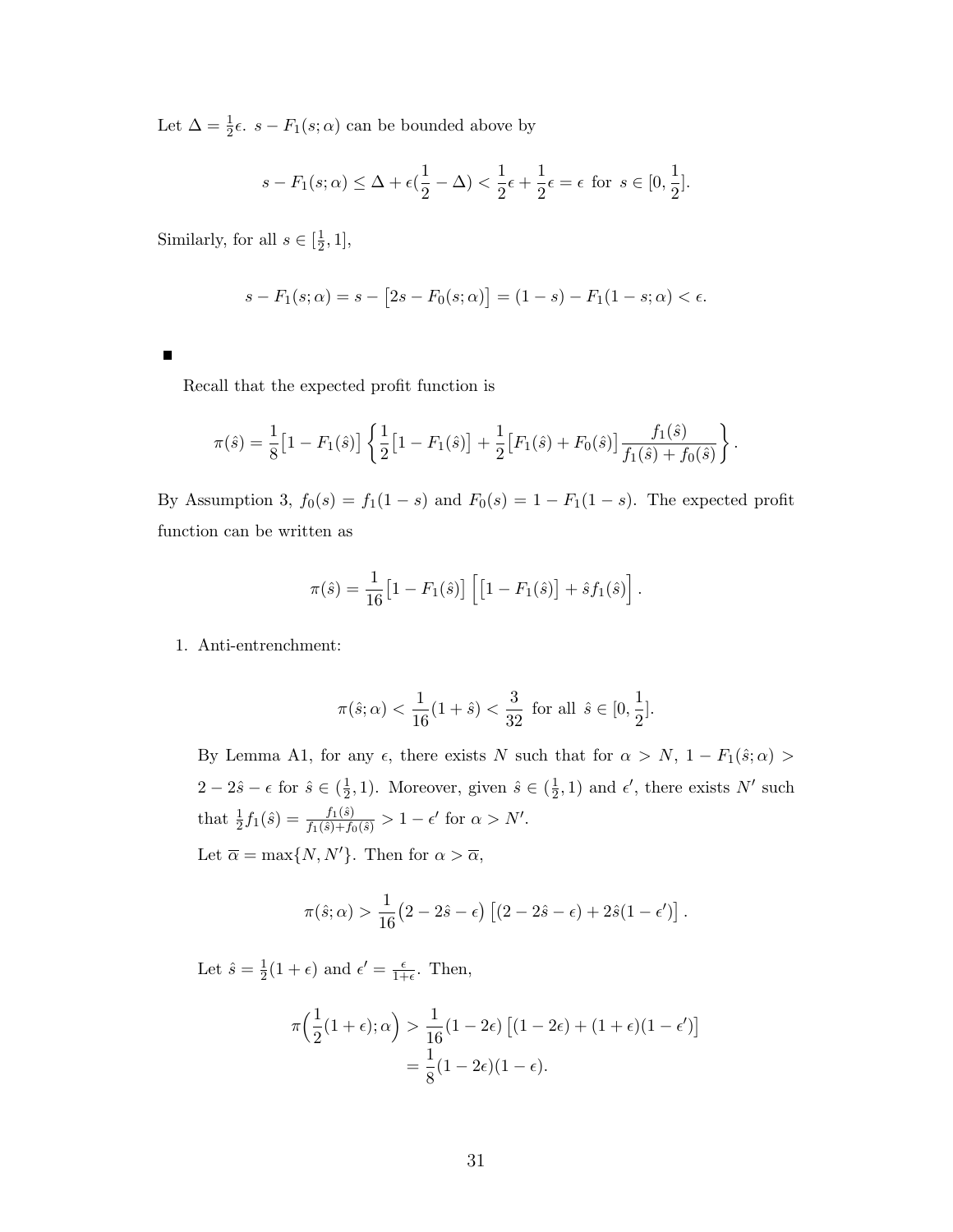To prove the proposition, it suffices to find  $\epsilon$  such that

$$
\frac{1}{8}(1-2\epsilon)(1-\epsilon)\geq \frac{3}{32}.
$$

This inequality holds when  $\epsilon \leq \frac{3-\sqrt{7}}{4}$  $\frac{\sqrt{7}}{4}$ .

2. Entrenchment:

It suffices to prove that there exists  $\underline{\alpha}$  such that for  $\alpha < \underline{\alpha}$  and,  $\pi(\hat{s}) < \pi(0) = \frac{1}{16}$ for all  $\hat{s} \in \left[\frac{1}{2}\right]$  $\frac{1}{2}$ , 1]. Since  $f_1(s) < 2$  for  $s \in [0, 1)$  by normalization, it directly follows that  $1 - F_1(s) < 2(1 - s)$ . Thus,  $1 - F_1(1 - \Delta) < 2\Delta$  for  $\Delta \in (0, \frac{1}{2})$  $(\frac{1}{2})$ .

$$
\Rightarrow \pi(\hat{s}) < \frac{1}{4}\Delta(\Delta + 1) \text{ for } \hat{s} \in [1 - \Delta, 1].
$$

For  $\Delta$  to be sufficiently small,  $\frac{1}{4}\Delta(\Delta+1) < \frac{1}{16}$ . In particular, let  $\Delta =$  $\sqrt{2}-1$  $\frac{2-1}{2}$ . Then  $\hat{s} \in [1 - \Delta, 1]$  cannot be optimal replacement policy.

It remains to prove that there extists  $\alpha$  such that for  $\alpha < \alpha$ ,  $\pi(\hat{s}) < \pi(0)$  for all  $\hat{s} \in \left[\frac{1}{2}\right]$  $\frac{1}{2}$ , 1 –  $\Delta$ . By the definition of the completely uninformative information structure, for any  $\epsilon'$ , there exists N' such that  $\frac{1}{2}f_1(\hat{s}) = \frac{f_1(\hat{s})}{f_1(\hat{s})+f_0(\hat{s})} < \frac{1}{2} + \epsilon'$  for  $\hat{s} \in \left[\frac{1}{2}\right]$  $\frac{1}{2}$ , 1 –  $\Delta$ ] and  $\alpha < N'$ .

By Lemma A2, for any  $\epsilon$ , there exists N such that for  $\alpha < N$ ,  $F_1(\hat{s}; \alpha) > \hat{s} - \epsilon$ for  $\hat{s} \in [0, 1]$ . Thus,

$$
\pi(\hat{s}) < \frac{1}{16}(1 - \hat{s} + \epsilon) \big[ (1 - \hat{s} + \epsilon) + (1 + 2\epsilon') \big].
$$

Let  $\epsilon' = \epsilon = \frac{\sqrt{3}}{3} - \frac{1}{2}$  $\frac{1}{2}$  and  $\underline{\alpha} = \min\{N, N'\}$ . Then for  $\alpha < \underline{\alpha}$ ,

$$
\pi(\hat{s}) < \frac{1}{16}(1 - \hat{s} + \epsilon)(2 - \hat{s} + 3\epsilon) \le \frac{3}{16}\left(\frac{1}{2} + \epsilon\right)^2 = \frac{1}{16} \text{ for all } \hat{s} \in [\frac{1}{2}, 1].
$$

**Proof of Lemma 3.** For existence, it suffices to construct an example. Suppose  $\{f_1(\cdot), f_0(\cdot)\}\$  induces  $g(\cdot)$ . By the definition of the information structure,

$$
\frac{1}{2}F_1(s) + \frac{1}{2}F_0(s) = s \text{ for all } s \in [0, 1] \Leftrightarrow \frac{1}{2}f_1(s) + \frac{1}{2}f_0(s) = 1 \text{ for all } s \in [0, 1].
$$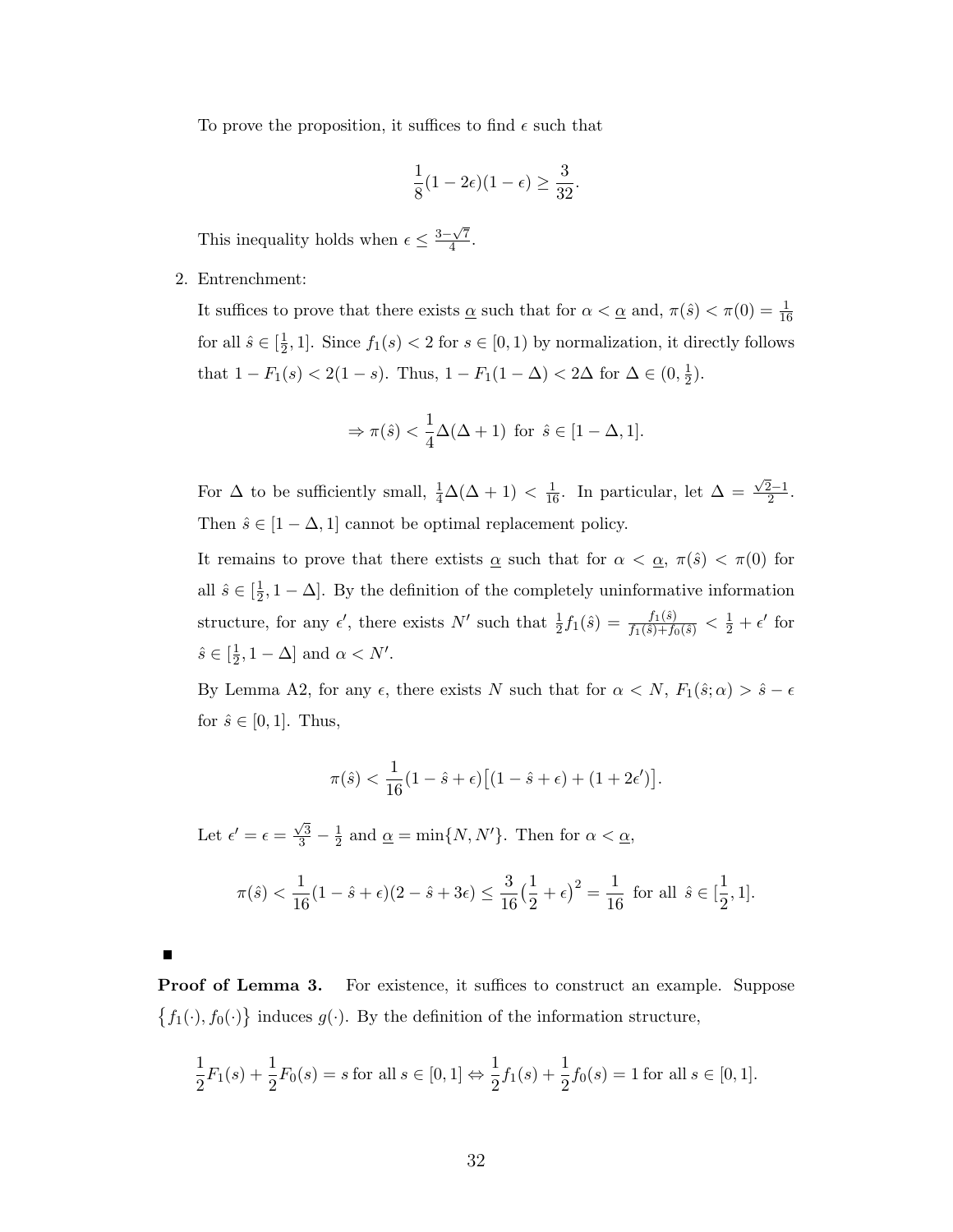Meanwhile, we have

$$
g(p) = \left[\frac{1}{2}f_1(\varphi^{-1}(p)) + \frac{1}{2}f_0(\varphi^{-1}(p)))\right] \frac{d\varphi^{-1}(p)}{dp}.
$$

Thus,  $g(p)dp = d\varphi^{-1}(p) \Rightarrow \varphi(G(p)) = p \Rightarrow \tilde{f}_1(x) = 2G^{-1}(x)$  and  $\tilde{f}_0(x) = 2[1 G^{-1}(x)$ . This finishes the proof of existence.

For uniqueness, suppose two information structures  $\{f_1(s), f_0(s)\}\$  and  $\{f_1^\dagger$  $f_1^{\dagger}(s), f_1^{\dagger}(s)\}$ induce the same  $g(p)$ . By the definition of the information structure,

$$
\frac{1}{2}f_1^{\dagger}(s) + \frac{1}{2}f_0^{\dagger}(s) = 1 = \frac{1}{2}f_1(s) + \frac{1}{2}f_0(s).
$$

By the definition of  $p$ ,

$$
\frac{1}{2}f_1(s) + \frac{1}{2}f_0(s) = \frac{f_1(s)}{2p} = \frac{f_0(s)}{2(1-p)}.
$$

By the derivation of  $g(p)$ ,

$$
g(p) = \left[\frac{1}{2}f_1(\varphi^{-1}(p)) + \frac{1}{2}f_0(\varphi^{-1}(p))\right] \frac{d\varphi^{-1}(p)}{dp}.
$$

$$
\Rightarrow pg(p) = \frac{1}{2}f_1(\varphi^{-1}(p)) \frac{d\varphi^{-1}(p)}{dp}.
$$

$$
\Rightarrow \int_0^p tg(t)dt = \frac{1}{2}F_1(\varphi^{-1}(p)) = \frac{1}{2}F_1^{\dagger}(\varphi^{\dagger-1}(p)).
$$

Similarly,

$$
(1-p)g(p) = \frac{1}{2}f_0(\varphi^{-1}(p))\frac{d\varphi^{-1}(p)}{dp}.
$$
  
\n
$$
\Rightarrow \int_0^p (1-t)g(t)dt = \frac{1}{2}F_0(\varphi^{-1}(p)) = \frac{1}{2}F_0^{\dagger}(\varphi^{\dagger-1}(p)).
$$

Thus,

$$
\frac{1}{2}F_1^{\dagger}(\varphi^{\dagger-1}(p)) + \frac{1}{2}F_0^{\dagger}(\varphi^{\dagger-1}(p)) = \frac{1}{2}F_1(\varphi^{-1}(p)) + \frac{1}{2}F_0(\varphi^{-1}(p)).
$$
  

$$
\Rightarrow \varphi^{\dagger-1}(p) = \varphi^{-1}(p) \Rightarrow f_1^{\dagger}(s) = f_1(s).
$$

Since  $\frac{1}{2}f_1^{\dagger}$  $t_{1}^{\dagger}(s) + \frac{1}{2}f_{0}^{\dagger}$  $\sigma_0^{\dagger}(s) = \frac{1}{2}f_1(s) + \frac{1}{2}f_0(s)$ , it follows directly that  $f_0^{\dagger}$  $f_0^{\dagger}(s) = f_0(s)$ . This finishes the proof of uniqueness.  $\blacksquare$ 

**Proof of Lemma 4.** By definition,  $\rho \leq 1 - \frac{G(p)g'(p)}{a^2(p)}$  $\frac{p}{g^2(p)} \leq \overline{\rho}$ . Integrating both sides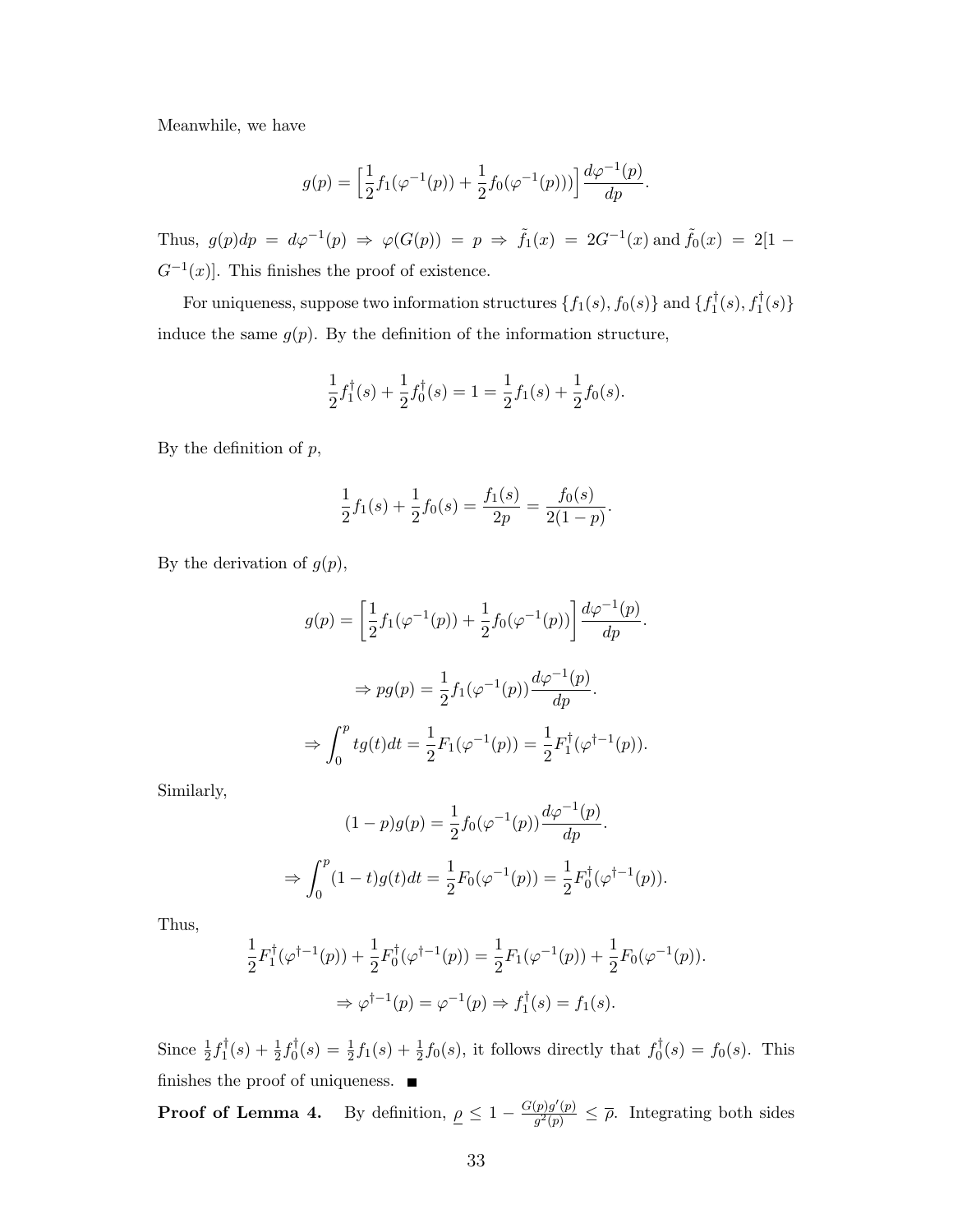from  $0$  to  $p$  yields

$$
\underline{\rho p} \le \frac{G(p)}{g(p)} - \frac{G(0)}{g(0)} \le \overline{\rho} p.
$$

$$
\Rightarrow \frac{1}{\overline{\rho}} \frac{1}{p} \le \frac{g(p)}{G(p)} \le \frac{1}{\underline{\rho}} \frac{1}{p} \Leftrightarrow \frac{1}{\overline{\rho}} \le \frac{pg(p)}{G(p)} \le \frac{1}{\underline{\rho}}.
$$

Integrating both sides from  $p$  to  $\frac{1}{2}$  yields

$$
\frac{1}{2}(2p)^{\frac{1}{\rho}}\leq G(p)\leq \frac{1}{2}(2p)^{\frac{1}{\overline{\rho}}}.
$$

 $\blacksquare$ 

### Proof of Proposition 2.

**Lemma A3** If  $G(p) \leq p$  for all  $p \in [0, \frac{1}{2}]$  $\frac{1}{2}$ , entrenchment is optimal to the board. Moreover, if  $G(p)$  is convex in p for  $p \in [0, \frac{1}{2}]$  $\frac{1}{2}$ ,  $\hat{p}^* = 0$ .

Proof. We finish the proof in two steps:

1.  $\tilde{\pi}(1-\hat{p}) < \tilde{\pi}(0)$  for  $\hat{p} \in [0, \frac{1}{2}]$  $\frac{1}{2}$ .

It is equivalent to prove that

$$
\int_{1-\hat{p}}^1 tg(t)dt\bigg(1-\int_{1-\hat{p}}^1 G(t)dt\bigg) < \int_0^1 tg(t)dt\bigg(1-\int_0^1 G(t)dt\bigg).
$$

Because  $G(1 - \hat{p}) = 1 - G(\hat{p}), \int_0^1 G(t)dt = \frac{1}{2}$  $\frac{1}{2}$ . Thus, the right-hand side can be further simplified as

$$
\int_0^1 tg(t)dt\bigg(1-\int_0^1 G(t)dt\bigg)=\bigg(1-\int_0^1 G(t)dt\bigg)^2=\frac{1}{4}.
$$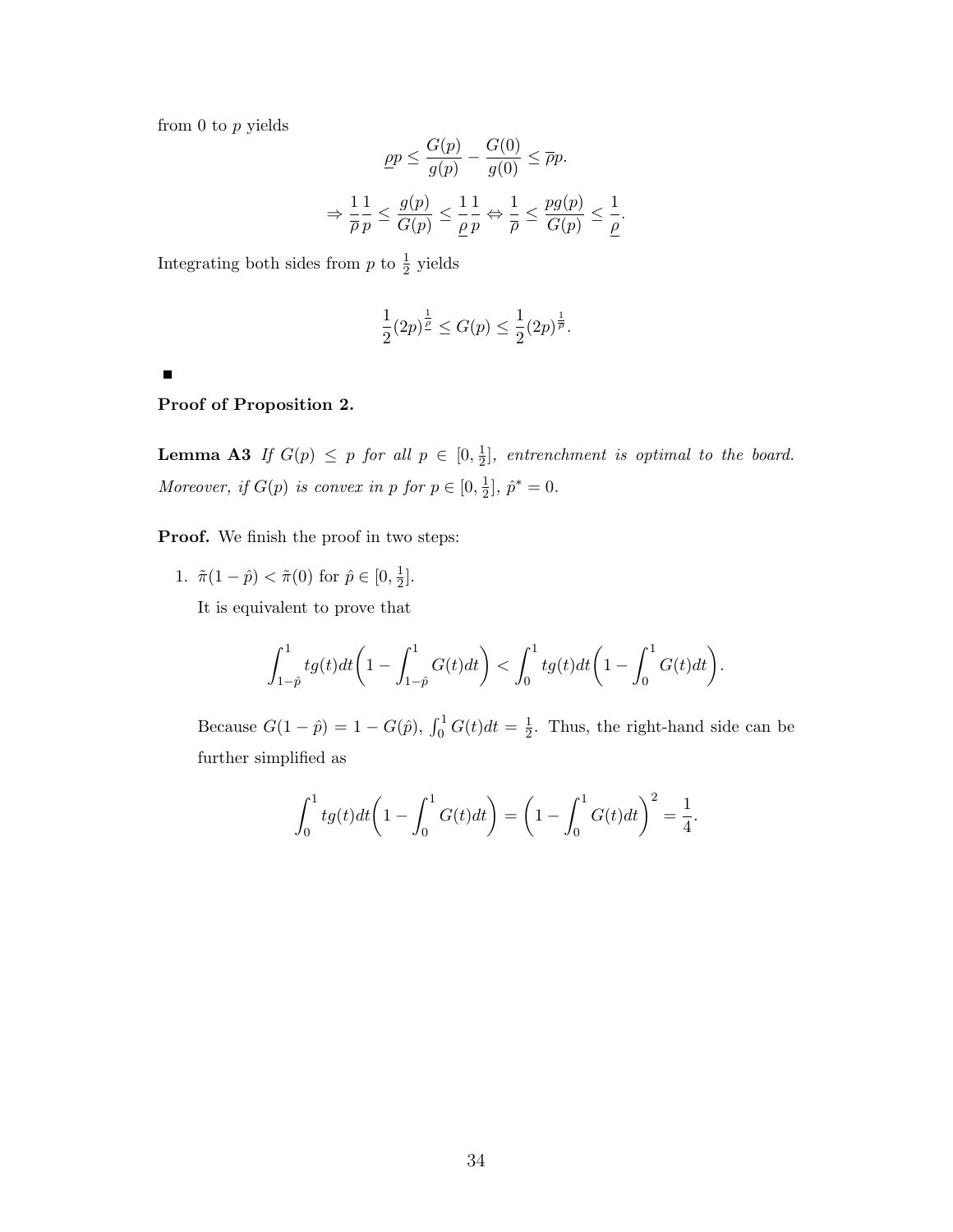For the left-hand side,

$$
\int_{1-\hat{p}}^{1} t g(t) dt \left( 1 - \int_{1-\hat{p}}^{1} G(t) dt \right)
$$
\n
$$
= \left( 1 - \int_{1-\hat{p}}^{1} G(t) dt - (1-\hat{p}) G(1-\hat{p}) \right) \left( 1 - \int_{1-\hat{p}}^{1} G(t) dt \right)
$$
\n
$$
< \left( 1 - \int_{0}^{\hat{p}} (1 - G(t)) dt - \frac{1}{2} (1-\hat{p}) [1 - G(\hat{p})] \right)^{2}
$$
\n
$$
= \left( \frac{1-\hat{p}}{2} (1 + G(\hat{p})) + \int_{0}^{\hat{p}} G(t) dt \right)^{2}
$$
\n
$$
\leq \left( \frac{1-\hat{p}}{2} (1+\hat{p}) + \int_{0}^{\hat{p}} t dt \right)^{2} = \frac{1}{4}.
$$

2.  $\tilde{\pi}(\hat{p})$  is strictly decreasing in  $\hat{p}$  for  $\hat{p} \in [0, \frac{1}{2}]$  $\frac{1}{2}$  if  $G(p)$  is convex in p for  $p \in [0, \frac{1}{2}]$  $\frac{1}{2}$ . First, notice that

$$
\int_{\hat{p}}^1 t g(t) dt = \int_{\hat{p}}^1 t dG(t) = 1 - \int_{\hat{p}}^1 G(t) dt - \hat{p}G(\hat{p}) < 1 - \int_{\hat{p}}^1 G(t) dt \text{ for } \hat{p} \in (0, \frac{1}{2}].
$$

Second, when  $g(\hat{p})$  is increasing in  $\hat{p}$ , we have

$$
G(\hat{p}) = \int_0^{\hat{p}} g(t)dt \le \int_0^{\hat{p}} g(t)dt = \hat{p}g(\hat{p}).
$$

Thus,  $\tilde{\pi}'(p) < 0$  for  $p \in (0, \frac{1}{2})$  $\frac{1}{2}$ .

| It directly follows that $\hat{p}^* = 0$ for $\alpha \leq \alpha_1$ by Lemma A3. For $\alpha > \alpha_1$ , it is useful to |  |  |  |
|----------------------------------------------------------------------------------------------------------------------------|--|--|--|
| first prove the following two lemmas.                                                                                      |  |  |  |

**Lemma A4** If  $\rho(p;\alpha)$  is weakly decreasing in p,  $\frac{G(p)}{p(q;\alpha)}$  $\frac{G(p)}{pg(\hat{p})}$  is weakly decreasing in p for  $p \in [0, \frac{1}{2}]$  $\frac{1}{2}$ .

**Proof.** By the definition of  $\rho$ -concavity,

$$
\rho(t) = 1 - \frac{G(t)g'(t)}{g^2(t)}.
$$

Integrating both sides from  $0$  to  $p$  yields,

$$
\int_0^p \rho(t)dt = \frac{G(p)}{g(p)} \Rightarrow \frac{G(p)}{pg(p)} = \frac{\int_0^p \rho(t)dt}{p}.
$$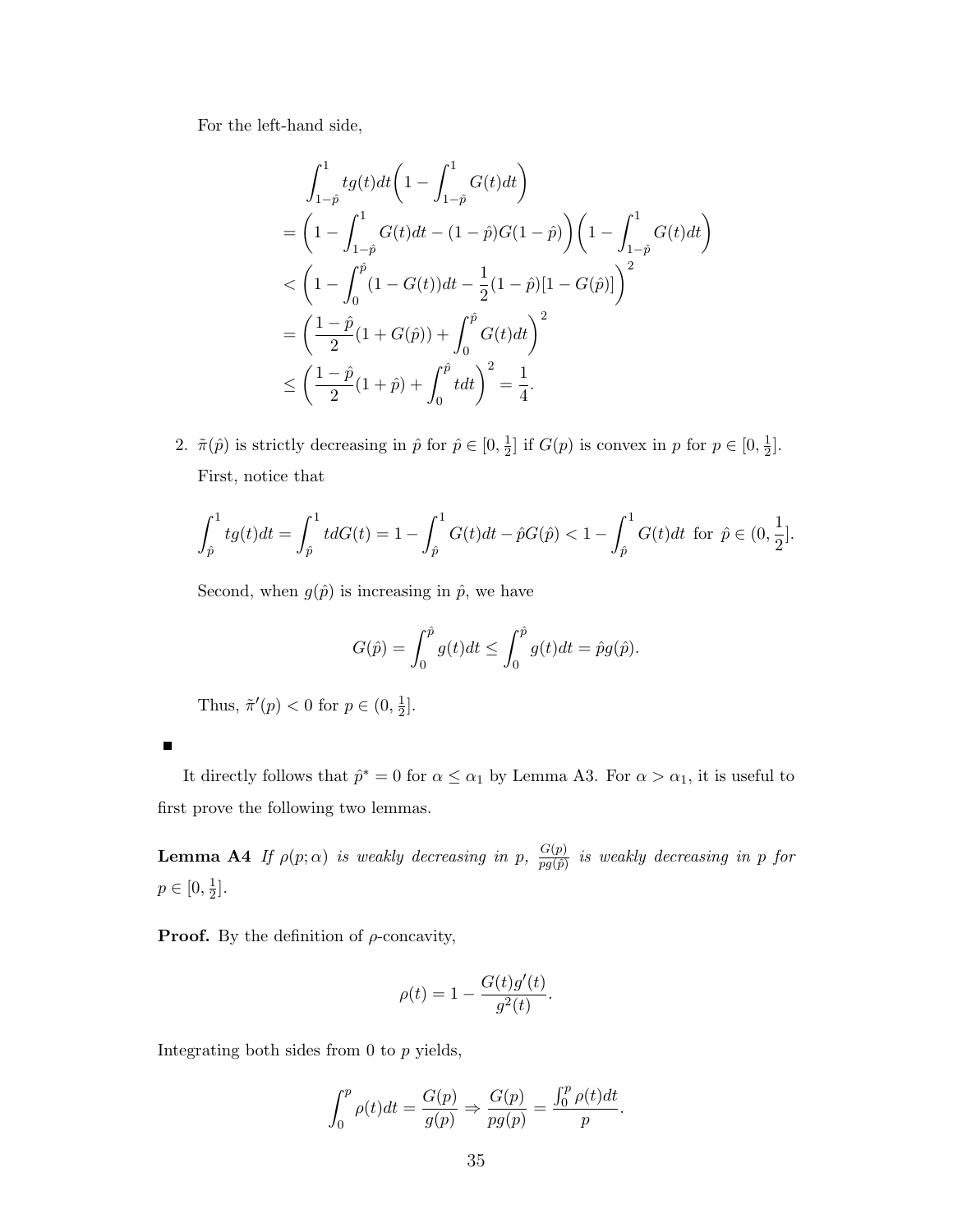$$
\Rightarrow \left(\frac{\int_0^p \rho(t)dt}{p}\right)' = \frac{\rho(p)p - \int_0^p \rho(t)dt}{p^2} = \frac{\int_0^p \left[\rho(p) - \rho(t)\right]dt}{p^2} \le 0.
$$

П

Lemma A5  $\emph{For} ~\alpha_1 > \alpha_2, ~G(p;\alpha_1) > G(p;\alpha_2) ~\emph{for}~ p \in (0,\frac{1}{2})$  $(\frac{1}{2})$ .

Proof. By Lemma A4,

$$
\int_0^p \rho(t)dt = \frac{G(p)}{g(p)} \Rightarrow \ln\left(\frac{1}{2}\right) - \ln G(p;\alpha) = \int_p^{\frac{1}{2}} \frac{1}{\int_0^{\omega} \rho(t;\alpha)dt} d\omega.
$$

It can be verified that  $\int_{p}^{\frac{1}{2}}$  $\frac{1}{\int_0^{\omega} \rho(t;\alpha)dt} d\omega$  is decreasing in  $\alpha$  by the definition of  $\rho$ -concave order. Thus,  $G(p; \alpha)$  is increasing in  $\alpha$ .

Rearranging the first order condition with respect to  $\hat{p}$  yields

$$
\tilde{\pi}'(\hat{p}) \geq 0 \Leftrightarrow \frac{G(\hat{p})}{\hat{p}g(\hat{p})} \geq \frac{1 - \int_{\hat{p}}^1 G(t)dt}{\int_{\hat{p}}^1 tg(t)dt} = \frac{\frac{1}{2} + \int_0^{\hat{p}} G(t)dt}{\frac{1}{2} + \int_0^{\hat{p}} G(t)dt - pG(p)}
$$

.

By Lemma A4, the left-hand side is decreasing in  $\hat{p}$ . It is can be verified that the right-hand side is increasing in  $\hat{p}$ . Thus, the board's profit function for  $\hat{p} \in [0, \frac{1}{2}]$  $\frac{1}{2}$  is well-behaved.

Notice that  $\lim_{p\to 0} \frac{G(\hat{p})}{\hat{p}g(\hat{p})} = \rho(0) > 1$  for  $\alpha > \alpha_1$ , and  $\lim_{p\to 0} \frac{1-\int_{\hat{p}}^1 G(t)dt}{\int_{\alpha_1}^1 t g(t)dt}$  $\frac{\int_{\hat{p}}^1 \sigma(t) dt}{\int_{\hat{p}}^1 tg(t) dt} = 1.$  It suffices to compare the end points of the two curves.

If  $2 \int_0^{\frac{1}{2}} \rho(t; \alpha) dt > \frac{\frac{1}{2} + \int_0^{\frac{1}{2}} G(t) dt}{\frac{1}{2} + \int_0^{\frac{1}{2}} G(t) dt}$  $\frac{1}{4} + \int_0^{\frac{1}{2}} G(t) dt$ ,  $\tilde{\pi}(\hat{p})$  is increasing in  $\hat{p} \in [0, \frac{1}{2}]$  $\frac{1}{2}$  and the optimal cutoff  $\hat{p}^*$  lies between  $\frac{1}{2}$  and 1.

If  $2 \int_0^{\frac{1}{2}} \rho(t;\alpha) dt < \frac{\frac{1}{2} + \int_0^{\frac{1}{2}} G(t) dt}{\frac{1}{2} + \int_0^{\frac{1}{2}} G(t) dt}$  $\frac{1}{4} + \int_0^{\frac{1}{2}} G(t) dt$ ,  $\tilde{\pi}(\hat{p})$  is first increasing and then decreasing in  $\hat{p} \in$  $[0, \frac{1}{2}]$  $\frac{1}{2}$ . The maximal can be pinned down by the first order condition for  $\hat{p} \in [0, \frac{1}{2}]$  $\frac{1}{2}$ . We further argue that this local maximal is indeed the global maximal for  $\hat{p} \in [0,1]$ . To see this, notice that second order derivative of the profit function with respect to  $\hat{p}$  is

$$
\tilde{\pi}''(\hat{p}) = \frac{1}{4} \bigg[ -\hat{p}g'(\hat{p}) \Big( 1 - \int_{\hat{p}}^1 G(t) dt \Big) - 3\hat{p}g(\hat{p})G(\hat{p}) \bigg].
$$

Because  $G(p)$  is concave for  $p \in [0, \frac{1}{2}]$  $\frac{1}{2}$  for  $\alpha > \alpha_1$ ,  $G(p)$  is convex for  $p \in [\frac{1}{2}]$  $\frac{1}{2}$ , 1]. This directly implies  $g'(p) > 0$  for  $p \in \left[\frac{1}{2}\right]$  $\frac{1}{2}$ , 1]. Thus  $\pi''(\hat{p}) < 0$  for  $p \in [\frac{1}{2}]$  $\frac{1}{2}$ , 1]. Because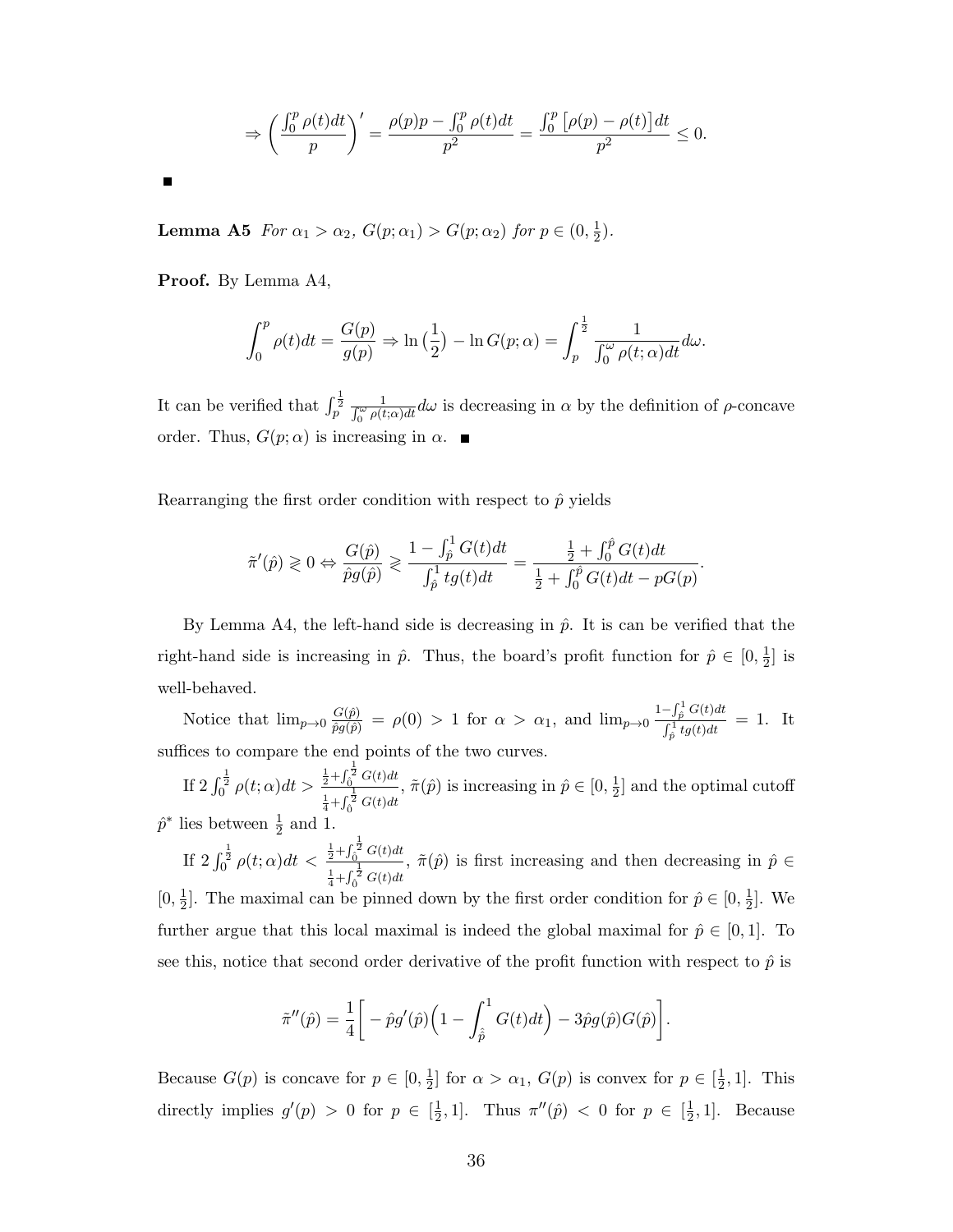$\tilde{\pi}'(\frac{1}{2})$  $(\frac{1}{2})$  < 0, profit is decreasing in  $\hat{p}$  for  $\hat{p} \in [\frac{1}{2}]$  $\frac{1}{2}, 1].$ 

By the definition of  $\rho$ -concavity,  $2 \int_0^{\frac{1}{2}} \rho(t; \alpha) dt$  is increasing in  $\alpha$ . By Lemma A5,  $\int_0^{\frac{1}{2}} G(t;\alpha)dt$  is increasing in  $\alpha \Rightarrow \frac{\frac{1}{2} + \int_0^{\frac{1}{2}} G(t)dt}{\frac{1}{2} + \int_0^{\frac{1}{2}} G(t)}$  $\frac{1}{4} + \int_0^{\frac{1}{2}} G(t) dt$ is decreasing in  $\alpha$ . By Assumptions 5(d) and  $5(e)$ ,

$$
\lim_{\alpha \to \alpha_1} 2 \int_0^{\frac{1}{2}} \rho(t; \alpha) dt = 1 \text{ and } \lim_{\alpha \to \infty} 2 \int_0^{\frac{1}{2}} \rho(t; \alpha) dt = \infty.
$$

Thus, there exists  $\alpha_2 > \alpha_1$  such that for  $\alpha > \alpha_2$ , anti-entrenchment is optimal; for  $\alpha < \alpha_2$ , entrenchment is optimal.

**Proof of Example 1.** Given the functional form of  $g(\cdot)$ , it can be verified that the board's profit function is

$$
\tilde{\pi}(\hat{p};\alpha) = \begin{cases}\n\frac{1}{4} \left[ \frac{1}{2} + \frac{1}{4} \frac{\alpha}{\alpha + 1} (2\hat{p})^{\frac{\alpha + 1}{\alpha}} \right] \left[ \frac{1}{2} - \frac{1}{4} \frac{1}{1 + \alpha} (2\hat{p})^{\frac{\alpha + 1}{\alpha}} \right] & \text{for} \quad \hat{p} \in [0, \frac{1}{2}] \\
\frac{1}{16} [2(1 - \hat{p})]^{\frac{\alpha + 1}{\alpha}} \left[ \frac{\alpha}{\alpha + 1} + \frac{\hat{p}}{1 - \hat{p}} \right] \left[ \hat{p} + \frac{1}{4} \frac{\alpha}{\alpha + 1} [2(1 - \hat{p})]^{\frac{\alpha + 1}{\alpha}} \right] & \text{for} \quad \hat{p} \in (\frac{1}{2}, 1]\n\end{cases}
$$

.

It is obvious that  $\alpha_1 = 1$ . By the proof of Proposition 2,  $\alpha_2$  is the informativeness such that the first derivative of profit at  $\hat{p} = \frac{1}{2}$  $\frac{1}{2}$  is equal to 0.  $\Rightarrow \alpha_2 =$  $\sqrt{5}+1$  $\frac{2^{n+1}}{2}$ .

**Proof of Proposition 3.** Designing a contract based on the signal is equivalent to designing a contract based on the posterior belief about the incumbent's ability  $p \in [0,1]$ . By abuse of notation, denote  $\{w(p), r(p), k(p)\}$  as the contract based on the board's posterior belief. It suffices to prove that  $r^*(p) = 1$  for  $p \in \left[\frac{1}{2}\right]$  $(\frac{1}{2}, 1]$  and  $r^*(p) = 0$ for  $p \in [0, \frac{1}{2}]$  $(\frac{1}{2})$  in the optimal contract.

Given contract  $\{w(p), r(p), k(p)\}\$ , the incumbent manager chooses q to maximize:

$$
\int_0^1 \{ r(p)qpw(p) + [1 - r(p)]k(p) \} g(p) dp - C(q).
$$

The first order condition with respect to  $q$  yields

$$
C'(q) = \int_0^1 r(p)qw(p)g(p)dp.
$$

Note that  $k(p)$  cannot provide incentive on the effort level. Because the incumbent manager is protected by limited liability,  $k^*(p) = 0$  in the optimal contract.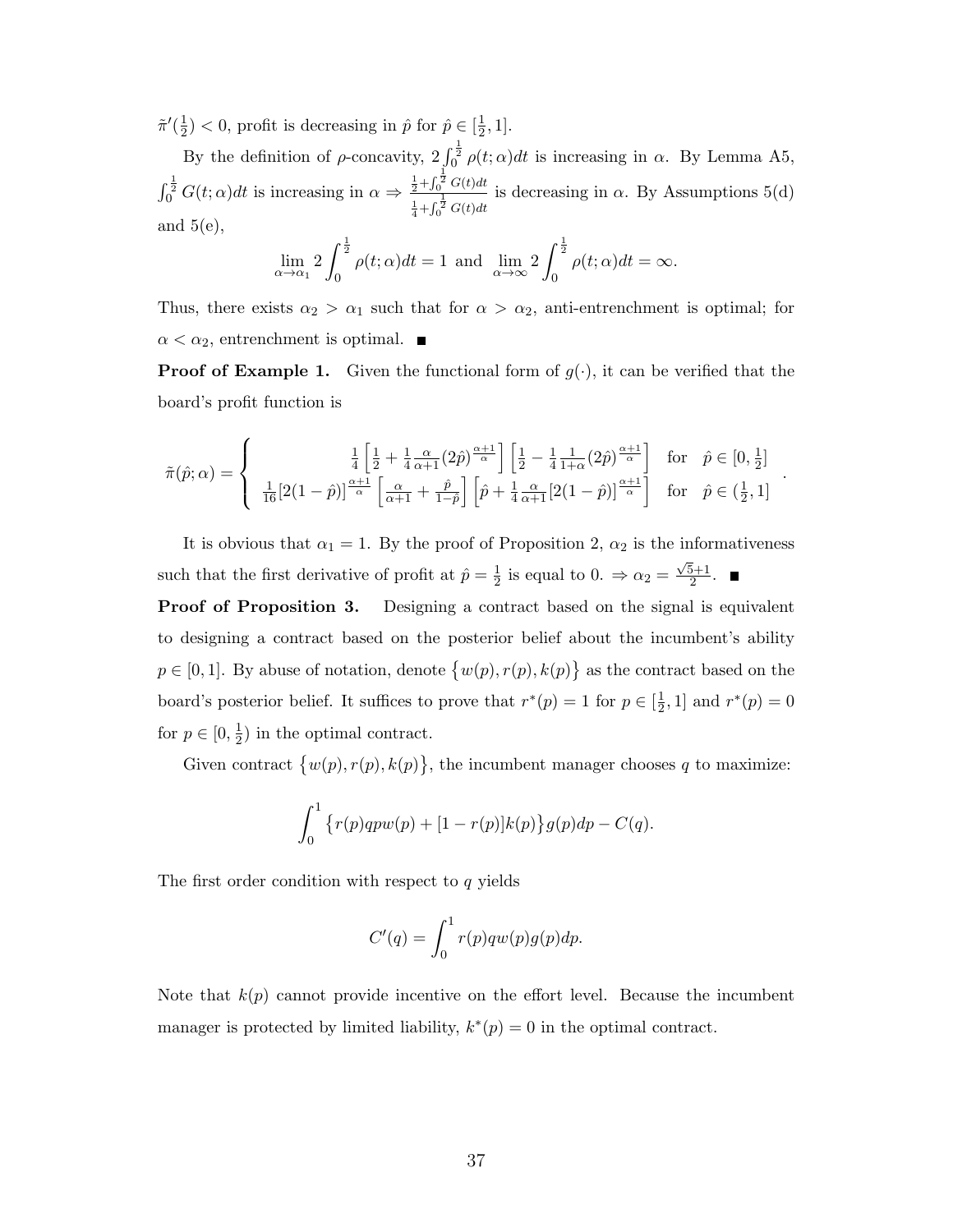The board chooses  $\{w(p), r(p)\}\)$  to maximize

 $\blacksquare$ 

$$
\int_0^1 \left\{ \left[ r(p)qp(1 - w(p)) \right] + \frac{1}{2}q(1 - r(p)) \right\} g(p) dp
$$
  
=  $q \left( \int_0^1 \left[ r(p)p + \frac{1}{2}(1 - r(p)) \right] g(p) dp - \int_0^1 r(p)pw(p)g(p) dp \right)$ 

.

Given effort level q,  $\int_0^1 r(p)pw(p)g(p)dp = C'(q)$  is a constant by the incumbent manager's first order condition. It is equivalent to maximize:

$$
\int_0^1 \left[ r(p)p + \frac{1}{2}(1 - r(p)) \right] g(p) dp.
$$

The integral is maximized by setting  $r(p) = 1$  for  $p \in \left[\frac{1}{2}\right]$  $\frac{1}{2}$ , 1] and  $r(p) = 0$  for  $p \in [0, \frac{1}{2}]$  $(\frac{1}{2})$ .

**Proof of Proposition 4.** We first proved that  $k^* = 0$  in the optimal contract. Given  $(w_1, w_2, k)$  and belief of cutoff  $\hat{s}$ , the incumbent manager chooses q to maximize

$$
\frac{1}{2}[1 - F_1(\hat{s})]qw_1 + \frac{1}{2}[F_1(\hat{s}) + F_0(\hat{s})] \left(\frac{1}{2}qw_2 + k\right) - C(q).
$$
  
\n
$$
\Rightarrow q = \frac{1}{2}[1 - F_1(\hat{s})]w_1 + \frac{1}{4}[F_1(\hat{s}) + F_0(\hat{s})]w_2.
$$

Given  $(w_1, w_2, k)$  and belief of project quality q, the board's indifference condition yields:

$$
\frac{1}{2}q(1-w_2) - k = \frac{f_1(\hat{s})}{f_1(\hat{s}) + f_0(\hat{s})}q(1-w_1).
$$

The board chooses  $(w_1, w_2, k)$  to maximize expected profit:

$$
\frac{1}{2}\left[1 - F_1(\hat{s})\right]q(1 - w_1) + \frac{1}{2}\left[F_1(\hat{s}) + F_0(\hat{s})\right]\left[\frac{1}{2}q(1 - w_2) - k\right]
$$

$$
= q(1 - w_1)\left\{\frac{1}{2}\left[1 - F_1(\hat{s})\right] + \frac{1}{2}\left[F_1(\hat{s}) + F_0(\hat{s})\right]\frac{f_1(\hat{s})}{f_1(\hat{s}) + f_0(\hat{s})}\right\}.
$$

Given  $(q, \hat{s})$  the board would like to induce, it is obvious that profit is decreasing in  $w_1$ . By the two equilibrium conditions, it is easy to verify that  $w_1(k)$  is increasing in k and  $w_2(k)$  is decreasing in k. Thus,  $k^* = 0$ .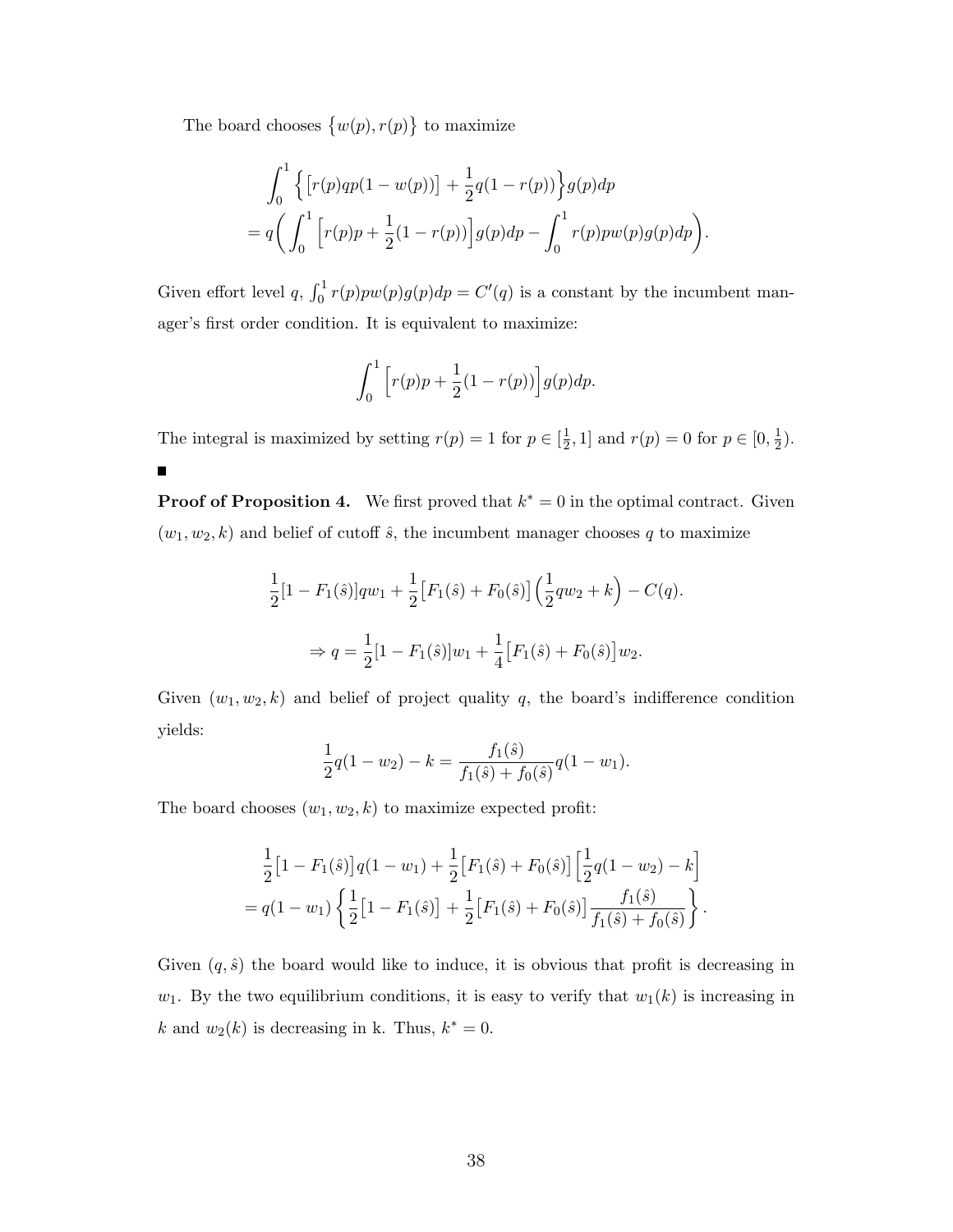The board's profit maximization problem can be written as

$$
\max_{\{w_1, w_2, q, \hat{s}\}} \pi(w_1, w_2, q, \hat{s}) := \frac{1}{2} \left[ 1 - F_1(\hat{s}) \right] q(1 - w_1) + \frac{1}{4} \left[ F_1(\hat{s}) + F_0(\hat{s}) \right] q(1 - w_2)
$$

s.t.

$$
q - \left(\frac{1}{2}[1 - F_1(\hat{s})]w_1 + \frac{1}{4}[F_1(\hat{s}) + F_0(\hat{s})]w_2\right) = 0
$$

and

$$
\frac{1}{2}(1-w_2) - \varphi(\hat{s})(1-w_1) = 0.
$$

Let  $\mathcal L$  be the Lagrangian and denote  $\lambda_1$  and  $\lambda_2$  as Lagrangian multipliers on the two constraints respectively.

$$
\frac{\partial \mathcal{L}(w_1, w_2, q, \hat{s}, \lambda_1, \lambda_2)}{\partial w_1} = 0 \Rightarrow -\frac{1}{2}(q + \lambda_1) [1 - F_1(\hat{s})] + \varphi(\hat{s})\lambda_2 = 0.
$$

$$
\frac{\partial \mathcal{L}(w_1, w_2, q, \hat{s}, \lambda_1, \lambda_2)}{\partial w_2} = 0 \Rightarrow -\frac{1}{2}(q + \lambda_1) [F_1(\hat{s}) + F_0(\hat{s})] - \lambda_2 = 0.
$$

It can be verified that  $\hat{s} = 0$  is never optimal. Thus,  $\varphi(\hat{x}) > 0$ . Then  $\lambda_2 = 0$  and  $\lambda_1 = -q$  must be true. The first order condition of the Lagrangian with respect to  $\hat{s}$ yields

$$
\frac{\partial \mathcal{L}(w_1, w_2, q, \hat{s}, \lambda_1, \lambda_2)}{\partial \hat{s}} = 0.
$$

$$
\Rightarrow -q(1-w_1)f_1(\hat{s}) + \frac{1}{2}[f_1(\hat{s}) + f_0(\hat{s})]q(1-w_2) \n+ \lambda_1 \left(f_1(\hat{s})w_1 - \frac{1}{2}[f_1(\hat{s}) + f_0(\hat{s})]w_2\right) = 0 \n\Rightarrow \varphi(\hat{s}) = \frac{1}{2} \Rightarrow \hat{s}^* = \frac{1}{2}.
$$

Because  $\frac{1}{2}(1 - w_2) - \varphi(\hat{s})(1 - w_1) = 0$ , it follows directly that  $w_1^* = w_2^*$ . **Proof of Proposition 5.** Given contract  $(w, k)$  and  $\hat{s}$ , the incumbent manager's best response is

$$
q = \left\{ (1+\tau) \left[ \frac{1}{2} \left( \frac{1}{2} + \delta \right) \left[ 1 - F_1(\hat{s}) \right] + \frac{1}{2} \left( \frac{1}{2} - \delta \right) \left[ 1 - F_0(\hat{s}) \right] \right] w \right\}^{\frac{1}{1-\tau}}.
$$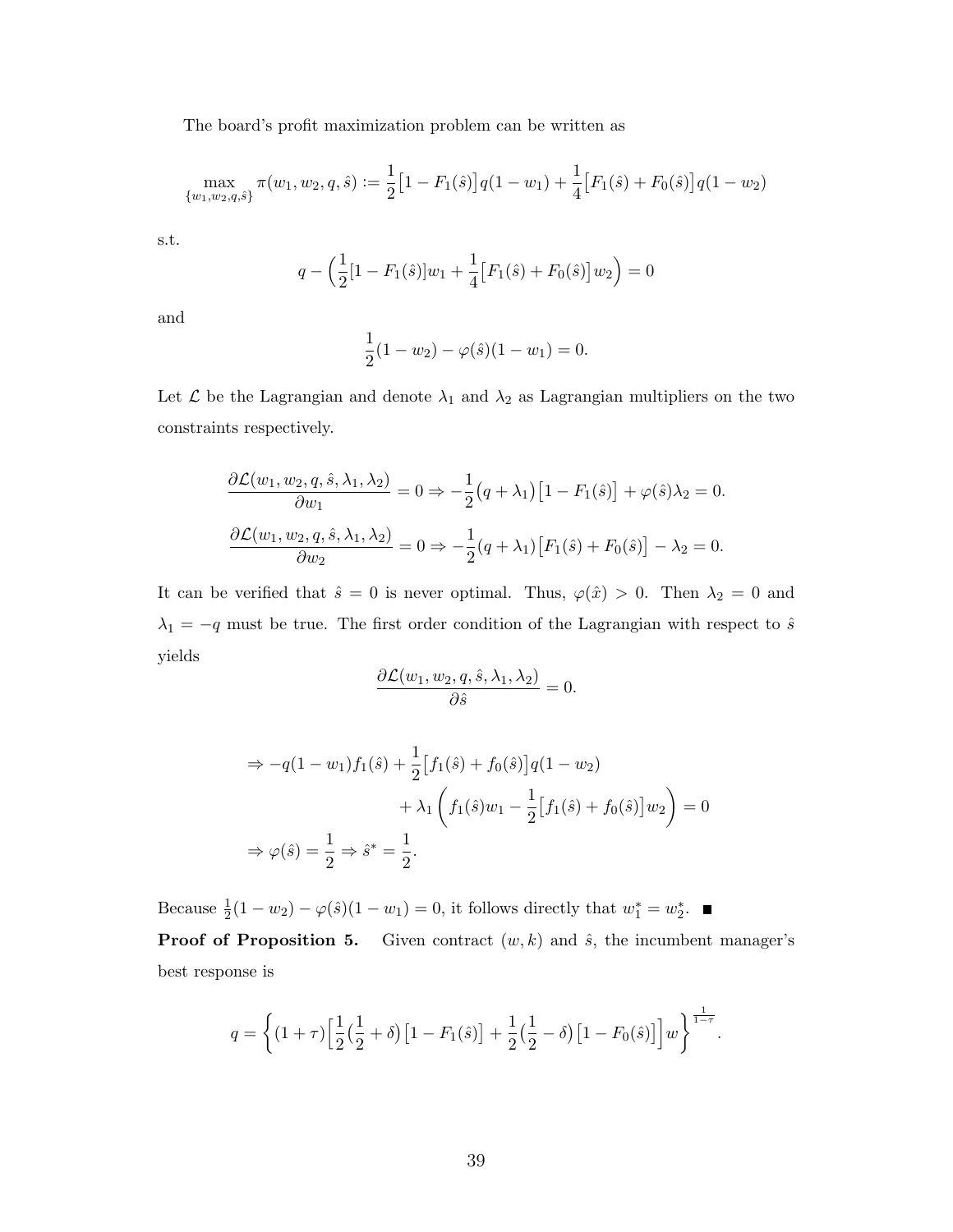Similarly, the board's indifference condition is

$$
\frac{1}{2}q^{1+\tau} - k = \left[\frac{1}{2} + \frac{f_1(\hat{s}) - f_0(\hat{s})}{f_1(\hat{s}) + f_0(\hat{s})}\delta\right]q^{1+\tau}(1-w).
$$

Plugging the two equilibrium conditions into the board's profit function yields

$$
\pi(\hat{s}) = M \left[ \left( \frac{1}{2} + \delta \right) \left[ 1 - F_1(\hat{s}) \right] + \left( \frac{1}{2} - \delta \right) \left[ 1 - F_0(\hat{s}) \right] \right]^{\frac{1+\tau}{1-\tau}} \n\cdot \left\{ \left[ \left( \frac{1}{2} + \delta \right) \left[ 1 - F_1(\hat{s}) \right] + \left( \frac{1}{2} - \delta \right) \left[ 1 - F_0(\hat{s}) \right] \right] + \left[ F_1(\hat{s}) + F_0(\hat{s}) \right] \left[ \frac{1}{2} + \frac{f_1(\hat{s}) - f_0(\hat{s})}{f_1(\hat{s}) + f_0(\hat{s})} \delta \right] \right\},
$$

where  $M=\frac{1}{4}$ 4  $\frac{2}{1-\tau}(1-\tau)(1+\tau)^{\frac{2+2\tau}{1-\tau}}$ .

Next, we calculate the board's expected profit for a given cutoff  $\hat{s}$  as  $\alpha \to \infty$ :

$$
\lim_{\alpha \to \infty} \pi(\hat{s}; \alpha) = \begin{cases}\nM\left[1 - (1 - 2\delta)\hat{s}\right]^{\frac{1+\tau}{1-\tau}} & \text{for } \hat{s} \in [0, \frac{1}{2}) \\
M\left[\delta + \frac{1}{2}\right]^{\frac{1+\tau}{1-\tau}}(1+\delta) & \text{for } \hat{s} = \frac{1}{2} \\
M\left[(1 + 2\delta)(1 - \hat{s})\right]^{\frac{1+\tau}{1-\tau}}(1+2\delta) & \text{for } \hat{s} \in (\frac{1}{2}, 1]\n\end{cases}
$$

.

1. Entrenchment as  $\alpha \to \infty$ :

Notice that  $\frac{f_1(\hat{s}) - f_0(\hat{s})}{f_1(\hat{s}) + f_0(\hat{s})} \leq 1$ . Then  $\pi(\hat{s}; \alpha)$  can be bounded above by

$$
\pi(\hat{s};\alpha) \leq M \left[ \left( \frac{1}{2} + \delta \right) \left[ 1 - F_1(\hat{s}) \right] + \left( \frac{1}{2} - \delta \right) \left[ 1 - F_0(\hat{s}) \right] \right]^{\frac{1+\tau}{1-\tau}} \cdot \left\{ \left[ \left( \frac{1}{2} + \delta \right) \left[ 1 - F_1(\hat{s}) \right] + \left( \frac{1}{2} - \delta \right) \left[ 1 - F_0(\hat{s}) \right] \right] + \left[ F_1(\hat{s}) + F_0(\hat{s}) \right] \left[ \frac{1}{2} + \delta \right] \right\}.
$$

Denote the right-hand side as  $\pi_E(\hat{s}; \alpha)$ . By Lemma A1,  $F_1(\hat{s}; \alpha)$  converges uniformly to max  $\{0, 2\hat{s} - 1\}$  as  $\alpha \to \infty$ . Thus,  $\pi_E(\hat{s}; \alpha)$  converges uniformly to  $M\Big[(1+2\delta)(1-\hat{s})\Big]^{\frac{1+\tau}{1-\tau}}(1+2\delta) \text{ for } \hat{s} \in \left[\frac{1}{2}\right]$  $\frac{1}{2}$ , 1] as  $\alpha \to \infty$ . Because  $\pi(0; \alpha) = M$ , entrenchment is optimal for sufficiently large  $\alpha$  if

$$
M > \max_{\hat{s} \in [\frac{1}{2},1]} \left\{ M \big[ (1+2\delta)(1-\hat{s}) \big]^{\frac{1+\tau}{1-\tau}} \big( 1+2\delta \big) \right\} \Rightarrow \delta < \frac{1}{2}^{\frac{1-\tau}{2}} - \frac{1}{2}.
$$

2. Anti-entrenchment as  $\alpha \to \infty$ :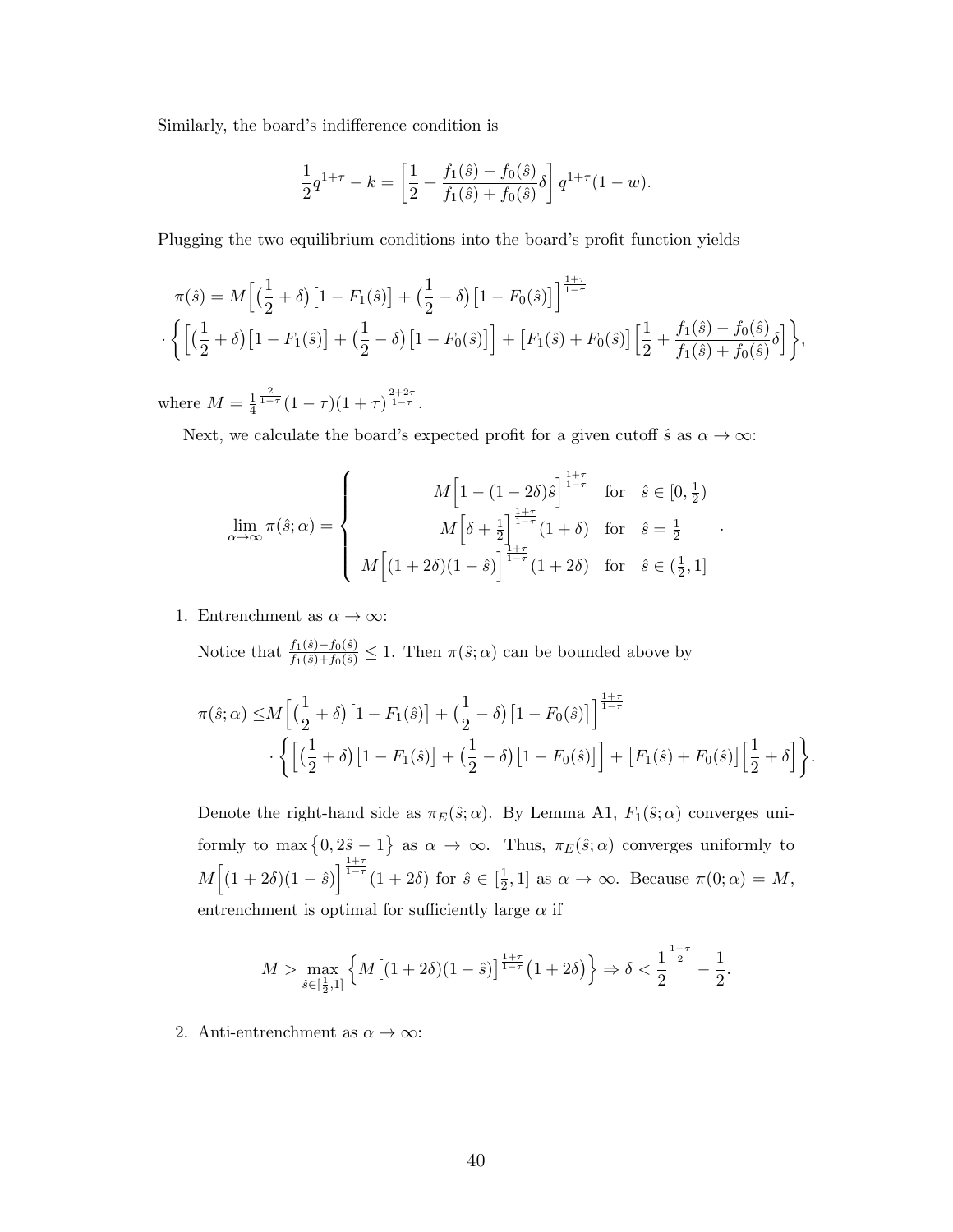Notice that  $\frac{f_1(\hat{s}) - f_0(\hat{s})}{f_1(\hat{s}) + f_0(\hat{s})} \leq 0$  for  $\hat{s} \in [0, \frac{1}{2}]$  $\frac{1}{2}$ . Then  $\pi(\hat{s}; \alpha)$  can be bounded above by

$$
\pi(\hat{s}; \alpha) \le M \left[ \left( \frac{1}{2} + \delta \right) \left[ 1 - F_1(\hat{s}) \right] + \left( \frac{1}{2} - \delta \right) \left[ 1 - F_0(\hat{s}) \right] \right]^{\frac{1+\tau}{1-\tau}} \cdot \left\{ \left[ \left( \frac{1}{2} + \delta \right) \left[ 1 - F_1(\hat{s}) \right] + \left( \frac{1}{2} - \delta \right) \left[ 1 - F_0(\hat{s}) \right] \right] + \frac{1}{2} \left[ F_1(\hat{s}) + F_0(\hat{s}) \right] \right\}.
$$

Denote the right-hand side as  $\pi_A(\hat{s}; \alpha)$ . By Lemma A1,  $F_1(\hat{s}; \alpha)$  converges uniformly to max  $\{0, 2\hat{s} - 1\}$ . Thus,  $\pi_A(\hat{s}; \alpha)$  converges uniformly to  $\xi(\hat{s}; \delta, \tau) =$  $M\Big[1-(1-2\delta)\hat{s}\Big]^{\frac{1+\tau}{1-\tau}}(1+2\delta\hat{s})\,\text{ for }\hat{s}\in[0,\frac{1}{2}].$  $\frac{1}{2}$  as  $\alpha \to \infty$ . Given  $(\delta, \tau) \in (0, \frac{1}{2})$  $\frac{1}{2}$  \land \land \land \land \land \land \land \land \land \land \land \land \land \land \land \land \land \land \land \land \land \land \land \land \land \land \land \land \land \land \land \land \land \land \land \  $rac{1}{2}$  such

that  $\xi(\hat{s}; \delta, \tau) < M[\delta + \frac{1}{2}]$  $\frac{1}{2}$ ]  $\frac{1+\tau}{1-\tau}(1+2\delta)$  for  $\hat{s} \in [\nu(\delta, \tau), \frac{1}{2}]$  $\frac{1}{2}$ ]. Thus,  $\hat{s} \in [\nu(\delta, \tau), \frac{1}{2}]$  $\frac{1}{2}$  can never be optimal for sufficiently large  $\alpha$ .

Because  $f_1(\hat{s})$  is strictly increasing in  $\hat{s}$  and  $\lim_{\alpha\to\infty} f_1(\hat{s};\alpha) = 0$  for all  $\hat{s} \in [0, \frac{1}{2}]$  $(\frac{1}{2}),$  $f_1(\hat{s}; \alpha)$  converges uniformly to 0 for  $\hat{s} \in [0, \nu(\delta, \tau)]$  as  $\alpha \to \infty$ . Then  $\pi(\hat{s}; \alpha)$ converges uniformly to  $M\left[1-(1-2\delta)\hat{s}\right]^{\frac{1+\tau}{1-\tau}}$  for  $\hat{s}\in[0,\nu(\delta,\tau)]$  as  $\alpha\to\infty$ . Thus, entrenchment is optimal for sufficiently large  $\alpha$  if

$$
\max_{\hat{s}\in[0,\nu(\delta,\tau)]} M\left[1 - (1-2\delta)\hat{s}\right]^{\frac{1+\tau}{1-\tau}} < M\left[\delta + \frac{1}{2}\right]^{\frac{1+\tau}{1-\tau}} (1+2\delta) \Rightarrow \delta > \frac{1}{2}^{\frac{1-\tau}{2}} - \frac{1}{2}.
$$

**Proof of Proposition 6.** Given  $\hat{s}$ , a contract can always be constructed to induce ŝ. However, it is not necessarily  $w = \frac{1}{2}$  $\frac{1}{2}$ .  $k \geq 0$  does not hold for all  $\hat{s} \in [0,1]$  when  $w=\frac{1}{2}$  $\frac{1}{2}$ . To see this, notice that the severance pay k is

$$
k(\hat{s}, w) = \underline{\pi}(q(\hat{s}, w)) - \frac{f_1(\hat{s})}{f_1(\hat{s}) + f_0(\hat{s})} [(1 - \lambda)q(\hat{s}, w) + \lambda e(\hat{s}, w)](1 - w).
$$

Given  $\hat{s}$ , letting w be sufficiently close to 1 generates a positive severance pay k. Define  $\hat{\mathcal{S}} = \left\{ \hat{s} \, \big| k(\hat{s}, \frac{1}{2}) \geq 0 \, \& \, \hat{s} \in [0, 1] \right\}$ , which is the the set of cutoffs that can be induced by contracts that satisfy  $w=\frac{1}{2}$  $\frac{1}{2}$  and  $k \geq 0$ . If  $\hat{s} \in \hat{\mathcal{S}}$ , the board's expected profit can be written as

$$
\overline{\pi}(\hat{s}) = \frac{1}{16} \Big[ 1 - F_1(\hat{s}) \Big] \Big[ (1 - \lambda)^2 + \lambda^2 \frac{1}{1 - \hat{s}} \Big] \Big[ [1 - F_1(\hat{s})] + \hat{s} f_1(\hat{s}) \Big].
$$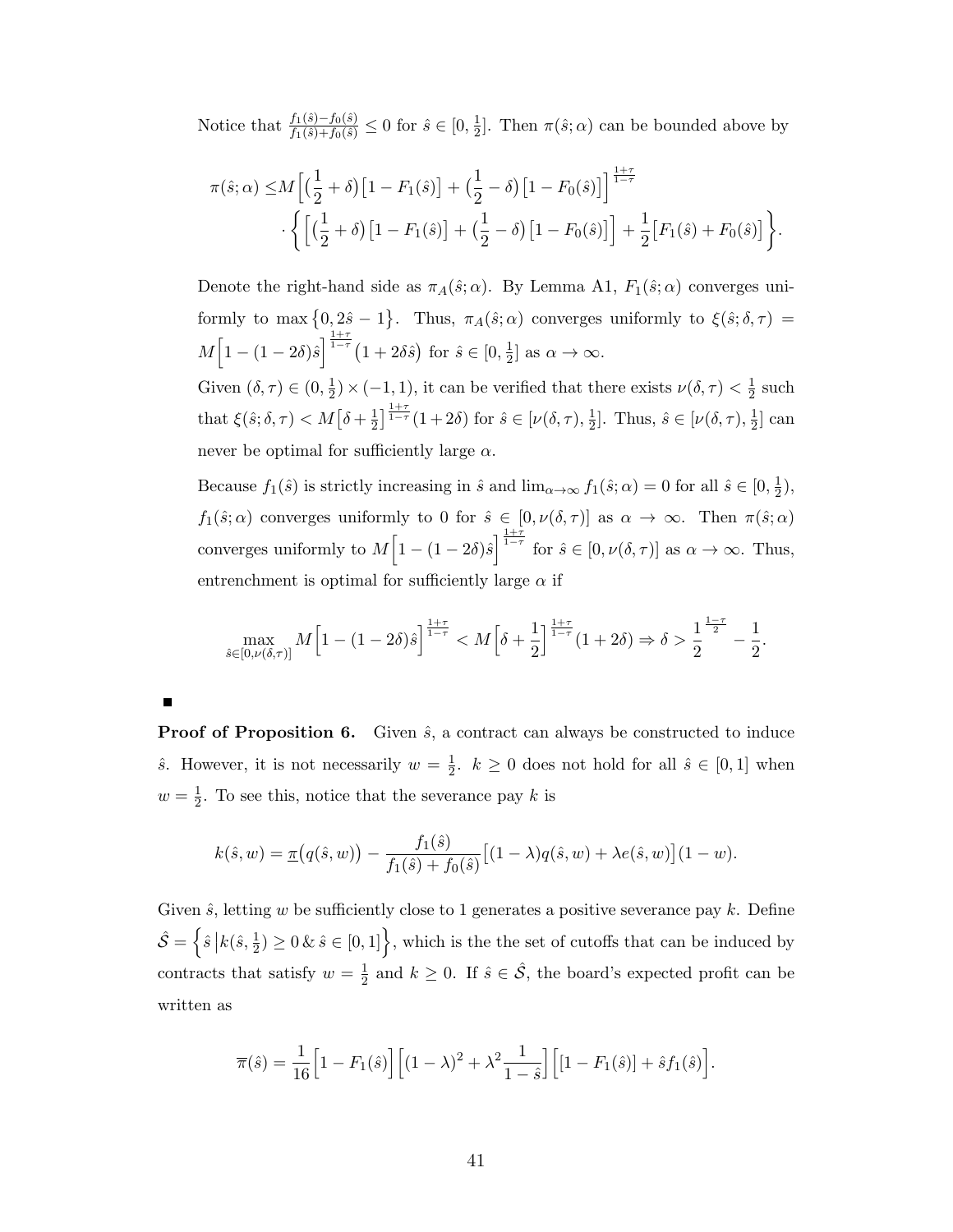If  $\hat{s} \notin \hat{\mathcal{S}}$ ,  $w = \frac{1}{2}$  $\frac{1}{2}$  cannot be sustained. Define  $\mathcal{W}(\hat{s}) = \left\{ w \, \big| k(\hat{s}, w) \geq 0 \, \& \, w \in [0, 1] \right\},\$ which is the set of wages that can induce  $\hat{s}$  without violating the limited liability constraint of k.

#### 1. Entrenchment:

It suffices to prove that  $\pi(\hat{s}; \alpha) < \pi(0; \alpha)$  for all  $\hat{s} \in \left[\frac{1}{2}\right]$  $\frac{1}{2}$ , 1] for sufficiently small  $\alpha$ .  $\pi(0; \alpha)$  is independent of  $\alpha$  and can be calculated as

$$
\pi(0;\alpha) = \frac{1}{16} \big[ (1-\lambda)^2 + \lambda^2 \big].
$$

**Lemma A6** There exist  $\Delta \in (0, \frac{1}{2})$  $(\frac{1}{2})$  and N such that for  $\alpha < N$ ,  $\pi(\hat{s}; \alpha) < \pi(0; \alpha)$ for all  $\hat{s} \in [1 - \Delta, 1].$ 

**Proof.** By Lemma A2, for any  $\epsilon > 0$  there exists N such that for  $\alpha < N$ ,  $1 - F_1(1 - \Delta) < \Delta + \epsilon$  for all  $\Delta \in [0, 1]$ . Note that  $\frac{1}{4}(\frac{1}{2})$  $\frac{1}{2}\lambda + \frac{1-\lambda}{\lambda}$  $\frac{-\lambda}{\lambda}q\Big)^2\geq\frac{1}{2}$  $\frac{1}{2}(1-\lambda)q$ for all  $q$ .

The expected profit of replacement can be bounded above by

$$
\underline{\pi}(q) - k \le \frac{1}{4} \left(\frac{1}{2}\lambda + \frac{1-\lambda}{\lambda}q\right)^2 = \frac{1}{16} \left(\lambda + \frac{(1-\lambda)^2}{\lambda} \left[1 - F_1(\hat{s})\right]w\right)^2
$$
  

$$
\le \frac{1}{16} \left(\lambda + \frac{(1-\lambda)^2}{\lambda} \left[1 - F_1(\hat{s})\right]\right)^2.
$$

Thus, the board's expected profit can be bounded for  $\hat{s} \in [1 - \Delta, 1]$ :

$$
\pi(\hat{s}) \leq \frac{1}{2} \left[ 1 - F_1(\hat{s}) \right] \left\{ \frac{1 - F_1(\hat{s})}{2} (1 - \lambda)^2 + \frac{1 - F_1(\hat{s})}{[1 - F_1(\hat{s})] + [1 - F_0(\hat{s})]} \lambda^2 \right\} w(1 - w) \n+ \frac{1}{32} \left[ F_1(\hat{s}) + F_0(\hat{s}) \right] \left( \lambda + \frac{(1 - \lambda)^2}{\lambda} [1 - F_1(\hat{s})] \right)^2 \n\leq \frac{1}{8} \left[ 1 - F_1(\hat{s}) \right] \left\{ \frac{1 - F_1(\hat{s})}{2} (1 - \lambda)^2 + \frac{1 - F_1(\hat{s})}{[1 - F_1(\hat{s})] + [1 - F_0(\hat{s})]} \lambda^2 \right\} \n+ \frac{1}{16} \left( \lambda + \frac{(1 - \lambda)^2}{\lambda} [1 - F_1(\hat{s})] \right)^2 \n< \frac{1}{8} (\Delta + \epsilon) \left[ \frac{\Delta + \epsilon}{2} (1 - \lambda)^2 + \lambda^2 \right] + \frac{1}{16} \left[ \lambda + \frac{(1 - \lambda)^2}{\lambda} (\Delta + \epsilon) \right]^2.
$$

Note that the last expression is increasing in  $\Delta + \epsilon$ . It suffices to prove that

$$
\frac{1}{16}\lambda^2 < \frac{1}{16} \left[ (1 - \lambda)^2 + \lambda^2 \right].
$$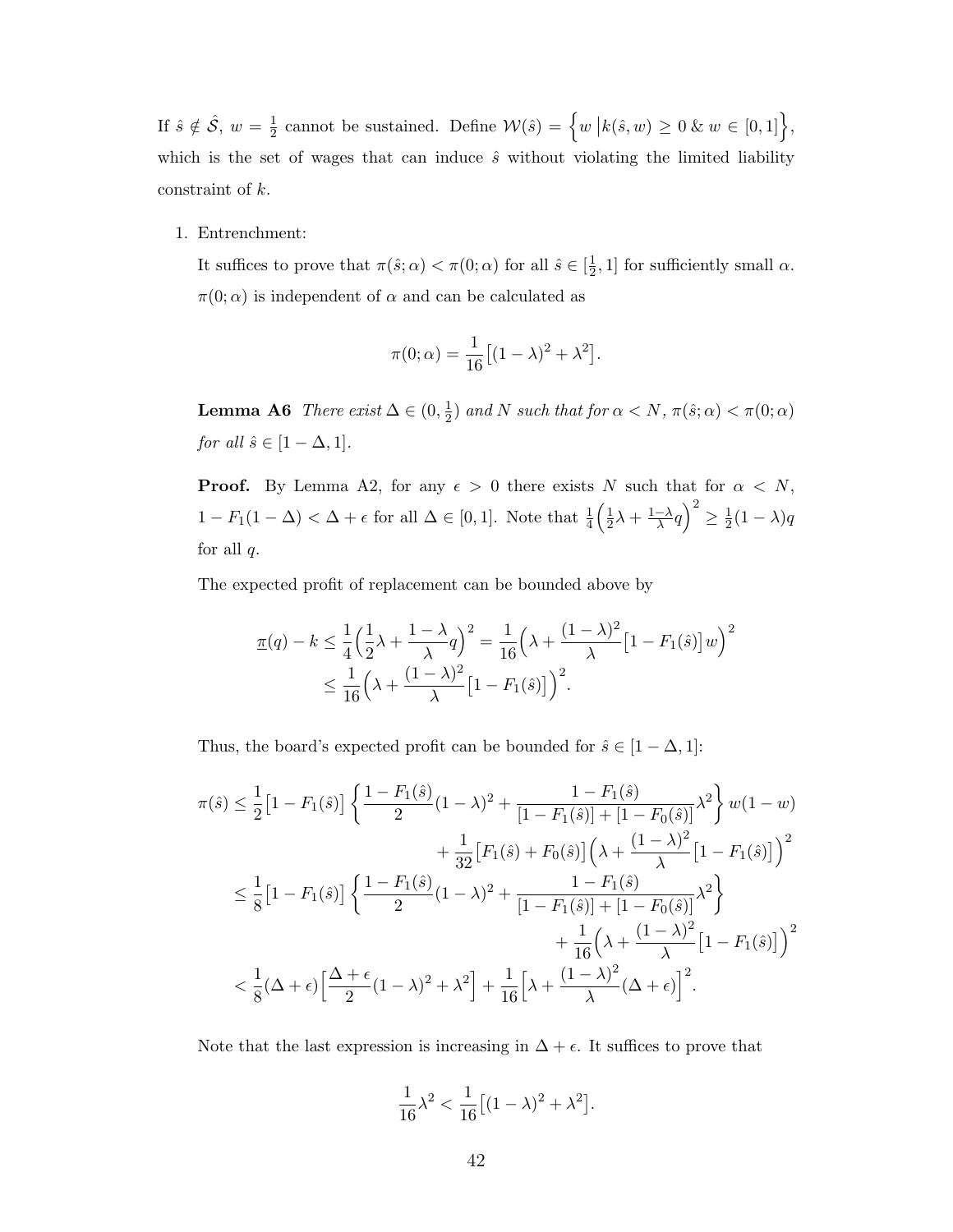Consequently, we can always find sufficiently small  $\Delta$  and  $\epsilon$  such that

$$
\frac{1}{8}(\Delta+\epsilon)\left[\frac{\Delta+\epsilon}{2}(1-\lambda)^2+\lambda^2\right]+\frac{1}{16}\left[\lambda+\frac{(1-\lambda)^2}{\lambda}(\Delta+\epsilon)\right]^2<\frac{1}{16}\left[(1-\lambda)^2+\lambda^2\right].
$$

Next, notice that  $\bar{\pi}(\hat{s})$  is the maximum expected profit without the limited liability constraint of k. Thus  $\pi(\hat{s}) \leq \overline{\pi}(\hat{s})$  for all  $\hat{s} \in [0, 1]$ .

Given  $\epsilon$ , the expected profit for  $\alpha < N$  for all  $\hat{s} \in \left[\frac{1}{2}\right]$  $(\frac{1}{2}, 1 - \Delta]$  is bounded above by

$$
\pi(\hat{s}) \le \frac{1}{16} \Big[ 1 - F_1(\hat{s}) \Big] \Big[ (1 - \lambda)^2 + \lambda^2 \frac{1}{1 - \hat{s}} \Big] \Big[ [1 - F_1(\hat{s})] + \hat{x} f_1(\hat{s}) \Big] \le \frac{1}{16} (1 - \hat{s} + \epsilon) \Big[ (1 - \lambda)^2 + \lambda^2 \frac{1}{1 - \hat{s}} \Big] \Big[ (1 - \hat{s} + \epsilon) + \hat{s} (1 + \epsilon) \Big] \le \frac{1}{16} \Big( 1 + \frac{\epsilon}{\delta} \Big) \Big[ \frac{1}{2} (1 - \lambda)^2 + \lambda^2 \Big] (1 + 2\epsilon).
$$

It remains to prove that  $\frac{1}{16}$   $\left[\frac{1}{2}\right]$  $\left|\frac{1}{2}(1-\lambda)^2 + \lambda^2\right| < \frac{1}{16}\left[(1-\lambda)^2 + \lambda^2\right]$ , which is obvious.

2. Anti-entrenchment:

 $\blacksquare$ 

For  $\hat{s} \in [0, \frac{1}{2}]$  $\frac{1}{2}$ , the expected profit can be bounded above by

$$
\pi(\hat{s};\alpha) \le \frac{1}{16} \Big[ 1 - F_1(\hat{s};\alpha) \Big] \Big[ (1-\lambda)^2 + \lambda^2 \frac{1}{1-\hat{s}} \Big] \Big[ [1 - F_1(\hat{s};\alpha)] + \hat{x} f_1(\hat{s};\alpha) \Big] \n< \frac{3}{32} \Big[ (1-\lambda)^2 + 2\lambda^2 \Big].
$$

It remains to find  $\hat{s} > \frac{1}{2}$  that yields a profit no less than  $\frac{3}{32}[(1-\lambda)^2 + 2\lambda^2]$ . For notational convenience, let  $\psi = \left(\frac{\lambda}{1-\lambda}\right)^2$ .  $\lambda < \sqrt{2}-1$  directly implies that  $\psi < \frac{1}{2}$ . By the limited liability constraint of  $k$ , we have

$$
\frac{f_1(\hat{s})}{f_1(\hat{s})+f_0(\hat{s})}\big[(1-\lambda)q+\lambda e\big](1-w)\leq \underline{\pi}(q).
$$

Notice that  $\frac{f_1(\hat{s})}{f_1(\hat{s})+f_0(\hat{s})} < 1$ , it suffices to satisfy

$$
\frac{1 - F_1(\hat{s})}{4} (1 - \lambda)^2 w \ge \left\{ \frac{1 - F_1(\hat{s})}{2} (1 - \lambda)^2 + \frac{1 - F_1(\hat{s})}{[1 - F_1(\hat{s})] + [1 - F_0(\hat{s})]} \lambda^2 \right\} w(1 - w),
$$

and

$$
\frac{1 - F_1(\hat{s}; \alpha)}{2} w \ge \frac{1}{2} \psi.
$$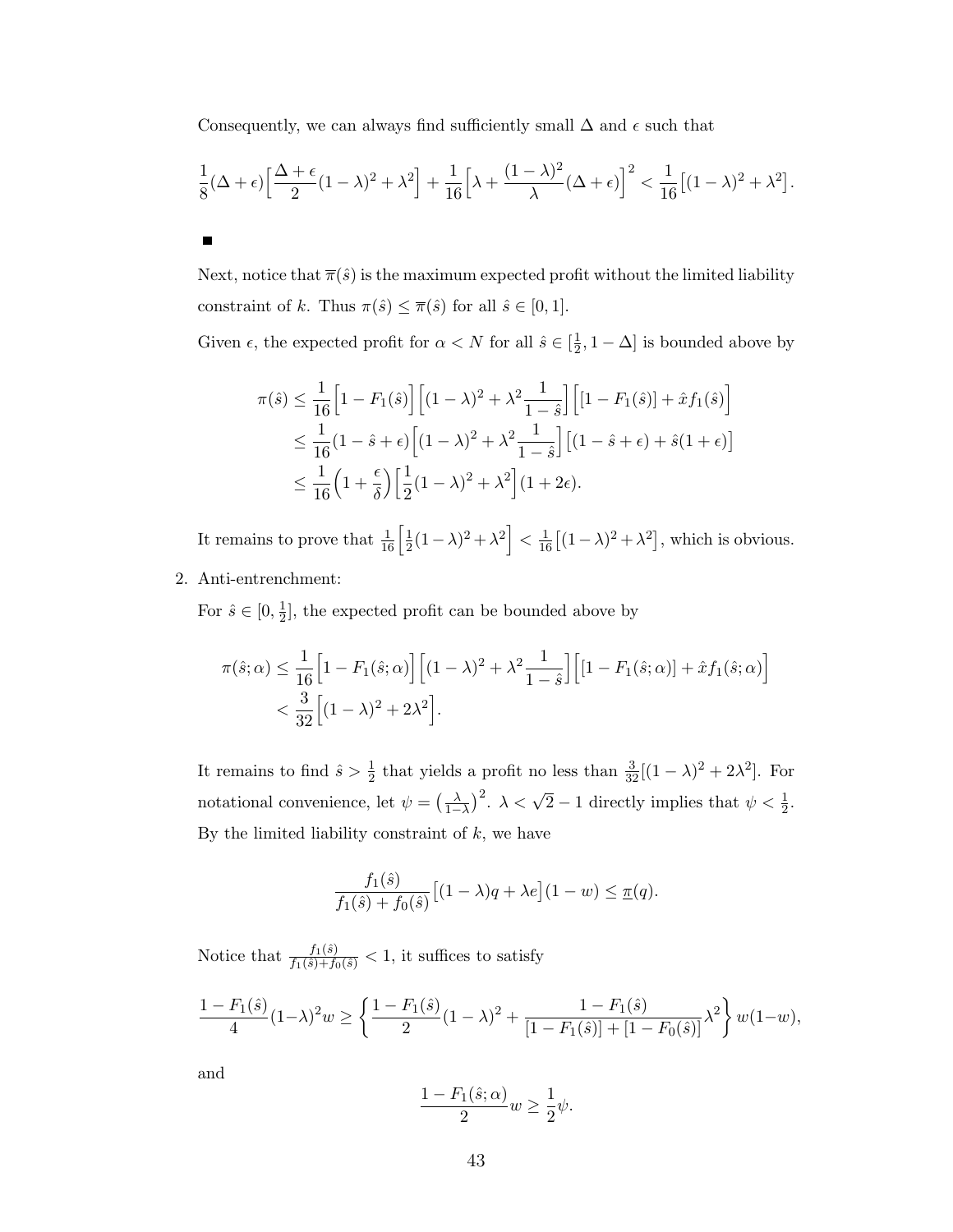The second inequality comes from the construction that the board will not induce effort from the replacement manager. Let  $\hat{s} = \frac{1}{2} + \kappa(\lambda)$  and  $w = \frac{1}{2} + \iota(\lambda)$ . Then it suffices to find  $(\kappa, \iota)$  that yields a higher expected profit given  $\lambda$ . Note that the first inequality is independent of  $\alpha$ . By Lemma A1,  $\frac{1-F_1(\hat{s};\alpha)}{2}$  can be arbitrarily close to  $1 - \hat{s}$  when  $\alpha$  is sufficiently large. Thus, these two conditions can be further simplified as

$$
\frac{1}{2}\left(\frac{1}{2}-\kappa\right) \ge \left[\left(\frac{1}{2}-\kappa\right)+\psi\right]\left(\frac{1}{2}-\iota\right),\end{aligned}
$$

and

$$
2\left(\frac{1}{2} + \iota\right)\left(\frac{1}{2} - \kappa\right) \ge \psi.
$$
  

$$
\Rightarrow \iota \ge \max\left\{\frac{\frac{1}{2}\psi}{\frac{1}{2} - \kappa + \psi}, \frac{\psi}{1 - 2\kappa} - \frac{1}{2}\right\}.
$$

Let  $\iota = \frac{\frac{1}{2}\psi}{\frac{1}{2}-\kappa+\psi}$ . It can be verified that  $\psi < \frac{1}{4}$  if  $\kappa < \frac{1}{2}-\psi$ . The board's expected profit from the contract with the incumbent manager  $(w, k)$  that induces  $\hat{s} = \frac{1}{2} + \kappa$ with wage  $w = \frac{1}{2} + \iota$  as  $\alpha \to \infty$  is

$$
\lim_{\alpha \to \infty} \pi(\hat{s}; \alpha) = \left[ (1 - \lambda)^2 \left( \frac{1}{2} - \kappa \right) + \lambda^2 \right] \left( \frac{1}{4} - \frac{\frac{1}{2} \psi}{\frac{1}{2} - \kappa + \psi} \right).
$$

Note that

$$
\lim_{\kappa \to 0} \lim_{\alpha \to \infty} \pi(\hat{s}; \alpha) = \lim_{\kappa \to 0} \left\{ \left[ (1 - \lambda)^2 \left( \frac{1}{2} - \kappa \right) + \lambda^2 \right] \left[ \frac{1}{4} - \left( \frac{\frac{1}{2}\psi}{\frac{1}{2} - \kappa + \psi} \right)^2 \right] \right\}
$$
\n
$$
= \frac{1}{2} \left[ (1 - \lambda)^2 + 2\lambda^2 \right] \left[ \frac{1}{4} - \left( \frac{\frac{1}{2}\psi}{\frac{1}{2} + \psi} \right)^2 \right]
$$
\n
$$
> \frac{3}{32} \left[ (1 - \lambda)^2 + 2\lambda^2 \right].
$$

Thus, we can find sufficiently small  $\kappa$  such that  $\lim_{\alpha\to\infty} \pi(\hat{s}; \alpha) > \frac{3}{32} \left[ (1-\lambda)^2 +$  $2\lambda^2$ . That is, anti-entrenchment is optimal to the board when  $\alpha$  is sufficiently large and  $\lambda < \sqrt{2} - 1$ .

Proof of Proposition 7.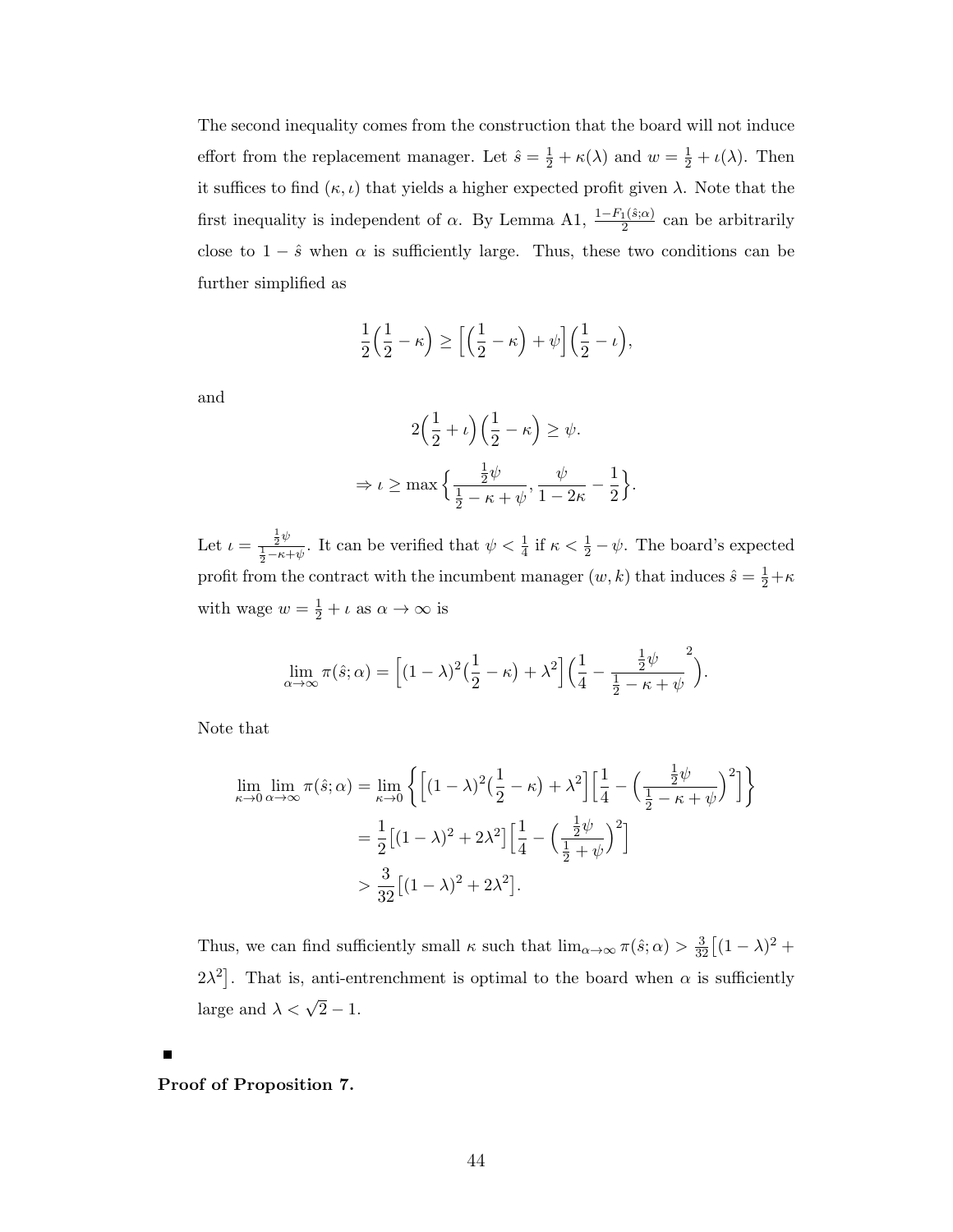1. Entrenchment:

It can be verified that  $\pi(0; \alpha) = \frac{1}{16}$ . Similarly,  $\pi(1; \alpha) = 0$ . Thus,  $\hat{s} = 1$  is never optimal. It suffices to prove that there exists N such that for  $\alpha < N$ ,  $\pi(\hat{s}) < \pi(0)$ for all  $\hat{s} \in \left[\frac{1}{2}\right]$  $\frac{1}{2}, 1].$ 

**Lemma A7** There exist  $\Delta \in (0, \frac{1}{2})$  $\frac{1}{2}$ ) and N such that for  $\alpha < N$ ,  $\pi(\hat{s}; \alpha) < \pi(0; \alpha)$ for all  $\hat{s} \in [1 - \Delta, 1].$ 

**Proof.** Since  $q = \max\left\{\frac{1}{2}\right\}$  $\frac{1}{2}[1-H_1(\hat{s})]w - \frac{1}{2}$  $\frac{1}{2}[H_0(\hat{s}) - H_1(\hat{s})]k,0\Big\}$ , the effort level of the incumbent manager can be bounded above by

$$
q \le \frac{1}{2}[1 - H_1(\hat{s})]w.
$$

Thus, the expected profit can be bounded above by

$$
\pi(\hat{s}, q) \le \frac{1}{2}q[1 - H_1(\hat{s})](1 - w) + \left\{\frac{1}{2}qH_1(\hat{s}) + \left(1 - \frac{1}{2}q\right)H_0(\hat{s})\right\} \left(\frac{1}{2}q - k\right)
$$
  

$$
\le \frac{1}{2}q[1 - H_1(\hat{s})](1 - w) + \frac{1}{2}q\left\{\frac{1}{2}qH_1(\hat{s}) + \left(1 - \frac{1}{2}q\right)H_0(\hat{s})\right\}
$$
  

$$
\le \frac{1}{2}q\left[1 - H_1(\hat{s})\right] + 1] \le q < 1 - H_1(\hat{s}).
$$

Let  $\Delta = \frac{1}{32}$ . By Lemma A2, for  $\epsilon' = \frac{1}{32}$ , there exists N such that for  $\alpha < N$ ,  $H_1(\hat{s}) \geq \hat{s} - \epsilon'$  for all  $\hat{s} \in [0, 1]$ . Since  $\hat{s} \geq 1 - \Delta$ , we have

$$
\pi(\hat{s}, q) < 1 - H_1(\hat{s}) \le 1 - \hat{s} + \epsilon' \le \Delta + \epsilon' = \frac{1}{16} = \pi(0; \alpha).
$$

Lemma A8 Given any  $\Delta \in (0, \frac{1}{2})$  $\frac{1}{2}$ ) and  $q \in [0,1]$ , for any  $\epsilon > 0$ , there exists N' such that for  $\alpha < N'$ ,  $\frac{\frac{1}{2}qh_1(\hat{s})}{\frac{1}{2}qh_1(\hat{s}) + (1 - \frac{1}{2}q)h_0(\hat{s})} \leq \frac{1}{2}$  $\frac{1}{2}q + \epsilon$  for  $\hat{s} \in [\frac{1}{2}]$  $\frac{1}{2}, 1 - \Delta$ .

**Proof.** For any  $\epsilon > 0$ , let  $\epsilon' = \frac{\epsilon}{1+\epsilon}$  $\frac{\epsilon}{1+\epsilon}$ . By the definition of the completely uninformative information structure, there exists N' such that for  $\alpha \langle N',\rangle$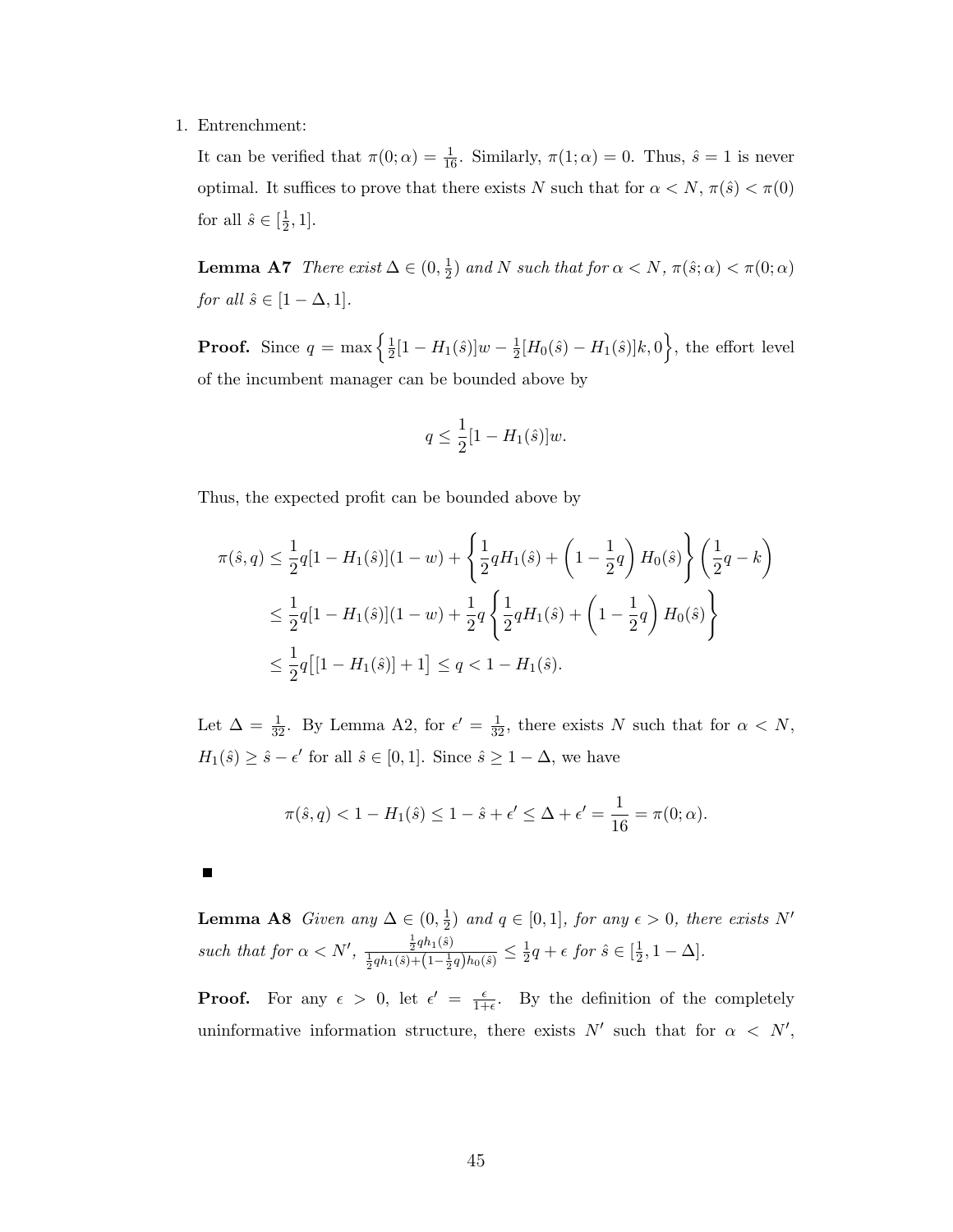$h_1(1-\delta;\alpha) < 1+\epsilon'.$ 

$$
\frac{\frac{1}{2}qh_1(\hat{s})}{\frac{1}{2}qh_1(\hat{s}) + \left(1 - \frac{1}{2}q\right)h_0(\hat{s})} - \frac{1}{2}q = \frac{1}{2}q\left(1 - \frac{1}{2}q\right)\frac{h_1(\hat{s}) - h_0(\hat{s})}{\frac{1}{2}qh_1(\hat{s}) + \left(1 - \frac{1}{2}q\right)h_0(\hat{s})}
$$
\n
$$
\leq \frac{1}{2}\frac{h_1(\hat{s}) - h_0(\hat{s})}{h_0(\hat{s})} = \frac{h_1(\hat{s}) - 1}{2 - h_1(\hat{s})}
$$
\n
$$
\leq \frac{h_1(1 - \delta; \alpha) - 1}{2 - h_1(1 - \delta; \alpha)} \leq \frac{\epsilon'}{1 - \epsilon'} = \epsilon.
$$

П

By Lemma A8, for all  $\hat{s} \in \left[\frac{1}{2}\right]$  $(\frac{1}{2}, 1 - \Delta], \pi(\hat{s}, q)$  can be bounded above by

$$
\pi(\hat{s}, q) \le \frac{1}{2}q[1 - H_1(\hat{s})](1 - w) + \left\{\frac{1}{2}qH_1(\hat{s}) + \left(1 - \frac{1}{2}q\right)H_0(\hat{s})\right\} \left(\frac{1}{2}q + \epsilon\right)(1 - w) \n\le \frac{1}{2}q(1 - w)\left[\left[1 - H_1(\hat{s})\right] + \frac{1}{2}qH_1(\hat{s}) + \left(1 - \frac{1}{2}q\right)H_0(\hat{s})\right] + \epsilon \n\le \frac{1}{4}\left[1 - H_1(\hat{s})\right][2 - H_1(\hat{s})]w(1 - w) + \epsilon \n\le \frac{1}{16}(1 - \hat{s} + \epsilon)(2 - \hat{s} + \epsilon) + \epsilon = \frac{1}{16}\left(\frac{1}{2} + \epsilon\right)\left(\frac{3}{2} + \epsilon\right) + \epsilon.
$$

The last expression is strictly less than  $\frac{1}{16}$  for sufficiently small  $\epsilon$ .

2. Anti-entrenchment:

For  $\hat{s} \in [0, \frac{1}{2}]$  $\frac{1}{2}$ ,  $\zeta(\hat{s}, q) \leq \frac{1}{2}$  $\frac{1}{2}q$ . Thus,

$$
\pi(\hat{s}, q) = \frac{1}{2}q[1 - H_1(\hat{s})](1 - w) + \left\{\frac{1}{2}qH_1(\hat{s}) + \left(1 - \frac{1}{2}q\right)H_0(\hat{s})\right\} \left(\frac{1}{2}q - k\right)
$$
  
\n
$$
\leq \frac{1}{2}q[1 - H_1(\hat{s})](1 - w) + \zeta(\hat{s}, q)(1 - w)H_0(\hat{s})
$$
  
\n
$$
\leq \frac{1}{2}q(1 - w)[1 + H_0(\hat{s}) - H_1(\hat{s})]
$$
  
\n
$$
\leq \frac{1}{4}w(1 - w)[1 - H_1(\hat{s})][1 + H_0(\hat{s}) - H_1(\hat{s})] \leq \frac{1}{8}.
$$

Next, we consider a fixed contract  $(w', k') = (\frac{4}{5}, 0)$ . It can be verified that this contract will not yield an equilibrium with a replacement cutoff  $\hat{s}$  below  $\frac{1}{2}$ . To see this, notice that the effort level under this contract is

$$
q = \frac{2}{5} [1 - H_1(\hat{s})].
$$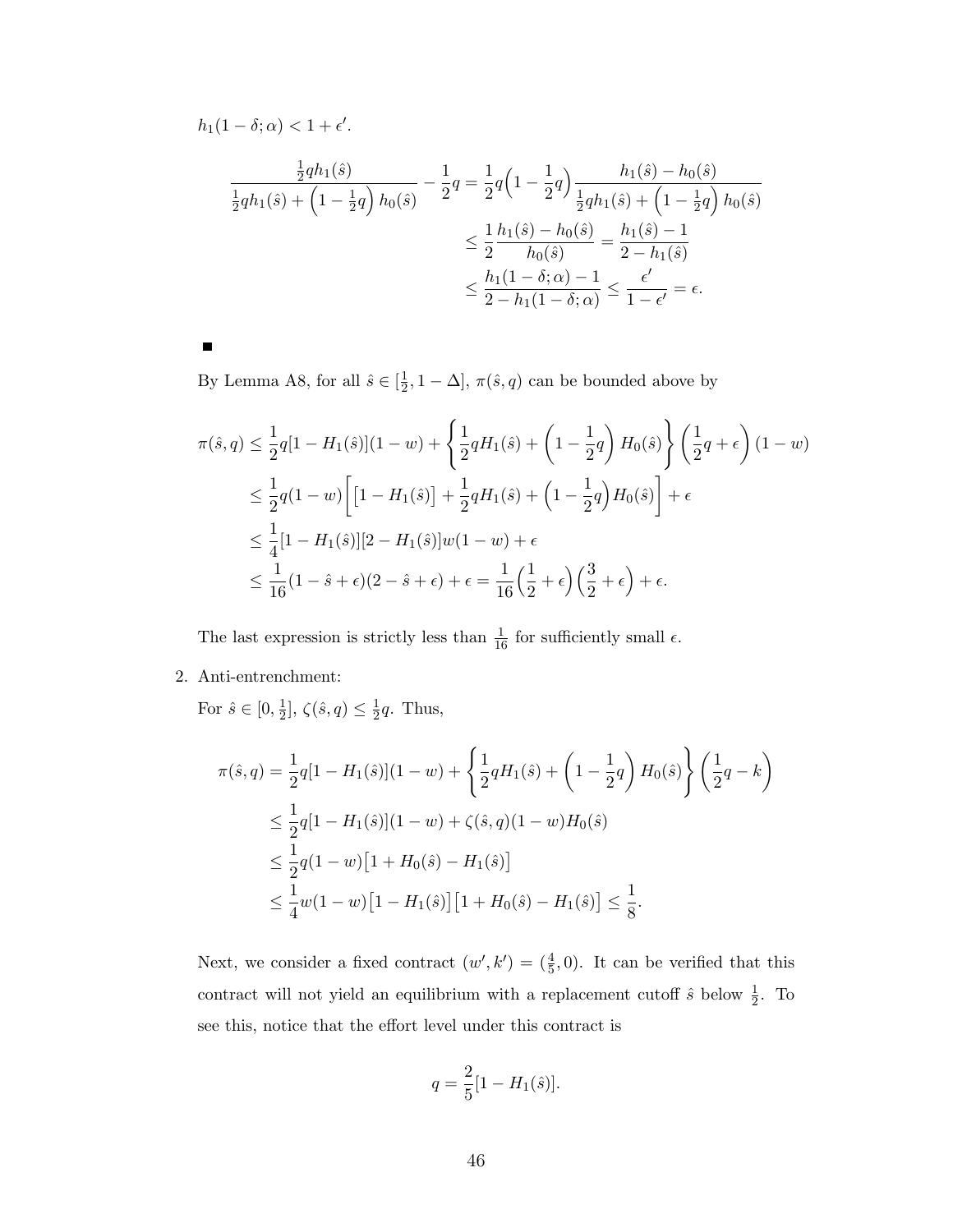The expected profit of replacement is,

$$
\frac{1}{2}q - k = \frac{1}{5}[1 - H_1(\hat{s})].
$$

The expected profit created by the manager on the margin is

$$
\frac{\frac{1}{2}qh_1(\hat{s})}{\frac{1}{2}qh_1(\hat{s}) + \left(1 - \frac{1}{2}q\right)h_0(\hat{s})}(1 - w) \le \frac{1}{2}q(1 - w) = \frac{1}{25}[1 - H_1(\hat{s})], \text{ for } \hat{s} \in [0, \frac{1}{2}].
$$

The indifference condition of the board never holds for  $\hat{s} \in [0, \frac{1}{2}]$  $\frac{1}{2}$ . Thus, the only possible equilibrium replacement policy under this contract is  $\hat{s} > \frac{1}{2}$ . It remains to prove that the profit of the contract is above  $\frac{1}{8}$  for sufficiently large  $\alpha$ .

Lemma A9 For any  $\Delta \in (0, \frac{1}{2})$  $(\frac{1}{2})$ , there exists N such that for  $\alpha > N$ ,  $\hat{s}(\alpha) <$  $\frac{1}{2} + \Delta$  with contract  $(w', k') = (\frac{4}{5}, 0)$ .

**Proof.** It suffices to prove that for any  $\Delta \in (0, \frac{1}{2})$  $(\frac{1}{2})$ , there exists N such that for  $\alpha > N$ , the board's indifference condition never holds for all  $\hat{s} \in [\frac{1}{2} + \Delta, 1]$  with contract  $(w', k') = (\frac{4}{5}, 0).$ 

The board's indifference condition can be simplified as

$$
\frac{h_1(\hat{s};\alpha)}{h_0(\hat{s};\alpha)}=1+\frac{4}{H_1(\hat{s};\alpha)}.
$$

Since  $H_1(\hat{s}) \geq 2\hat{s} - 1$ ,

$$
1 + \frac{4}{H_1(\hat{s}; \alpha)} \le 1 + \frac{4}{H_1(\frac{1}{2} + \Delta; \alpha)} \le 1 + \frac{2}{\Delta}.
$$

 $h_1(\hat{s};\alpha)$  $\frac{h_1(\hat{s};\alpha)}{h_0(\hat{s};\alpha)}$  approaches infinity as  $\alpha \to \infty$  while  $1 + \frac{4}{H_1(\hat{s};\alpha)}$  is bounded, which is a contradiction.

For notational convenience, define  $\Lambda(\hat{s}; \alpha) = 1 - H_1(\hat{s})$ . The board's expected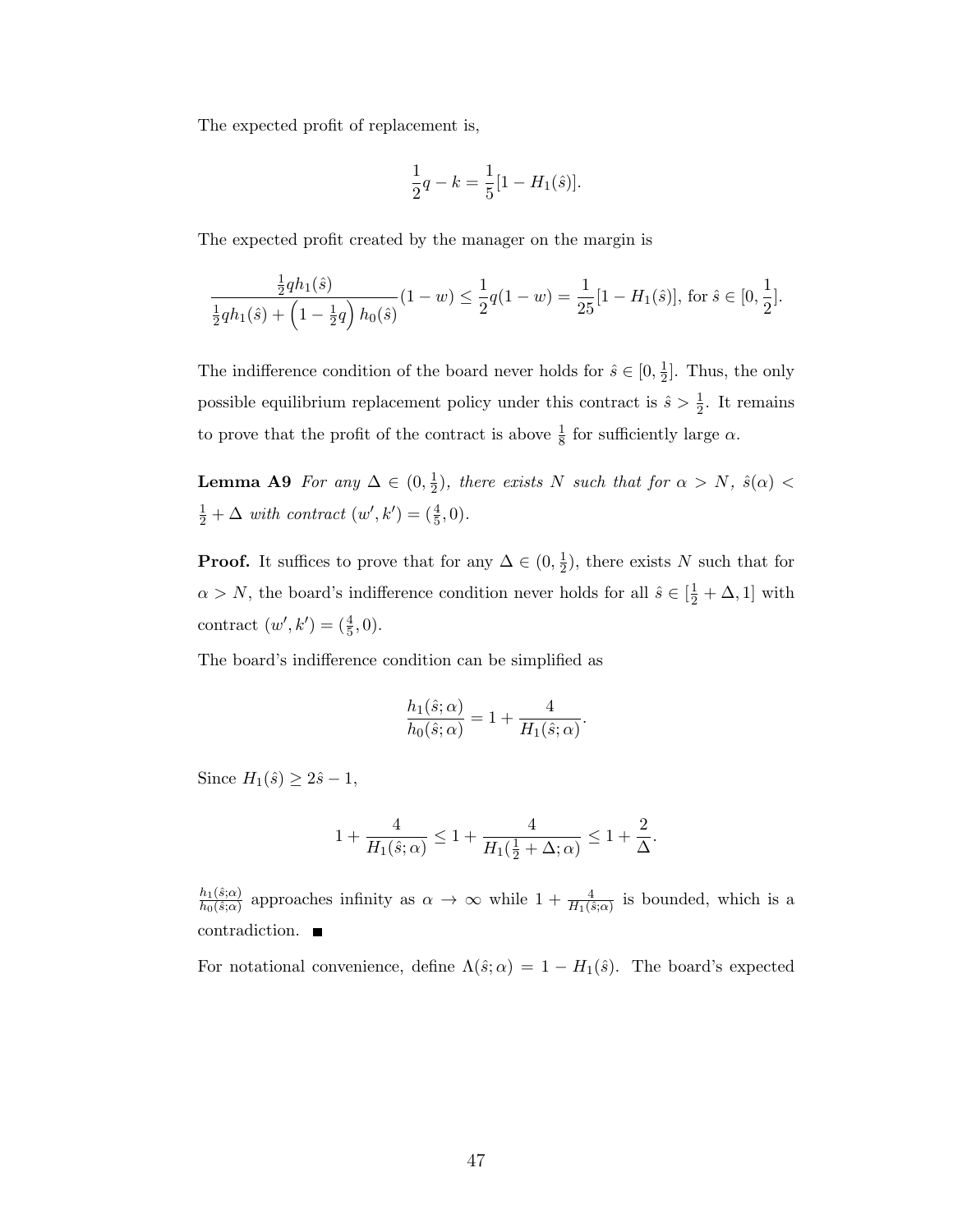profit can be written as

$$
\pi(\hat{s}(w',k';\alpha),q(w',k';\alpha))
$$
\n
$$
=\frac{1}{5}\Lambda^{2}(\hat{s};\alpha)\left(\frac{7}{5}-\frac{2}{5}\Lambda(\hat{s};\alpha)\right)+\frac{1}{5}\Lambda(\hat{s};\alpha)\left(1-\frac{1}{5}\Lambda(\hat{s};\alpha)\right)(2\hat{s}-1)
$$
\n
$$
\geq \frac{1}{5}\Lambda^{2}(\hat{s};\alpha)\left(\frac{7}{5}-\frac{2}{5}\Lambda(\hat{s};\alpha)\right) \geq \frac{1}{5}\Lambda^{2}(\hat{s};\alpha).
$$

By Lemma A1, given any  $\epsilon > 0$ , there exists N such that for  $\alpha > N$ ,  $\Lambda(\hat{s}; \alpha) >$  $2(1-\hat{s})-\epsilon$  for all  $\hat{s}\in\left[\frac{1}{2}\right]$  $\frac{1}{2}$ , 1]. Thus,

$$
\pi(\hat{s}(w',k';\alpha), q(w',k';\alpha)) \ge \frac{1}{5} [2(1-\hat{s}) - \epsilon]^2 \ge \frac{1}{5} (1 - 2\Delta - \epsilon)^2.
$$

Let  $\Delta = \epsilon = \frac{1}{24}$ . Then,

$$
\pi(\hat{s}(w',k';\alpha), q(w',k';\alpha)) \ge \frac{1}{5}(1 - 2\Delta - \epsilon)^2 = \frac{49}{320} \ge \frac{1}{8}.
$$

 $\blacksquare$ 

### Appendix B: Normalization of information structure

In this section we first show that normalizing the signal space  $S$  to [0, 1] and assuming 1  $\frac{1}{2}F_1(s) + \frac{1}{2}F_0(s) = s$  are without loss of generality. Next we show that the three assumptions imposed on  $\{f_1(\cdot), f_0(\cdot)\}\)$  can be derived from similar assumptions on information structures without such normalization.

Suppose instead the board receives a noisy signal  $x \in \mathcal{X}$  about the incumbent manager's ability  $\theta_i$ . x is drawn from distribution with cdf  $\tilde{F}_{\theta_i}(\cdot)$  and pdf  $\tilde{f}_{\theta_i}(\cdot)$  for  $\theta_i \in \{0,1\}$  with support  $\mathcal{X} = [\underline{x}, \overline{x}]$ , where  $-\infty \leq \underline{x} < \overline{x} \leq \infty$ . Together with the signal space X, the two conditional distributions  $\{\tilde{f}_1(\cdot), \tilde{f}_0(\cdot)\}\$  define an information structure.

Given an information structure  $\{\tilde{f}_1(\cdot), \tilde{f}_0(\cdot), \mathcal{X}\}\,$  define a new signal x by applying the probability integral transformation to  $x=\frac{1}{2}$  $\frac{1}{2}\tilde{F}_1(x)+\frac{1}{2}\tilde{F}_0(x)$ . Then the unconditional distribution of s is uniform on [0, 1]. Let  $F_{\theta}(s)$  and  $f_{\theta}(s)$  be the corresponding conditional cdf and pdf for  $\theta_i \in \{0, 1\}$  respectively. It can be verified that  $\frac{1}{2}F_1(s) + \frac{1}{2}F_0(s) = s$ for all  $s \in [0,1]$ .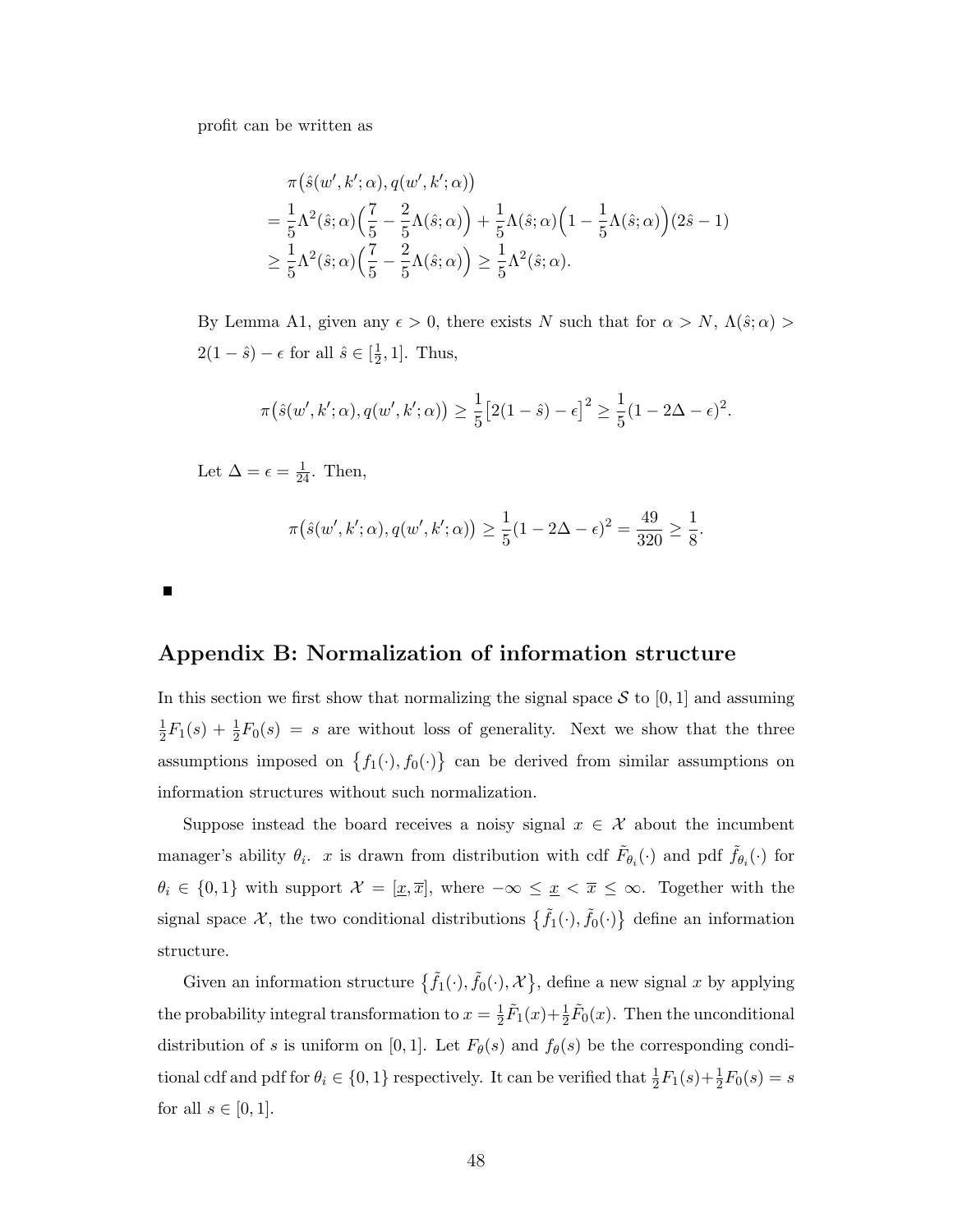**Assumption 6** The monotone likelihood ratio property (MLRP):  $\frac{\tilde{f}_1(x)}{\tilde{f}_2(x)}$  $\frac{f_1(x)}{\tilde{f}_0(x)}$  is strictly increasing in  $x \in [\underline{x}, \overline{x}].$ 

Assumption 6 directly implies Assumption 1. For binary states, the MLRP assumption is without loss of generality since it can always be satisfied by relabeling signals according to the likelihood ratio.

**Lemma B1** Suppose two information structures  $\{\tilde{f}_1(\cdot), \tilde{f}_0(\cdot), \mathcal{X}\}$  and  $\{\tilde{f}_1^{\dagger}$  $\tilde{f}_1^\dagger(\cdot), \tilde{f}_0^\dagger$  $\{0}^{\dagger}(\cdot), \mathcal{X}^{\dagger}\}$ generate the same distribution of posterior beliefs with prior  $Pr(\theta_i = 1) = \frac{1}{2}$ . Then they yield the same distribution of posterior beliefs with all prior  $Pr(\theta_i = 1) \in (0, 1)$ .

The proof of Lemma B1 is similar to Lemma 3 and thus is omitted. Since entrenchment (anti-entrenchment) is defined by comparing the expected ability of the incumbent manager with that of the replacement manager, only the posterior belief about the incumbent manager matters. By Lemma B1, we can restrict attention to the information structures that satisfy  $\frac{1}{2}F_1(s) + \frac{1}{2}F_0(s) = s$  for  $s \in [0, 1]$  without loss of generality.

Assumption 7 Perfectly informative at extreme signals:  $\lim_{x\to x} \frac{\tilde{f}_1(x)}{\tilde{f}_2(x)}$  $\frac{f_1(x)}{\tilde{f}_0(x)}=0$  and  $\lim_{x\to\overline{x}}\frac{\tilde{f}_1(x)}{\tilde{f}_2(x)}$  $\frac{J_1(x)}{\tilde{f}_0(x)} = +\infty.$ 

**Assumption 8** There exists  $\check{x} \in (\underline{x}, \overline{x})$  such that  $\tilde{f}_0(x) = \tilde{f}_1(2\check{x} - x)$ .

Assumptions 7 and 8 directly imply Assumptions 2 and 3, respectively. We close this section by introducing two indexed families of information structures that satisfy Assumptions  $6 - 8$ . The corresponding normalized signals after probability integral transformation also satisfy Assumption 4.

Example 2 (Normal Distribution) Suppose  $x = \theta_i + \epsilon$  for  $\theta_i \in \{0, 1\}$ , where  $\epsilon \sim$  $\mathcal{N}(0, \alpha^{-1})$ . Then  $x | \theta \sim \mathcal{N}(\theta, \alpha^{-1})$ .

Example 3 (Beta Distribution)  $Suppose \tilde{f}_1(x;\alpha) = (1+\alpha)x^{\alpha} \text{ and } \tilde{f}_0(x;\alpha) = (1+\alpha)x^{\alpha}$  $\alpha$ )(1 – x)<sup> $\alpha$ </sup> for  $x \in [0,1]$ . Then  $\tilde{F}_1(x;\alpha) = x^{1+\alpha}$  and  $\tilde{F}_0(s;\alpha) = 1 - (1-x)^{1+\alpha}$ . This example is borrowed from Taylor and Yildirim (2011).

For both examples,  $\alpha \in (0,\infty)$  is interpreted as the informativeness of the information structure.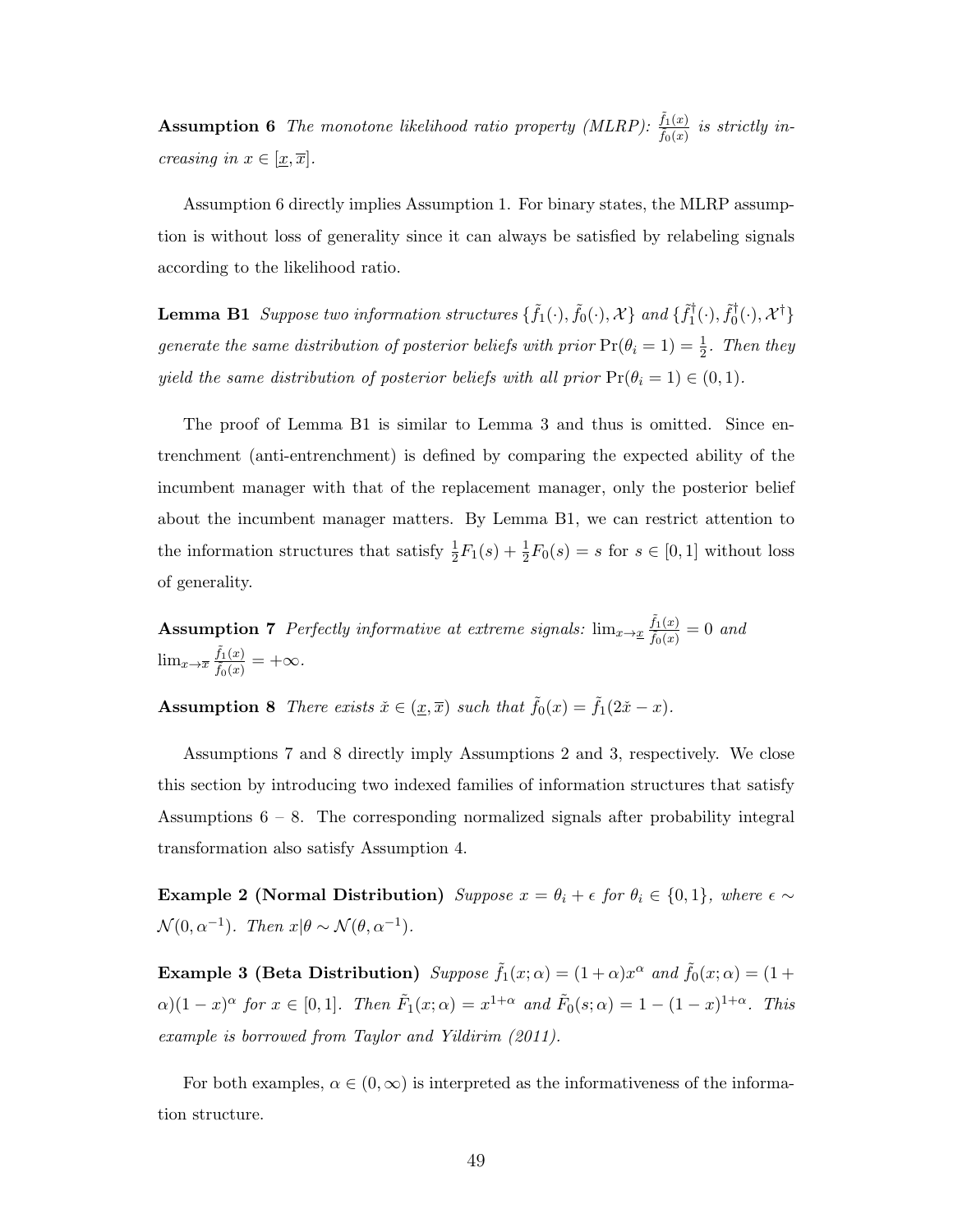### Appendix C: Properties of the  $\rho$ -concave order

By Lemma A5, the  $\rho$ -concave order implies the rotation order first introduced by Johnson and Myatt (2006) with  $Pr(\theta_i = \frac{1}{2})$  $\frac{1}{2}$ ). It can be verified that for a different prior, the rotation order does not remain. Intuitively, if the information structure becomes more informative, more densities concentrate on  $p = 0$  and  $p = 1$ , and the distribution becomes more disperse.

**Lemma C1 (Bayesian update)** Suppose  $G_1(\cdot)$  is more informative than  $G_2(\cdot)$  in the *ρ*-concave order. Then  $\varphi(s|G_1) \geq \varphi(s|G_2)$  for  $s \in (\frac{1}{2})$  $\frac{1}{2}$ , 1] and  $\varphi(s|G_1) \leq \varphi(s|G_2)$ for  $s \in (0, \frac{1}{2})$  $\frac{1}{2}$ .

**Proof.** Since  $G_1(0) = G_2(0) = 0$  and  $G_1(\frac{1}{2})$  $(\frac{1}{2}) = G_2(\frac{1}{2})$  $(\frac{1}{2}) = \frac{1}{2}$  and  $G_1(p) \ge G_2(p)$ for  $p \in [0, \frac{1}{2}]$  $\frac{1}{2}$  by Lemma A5,  $G_1^{-1}(s) \leq G_2^{-1}(s)$  for  $s \in [0, \frac{1}{2}]$  $\frac{1}{2}$ . Thus  $\varphi(s|G_1)$  =  $G_1^{-1}(s)$  $\frac{G_1^{-1}(s)}{G_1^{-1}(s) + [1 - G_1^{-1}(s)]} \le \frac{G_2^{-1}(s)}{G_2^{-1}(s) + [1 - G_1^{-1}(s)]}$  $\frac{G_2^{-1}(s)}{G_2^{-1}(s)+[1-G_2^{-1}(s)]} = \varphi(s, |G_2)$ . The proof for  $s \in (\frac{1}{2})$  $(\frac{1}{2}, 1]$  is similar.

Lemma C1 shows the implication of the  $\rho$ -concave order on the Bayesian update of the incumbent manager's ability. The posterior belief  $\varphi(x;\alpha)$  rotates counter-clockwise via  $(\frac{1}{2}, \frac{1}{2})$  $\frac{1}{2}$ ) the as information structure becomes more informative. In other words, a fixed signal  $x$  has more information value to the board as the information structure becomes more informative.

Lemma C2 (Comparison with Blackwell's sufficiency) If  $G_1(\cdot)$  is more informative than  $G_2(\cdot)$  in the p-concave order,  $G_1(\cdot)$  is more informative than  $G_2(\cdot)$  in the sense of Blackwell.

#### Proof.

**Lemma C3**  $F_1(s|G_1) \le F_1(s|G_2)$  and  $F_0(s|G_1) \ge F_0(s|G_2)$  for  $s \in [0,1]$ .

**Proof.** From the proof of Lemma C1,  $G_1^{-1}(s) \leq G_2^{-1}(s)$  for  $s \in [0, \frac{1}{2}]$  $\frac{1}{2}$ .

1. For  $s \in [0, \frac{1}{2}]$  $\frac{1}{2}$ ,

$$
F_1(s|G_1) = \int_0^s f_1(t|G_1)dt = \int_0^s 2G_1^{-1}(t)dt \le \int_0^s 2G_2^{-1}(t)dt = F_1(s|G_2).
$$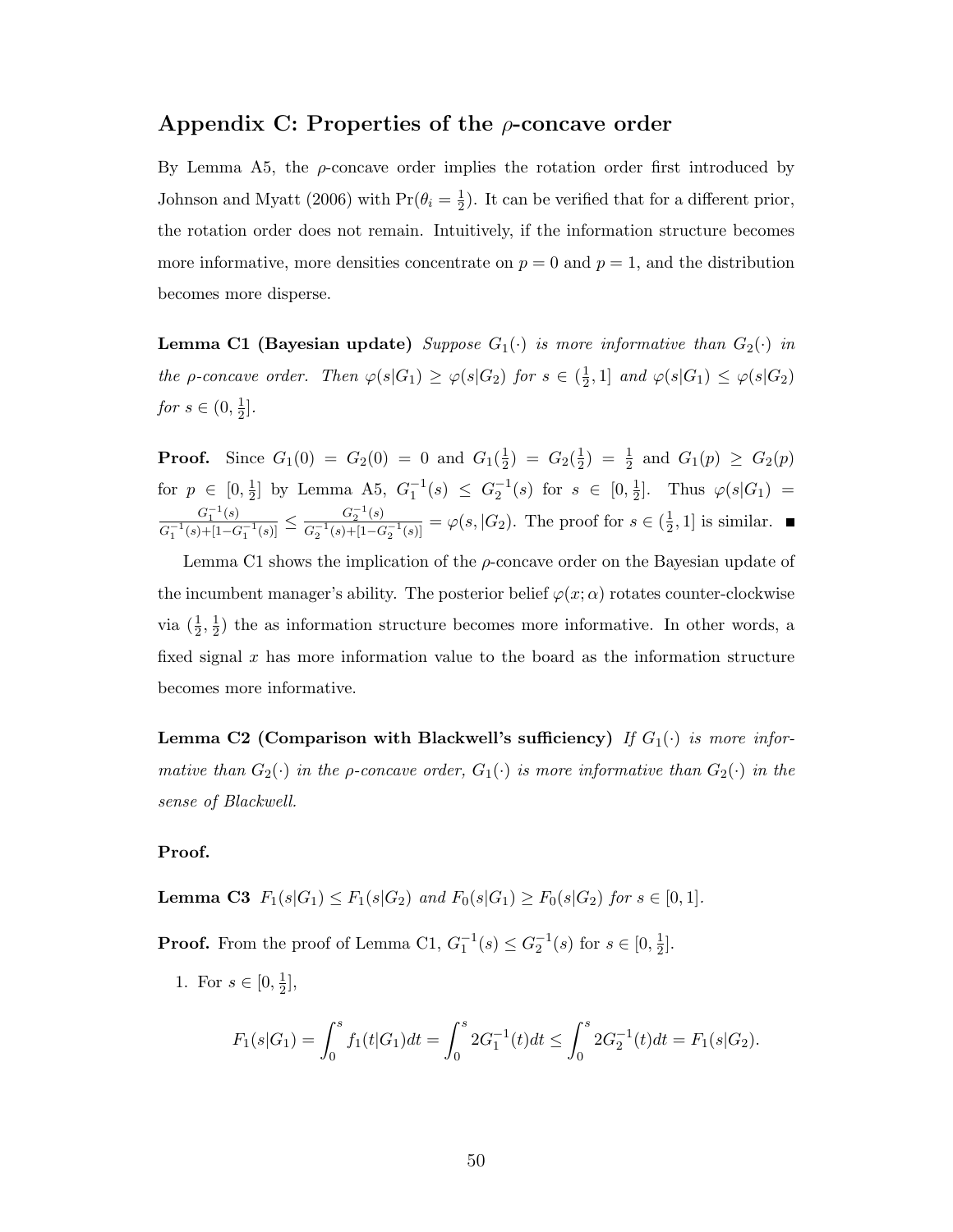2. For  $s \in (\frac{1}{2})$  $\frac{1}{2}, 1],$ 

$$
F_1(s|G_1) = \int_0^s f_1(t|G_1)dt = \int_0^{1-s} f_1(t|G_1)dt + \int_{1-s}^s f_1(t|G_1)dt
$$
  
= 
$$
\int_0^{1-s} f_1(t|G_1)dt + \frac{1}{2}(2s - 1)
$$
  

$$
\leq \int_0^{1-s} f_1(t|G_2)dt + \int_{1-s}^s f_1(t|G_2)dt = F_1(s|G_2).
$$

Thus,  $F_1(s|G_1) \le F_1(s|G_2)$  for  $s \in [0,1]$ . Similarly,  $F_0(s|G_1) \ge F_0(s|G_2)$ .

Note that for binary states, Blackwell's order is equivalent to Lehmann's order. Thus, it suffices to prove that for  $\omega \in (0,1)$ ,

$$
F_1(F_0^{-1}(\omega|G_1)|G_1) \le F_1(F_0^{-1}(\omega|G_2)|G_2).
$$

Suppose we have the contrary, then there exists  $\omega'$  such that,

$$
F_1(F_0^{-1}(\omega'|G_1)|G_1) > F_1(F_0^{-1}(\omega'|G_2)|G_2).
$$

By Lemma C3, it follows directly that  $F_0^{-1}(\omega'|G_1) > F_0^{-1}(\omega'|G_2)$ . However,  $F_0^{-1}(\omega'|G_1)$  $F_0^{-1}(\omega'|G_2)$  cannot be true. To see this, let  $s_1 = F_0^{-1}(\omega'|G_1)$  and  $s_2 = F_0^{-1}(\omega'|G_2)$ . Then  $s_1 > s_2$  and  $F_0(s_1|G_1) = F_0(s_2|G_1) = \omega'$ . Again by Lemma C3, we have  $F_0(s_1|G_1) > F_0(s_2|G_1) \ge F_0(s_2|G_2)$ , which is a contradiction.

# References

- Almazan, Andres and Javier Suarez (2003), "Entrenchment and severance pay in optimal governance structures." Journal of Finance, 58, 519-547.
- Anderson, Simon P. and Régis Renault (2003), "Efficiency and surplus bounds in Cournot competition." Journal of Economic Theory, 113, 253–264.
- Casamatta, Catherine and Alexander Guembel (2010), "Managerial legacies, entrenchment, and strategic inertia." Journal of Finance, 65, 2403–2436.

Hermalin, Benjamin E. and Michael S. Weisbach (1998), "Endogenously chosen boards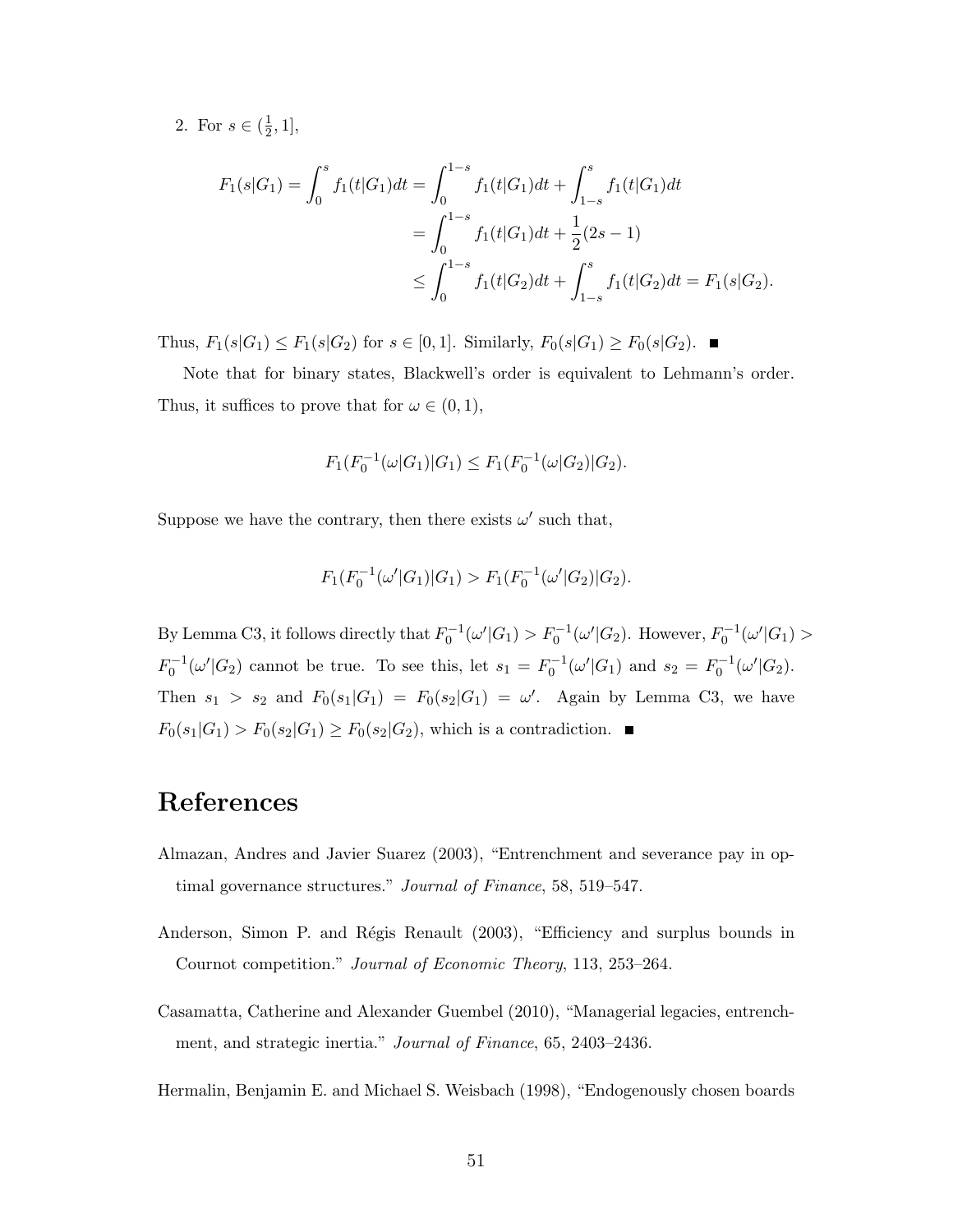of directors and their monitoring of the CEO." American Economic Review, 88, 96– 118.

- Huang, Peggy (2011), "Marital prenups? a look at CEO severance agreements." Available at SSRN 1928264.
- Inderst, Roman and Holger M. Mueller (2010), "CEO replacement under private information." Review of Financial Studies, 23, 2935–2969.
- Johnson, Justin P. and David P. Myatt (2006), "On the simple economics of advertising, marketing, and product design." American Economic Review, 96, 756–784.
- Kaplan, Steven N. and Bernadette A. Minton (2012), "How has CEO turnover changed?" International Review of Finance, 12, 57–87.
- Laux, Volker (2008), "Board independence and CEO turnover." Journal of Accounting Research, 46, 137–171.
- Laux, Volker (2014), "Corporate governance, board oversight, and CEO turnover." Foundations and Trends in Accounting, 8, 1–73.
- Manso, Gustavo (2011), "Motivating innovation." Journal of Finance, 66, 1823–1860.
- Mares, Vlad and Jeroen M. Swinkels (2014), "On the analysis of asymmetric first price auctions." Journal of Economic Theory, 152, 1–40.
- Rusticus, Tjomme O. (2006), Executive severance agreements. Ph.D. thesis, University of Pennsylvania.
- Shleifer, Andrei and Robert W. Vishny (1989), "Management entrenchment: The case of manager-specific investments." Journal of Financial Economics, 25, 123–139.
- Taylor, Curtis R. and Huseyin Yildirim (2011), "Subjective performance and the value of blind evaluation." Review of Economic Studies, 78, 762–794.
- Taylor, Lucian A. (2010), "Why are CEOs rarely fired? Evidence from structural estimation." Journal of Finance, 65, 2051–2087.